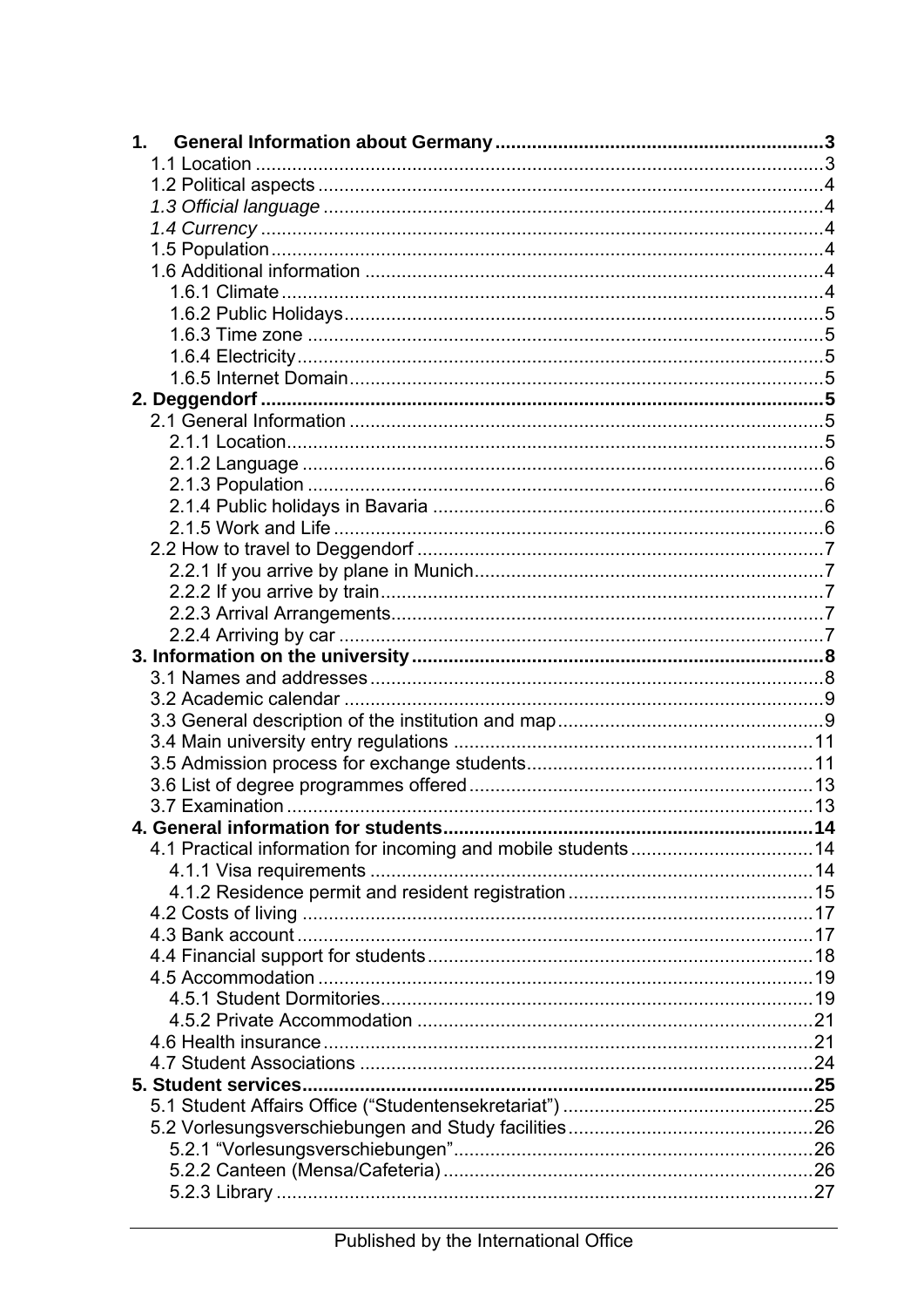| 27 |
|----|
|    |
|    |
|    |
|    |
|    |
|    |
|    |
|    |
|    |
|    |
|    |
|    |
|    |
|    |
|    |
|    |
|    |
|    |
|    |
|    |
|    |
|    |
|    |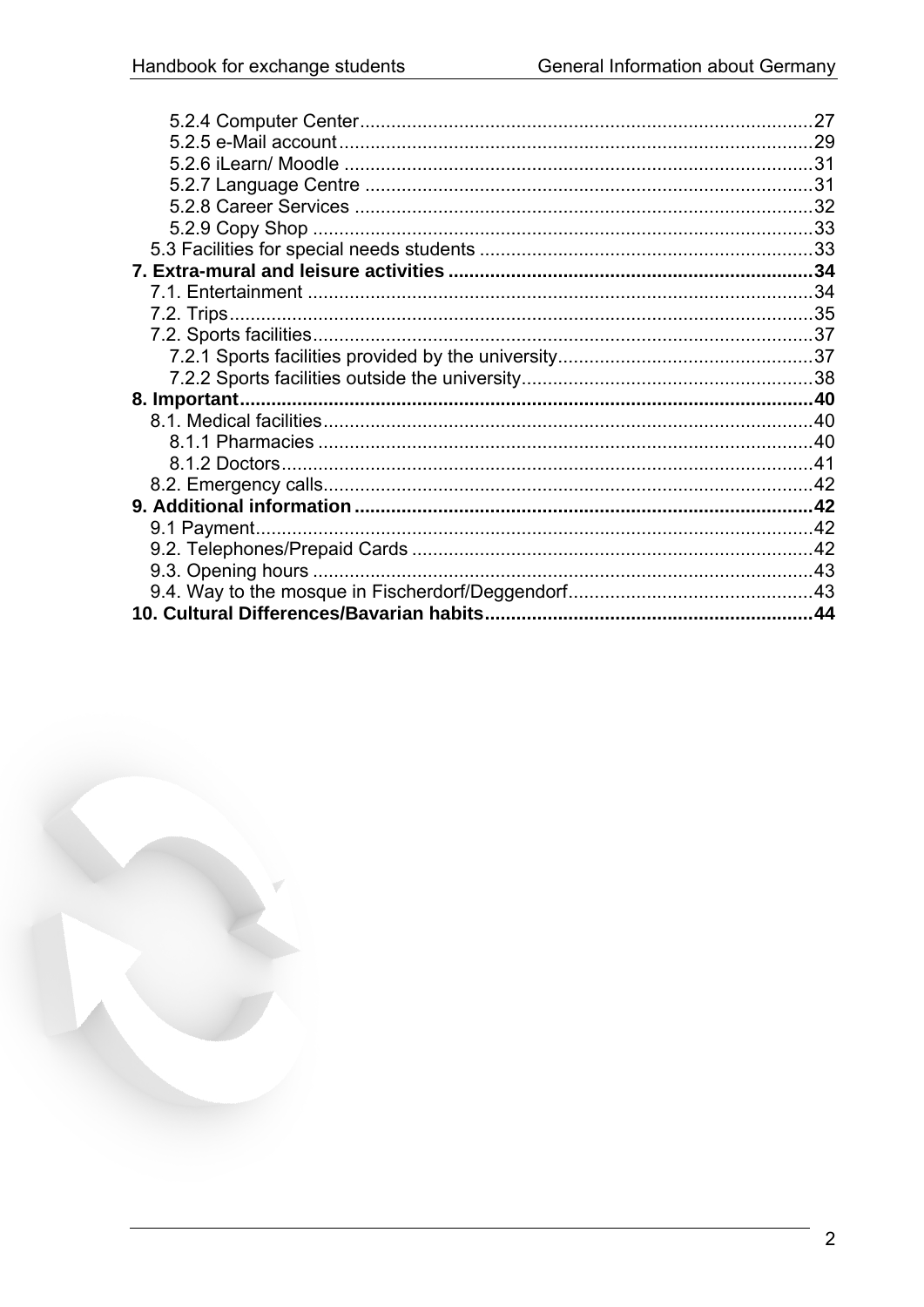<span id="page-2-0"></span>

# **1. General Information about Germany**

# **1.1 Location**

Germany is located in Central Europe and it borders Poland, the Czech Republic, Austria, Switzerland, France, Luxemburg, Belgium, the Netherlands and Denmark as well as the North Sea and Baltic Sea. In terms of population, it is the largest country in the European Union, in terms of area, the third largest. From North to South the distance is 876 km, from East to West more than 640 km.

The German landscape is extremely varied. The North is characterised by lakes, heath and moorland; the coast by chains of islands, estuaries and dunes. In the South is the Swabian-Bavarian plateau with its hills and large lakes as well as the German part of the Alps. The area in between consists of deciduous and coniferous forests, slate hills and a green landscape of river valleys and plains.

There are 86 larger towns and cities with more than 100,000 inhabitants spread throughout the country.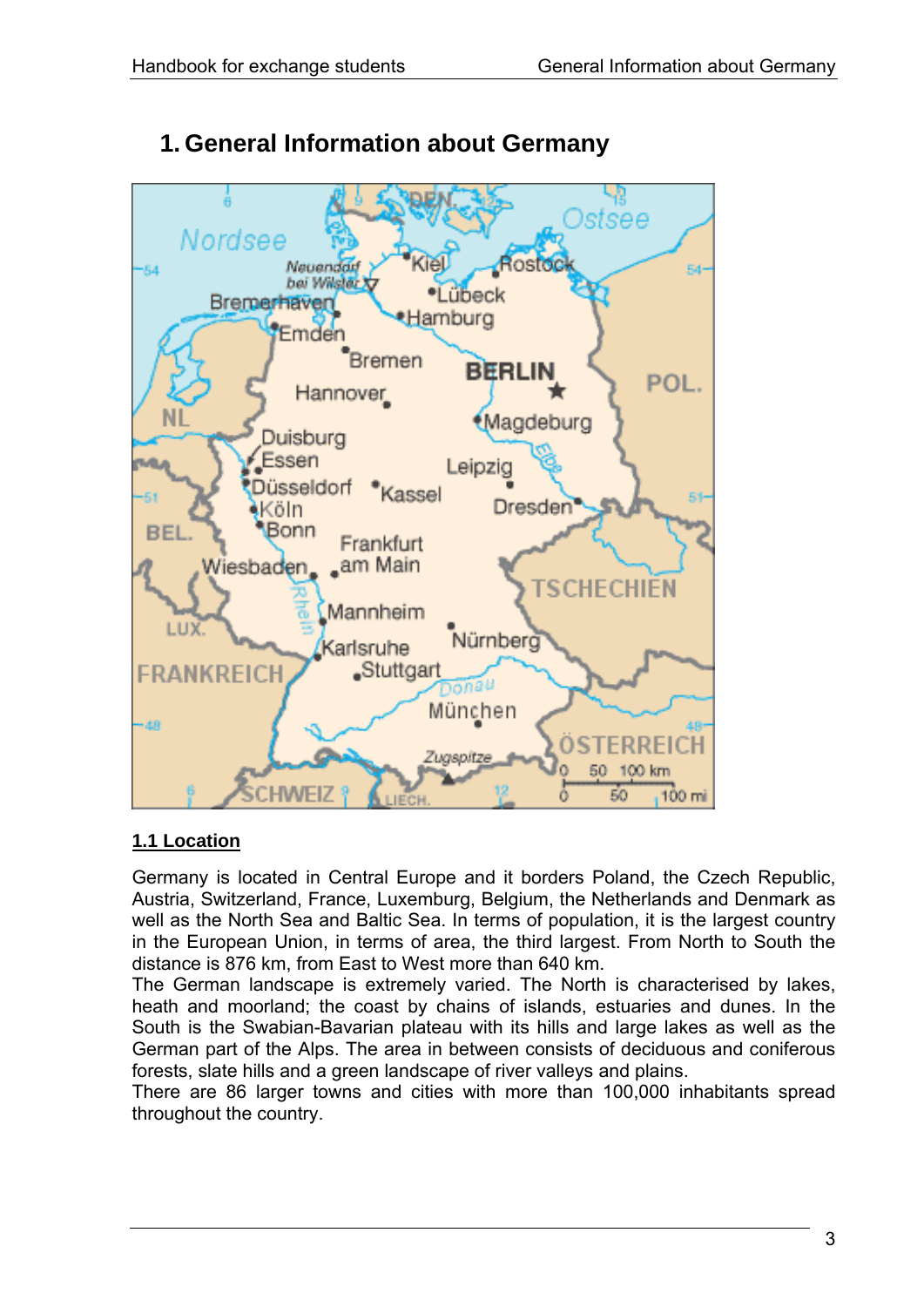## <span id="page-3-0"></span>**1.2 Political aspects**

Germany is a democratic parliamentary federal republic made up of 16 states called "Bundesländer" with Bavaria being the largest and Lower Saxony the most populated. Since reunification, the capital is once again Berlin, with a current population of 3.5 million.

The current German chancellor is Angelika Merkel who is the first woman ever to be chancellor.

Due to its central position, Germany functions within the EU and NATO as a bridge to the Central and Eastern European states and is an important location for European and global relations.

Germany's liberal-democratic constitution, the Basic Law, dates back to 1949. Since the Unification Treaty on October 3, 1990, between the former German Democratic Republic and the Federal Republic, the constitution governs all of Germany. The constitutional bodies comprise the Federal President, the *"Bundestag"* (Federal German Parliament), the *"Bundesrat*" (Council of Constituent States), the Federal Government, and the Federal Constitutional Court. The federal structure of Germany is reflected by the 16 *"Bundesländer*" (Federal States), which have state authority and pass their own state constitutions in accordance with the principles of a republican, democratic and social constitutional state.

## *1.3 Official language*

The official language is **German**; however, several different dialects are spoken all over the country.

# *1.4 Currency*

As of January 1<sup>st</sup> 2002, the official currency in Germany is the Euro ( $\epsilon$ ) as in other European Union member nations.

## **1.5 Population**

With 82 million inhabitants, Germany is the most populated country in Europe next to Russia and the 12th largest in the world. Germany has a multi-cultural population with Turks compromising the largest foreign community followed by Italians, Greeks, Spaniards, Russians, Poles, Serbian-Croatians and several others.

The average life expectancy is 79 years of age (76 years for men/82 years for women).

The main religions are Roman-Catholic and Protestant, the rest Muslim or other confessions.

## **1.6 Additional information**

## **1.6.1 Climate**

The climate in Germany is rather temperate although during the winter temperatures of -15°C can be reached as well as temperatures of +32°C in summer. Rain falls year round, especially in autumn.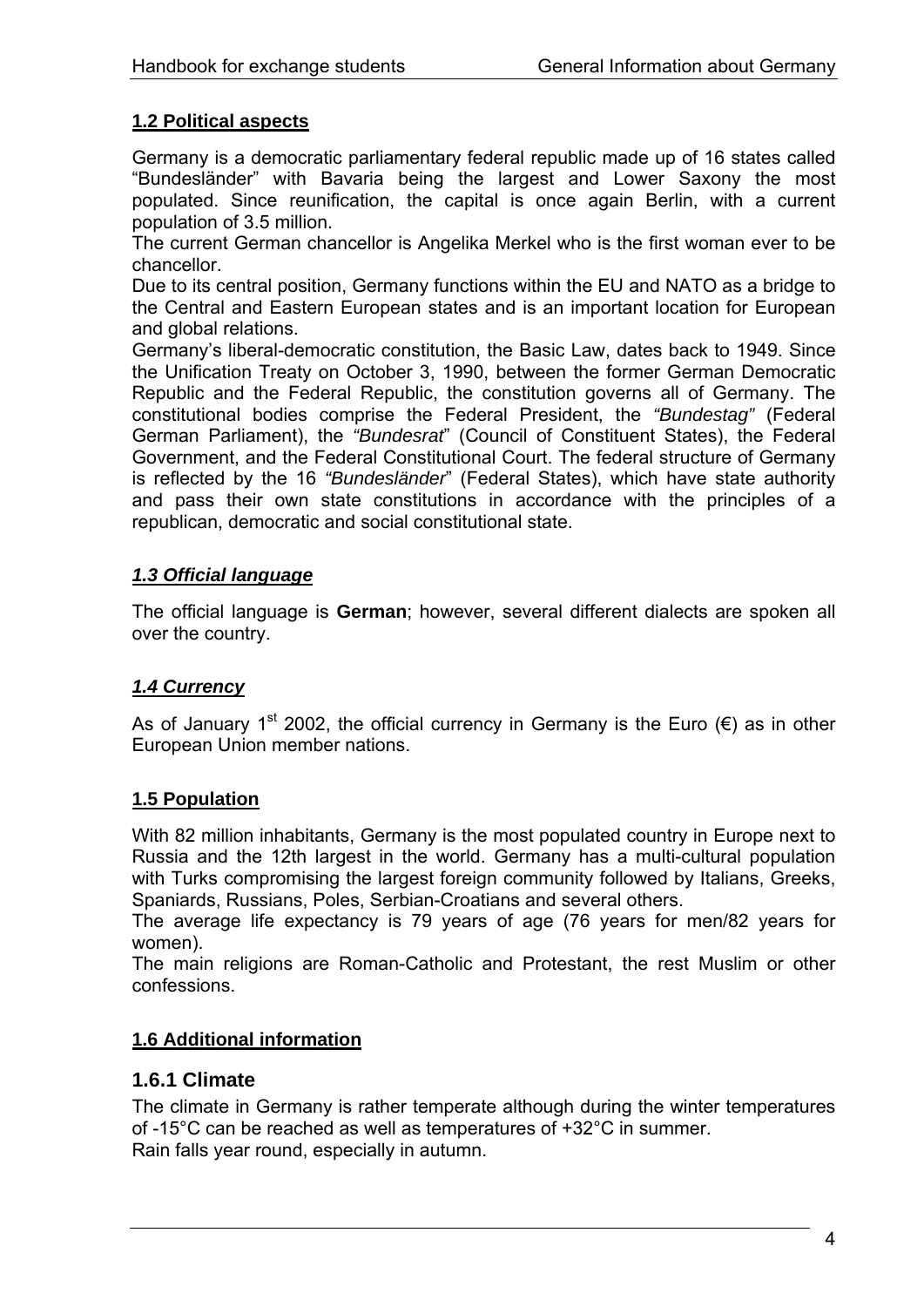# <span id="page-4-0"></span>**1.6.2 Public Holidays**

There are public holidays which are the same in every Bundesland; however, there are some which are only celebrated in certain Bundesländer.

National public holidays: January 1<sup>st</sup> (New Year) Good Friday and Easter Monday May  $1<sup>st</sup>$  (Labor Day) Thursday after the 5th Sunday after Easter (Ascension Day) Whit Monday October 3rd (National Public Holiday) December  $25^{th}$  and  $26^{th}$  (Christmas) Every Bundesland has some additional public holidays mainly of religious origin.

# **1.6.3 Time zone**

Time zone is UTC +1 and UTC +2 from March until October.

# **1.6.4 Electricity**

Electricity is 230 V with 50 Hz.

# **1.6.5 Internet Domain**

The internet domain in Germany is **.de**

# **2. Deggendorf**





# **2.1 General Information**

# **2.1.1 Location**

Deggendorf is located in the East of Lower Bavaria and is also called "Gateway to the Bavarian Forest". Cities like Regensburg, Passau or Munich are only a train ride away. The wooded hills rise up from the town square with its wide market streets, the Old Townhall and its imposing Gothic tower. Cartographers have measured an altitude of 305 meters above sea level at the town houses and medieval battlement.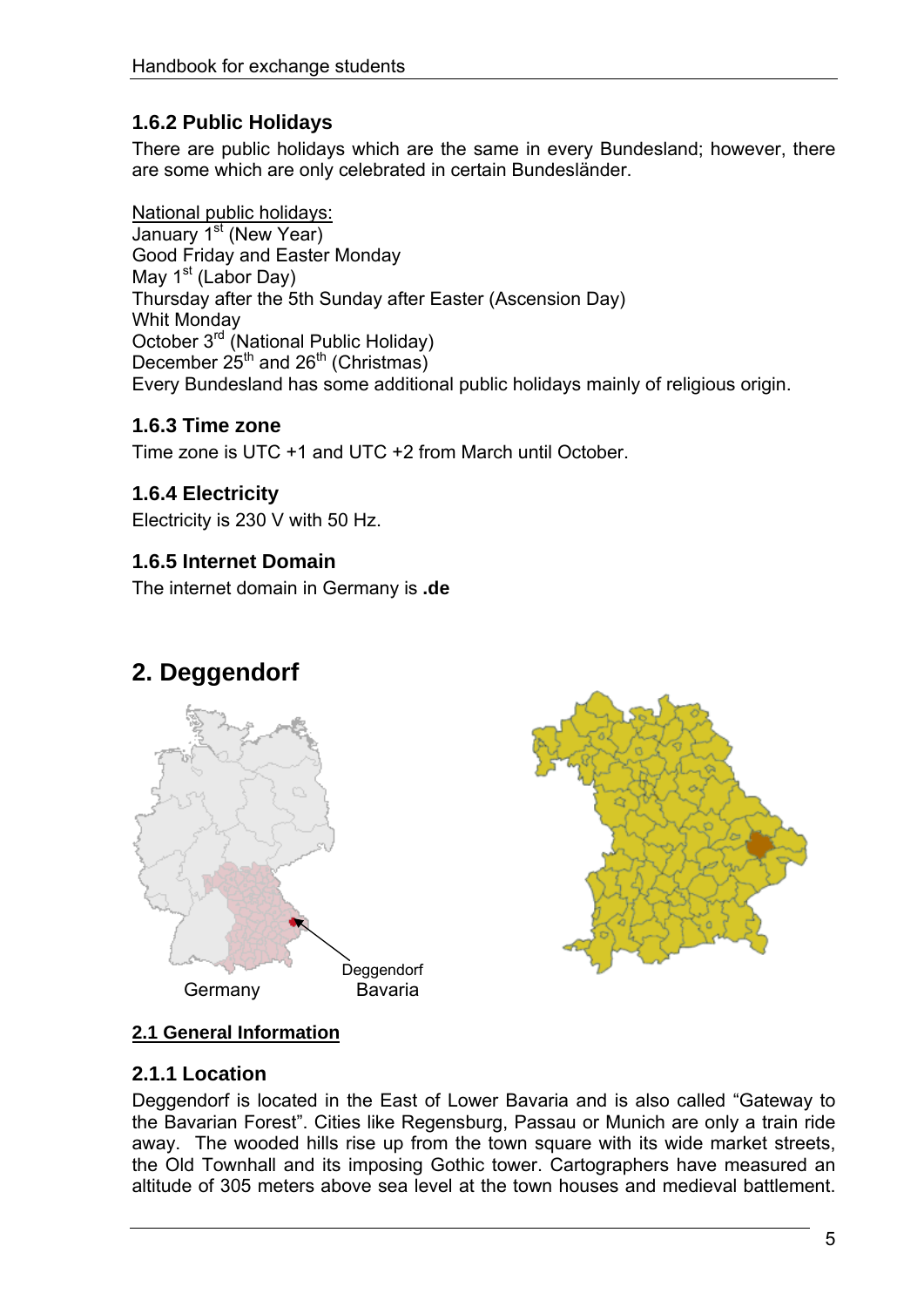<span id="page-5-0"></span>The elevation at the peak of Breitenauer Riegel Mountain is 1,114 meters above sea level.

The Danube crosses town and you can even go to e.g. Passau by boat.

# **2.1.2 Language**

Even though German is official language in Bavaria, you may sometimes think you are no longer in Germany. Due to the size of the town and closeness to the Bavarian Forest, most people speak Bavarian rather than German. Do not panic, people understand standard German and are also able to speak it!

# **2.1.3 Population**

Deggendorf has about 33,000 inhabitants which makes it a rather small "gemütliche" town. You can reach everything by foot which is especially an advantage for students without a car. Even though Deggendorf is small, it is never boring thanks to the 3,500 students in town.

# **2.1.4 Public holidays in Bavaria**

January 1<sup>st</sup> (New Year) January 6<sup>th</sup> (Epiphany) Good Friday and Easter Monday May  $1<sup>st</sup>$  (Labor Day) Thursday after the 5th Sunday after Easter (Ascension Day) Whit Monday 2<sup>nd</sup> Thursday after Whit sun (Corpus Christi) August  $15^{th}$  (Assumption Day) October 3<sup>rd</sup> (National Public Holiday) November 1<sup>st</sup> (All Saints) 11 days before the 1st Advent (Penance Day) *no lectures, however shops are open* December  $25<sup>th</sup>$  and  $26<sup>th</sup>$  (Christmas)

# **2.1.5 Work and Life**

Whether it be theatre, concerts, cabaret or exhibitions: much attention is given to the cultural life which occurs between the river Danube and the Bavarian Forest. When the city sends out invitations to a city festival, 100,000 visitors come to celebrate. The traditional Deggendorf Volksfest and Spring Festival attract many visitors from near and far.

The Deggendorf City Convention Center offers excellent facilities, along with an extraordinary cultural program. Events range from theatre, musicals, classical music, operettas, from folk music to jazz, rock and pop and cabaret.

Deggendorf is an economic centre in southeast Bavaria. The city is the site for companies who have contacts with the rest of the world. High-tech "made in Deggendorf" is a special trademark and not merely a slogan, but rather a reality. The inland free port is a special factor adding to the city's attractive location. Along with Duisburg, it is a unique part of Germany. Since 1994, the city has also housed the University of Applied Sciences whose positive impact will continually be felt in many areas in the future.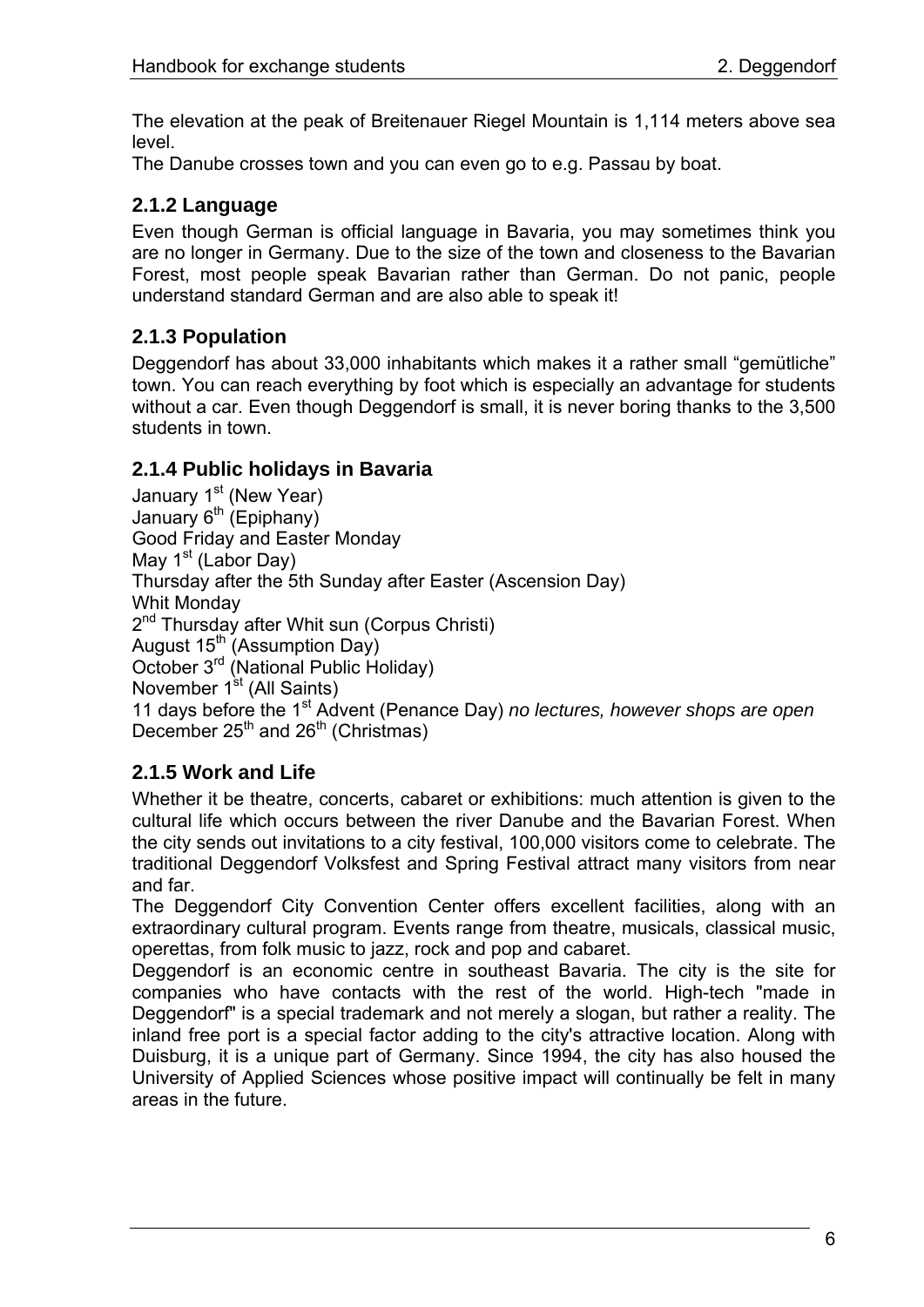## <span id="page-6-0"></span>**2.2 How to travel to Deggendorf**

## **2.2.1 If you arrive by plane in Munich**

The Munich (Franz-Josef Strauss) airport is the closest one to Deggendorf. If you arrive in Munich, you only have to travel a distance of 70 km northeast to come to Deggendorf. The easiest way to travel here is by train. If you arrive in Munich, please ask the information desk for the bus connection to Freising (Bus Nr. 635). There, you should ask for a train to Deggendorf. You always need to change trains in Plattling, a town near Deggendorf. All in all, it will take you approximately 2 hours to get to the Deggendorf train station. The one-way ticket will cost you roughly 20 Euro ( $2^{nd}$  class).

# **2.2.2 If you arrive by train**

The Deggendorf University of Applied Sciences is about 10 to 15 minutes walking distance away from the Deggendorf train station. For those of you who want to walk from the station to the university, we would like to describe the way briefly:

If you exit the train station and walk in the direction of "*Zentrum*" you will soon come to a street crossing. There you will find a street, called "*Hans-Krämer-Straße*". Please turn right and walk along this street in the direction of "*Stadthalle*". Soon you will arrive at another large street crossing. Please walk straight over this crossing to "*Edlmairstraße*". After about 300 meters you should be standing in front of the Deggendorf University of Applied Sciences.

You could also go by taxi. It will cost you roughly 5 Euro to get to the campus.

# **2.2.3 Arrival Arrangements**

If you arrive from Monday to Friday between 8 a.m. and 8 p.m., a German student will pick you up at the Deggendorf train station. Please contact the AKI [\(http://www.aki-deggendorf.de](http://www.aki.deg.net/)) or the International Office at DUAS for arrangements.

If you arrive at another time, our suggestion is:

- Take a taxi to your apartment or
- Rent a room for one or two days at a boarding house, e.g.

Pension Gaim Bahnhofstr. 98 94469 Deggendorf Telephone +49 (0)991 6892

## **2.2.4 Arriving by car**

If you want to come to Deggendorf by car, you can take A92 coming from Munich, or A3 coming from Passau or Nuremberg.

Deggendorf lies at the junction of these two highways. Take the exit Deggendorf – Mitte and then turn right in order to get to the city center or Fachhochschule.

Be aware that you are not allowed to park your car on the street in front of the FH. The student's parking lot is located on the left after exiting the highway, turn left and then turn left again.

If you have an apartment in the city center it might be hard sometimes to find a parking lot since space is limited and sometimes you have to pay or you are only allowed to park for a certain time (watch out for the traffic signs!!)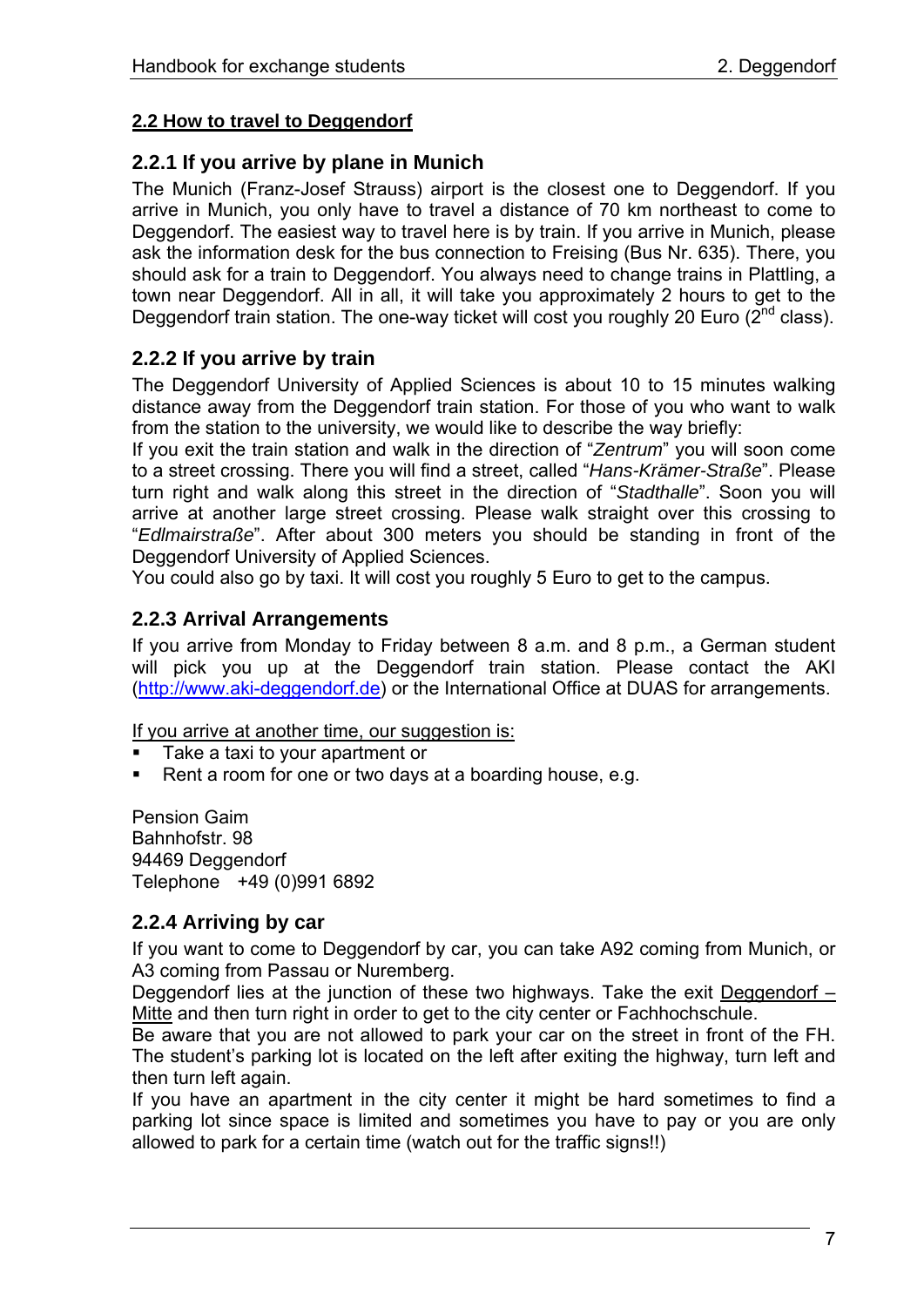# <span id="page-7-0"></span>**3. Information on the university**

# **3.1 Names and addresses**

## Deggendorf University of Applied Sciences (DUAS)

Wissenschaften- Wissenschaften- Sciences Fachhochschule Deggendorf Postbox 1320 Edlmairstr. 6 und 8 8 and 94453 Deggendorf, Germany 94469 Deggendorf

Hochschule für angewandte OR Deggendorf University of Applied

 $\leftarrow$  +49 (0)991 3615-0 +49 (0)991 3615-297 [info@fh-deggendorf.de](mailto:info@fh-deggendorf.de) [http://www.fh-deggendorf.de](http://www.fh-deggendorf.de/)

International Office ("Akademisches Auslandsamt"), Room B210

Dr. Elise von Randow, M.A. Renate Krönninger Director Dipl.-Bankbetriebswirtin (BA) Hochschule Deggendorf Hochschule Deggendorf Akademisches Auslandsamt Akademisches Auslandsamt Edlmairstr. 6 und 8 Edlmairstr. 6 und 8 94469 Deggendorf, Germany 94469 Deggendorf, Germany

 $\leftarrow$  +49 (0)991 3615-202  $\leftarrow$  +49 (0)991 3615-217 +49 (0)991 3615-292 +49 (0)991 3615-292 [auslandsamt@fh-deggendorf.de](mailto:auslandsamt@fh-deggendorf.de) 

Accommodation Incoming Students Dipl.-Betriebswirtin (FH) Hochschule Deggendorf **Coordinator Incoming Students**<br>
Akademisches Auslandsamt **Coordinator Hochschule Deggendorf** Akademisches Auslandsamt Edlmairstr. 6 und 8 Akademisches Auslandsamt 94469 Deggendorf, Germany Edlmairstr. 6 und 8

 $\leftarrow$  +49 (0)991 3615-209  $\leftarrow$  +49 (0)991 3615-242

AKI – Club International e.V. c/o Akademisches Auslandsamt Hochschule Deggendorf Edlmairstr. 6 und 8 94469 Deggendorf  $+ 49 (0)991 3615 - 217$ [http://www.aki-deggendorf.de](http://www.aki.deg.net/)

- 
- 
- [evr@fh-deggendorf.de](mailto:evr@fh-deggendorf.de) [renate.kroenninger@fh-deggendorf.de](mailto:renate.kroenninger@fh-deggendorf.de)

Iris Reul **I**ris Reul Lisa Hirtreiter 94469 Deggendorf, Germany

- 
- lris.Reul@fh-deggendorf.de [lisa.hirtreiter@fh-deggendorf.de](mailto:lisa.hirtreiter@fh-deggendorf.de)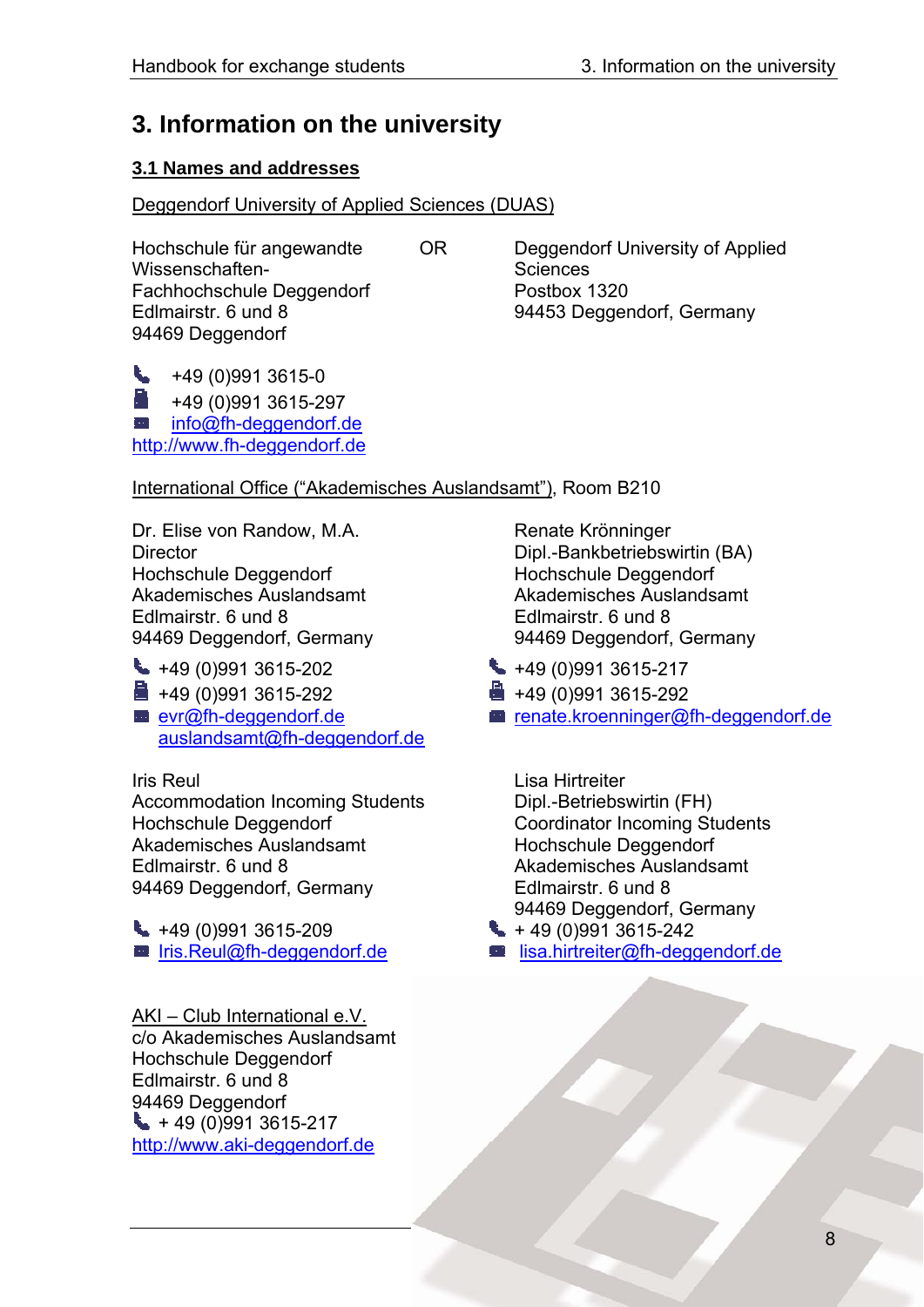<span id="page-8-0"></span>The so-called "AKI" is a group of students of the Deggendorf University of Applied Sciences (DUAS), whose main objective is to help to integrate the incoming foreign students. The group provides valuable assistance from going through the registration and visa procedures to organizing international parties and trips. It is highly recommended that you register for the orientation week with the AKI, as they help you to find your way around Deggendorf and on campus. The fee is between 25 and 80 Euro, depending on whether or not you decide to take a German language course before the semester starts.

## **Date of orientation week**:

Winter semester: end of September Summer semester: beginning of March

ECTS co-ordinator at DUAS, Room A005

Prof. Dr. Johann Nagengast Hochschule Deggendorf Edlmairstr. 6 und 8 94469 Deggendorf, Germany

 $\leftarrow$  +49 (0)991 3615-140

 $\frac{1}{2}$  +49 (0)991 3615-199

**■** [johann.nagengast@fh-deggendorf.de](mailto:johann.nagengast@fh-deggendorf.de)

## **3.2 Academic calendar**

The academic year consists of two semesters, each with fifteen weeks of classes followed by three weeks of examinations.

**Winter semester**: October 1 until February 14 **Summer semester**: March 15 until July 31

**The first** or **winter semester** starts in the beginning of October. About eleven weeks of classes before Christmas and about three weeks after Christmas vacation are followed by three weeks of assessment, i.e. final examinations take place during the last week of January and the first two weeks of February.

**The second** or **summer semester** begins in mid-March with fifteen weeks of classes, followed by three weeks of assessment, i.e. final examinations take place during the last three weeks of July.

Christmas break: December  $24<sup>th</sup>$  until January  $6<sup>th</sup>$  (two weeks).

## **3.3 General description of the institution and map**

The Deggendorf University of Applied Sciences is a newly founded, modern university situated in Lower Bavaria, the south-eastern part of Germany. The university first opened in 1994. All of the buildings of the university are constructed around a central atrium, joined together in a parkland site just outside the city centre, right next to the Danube River.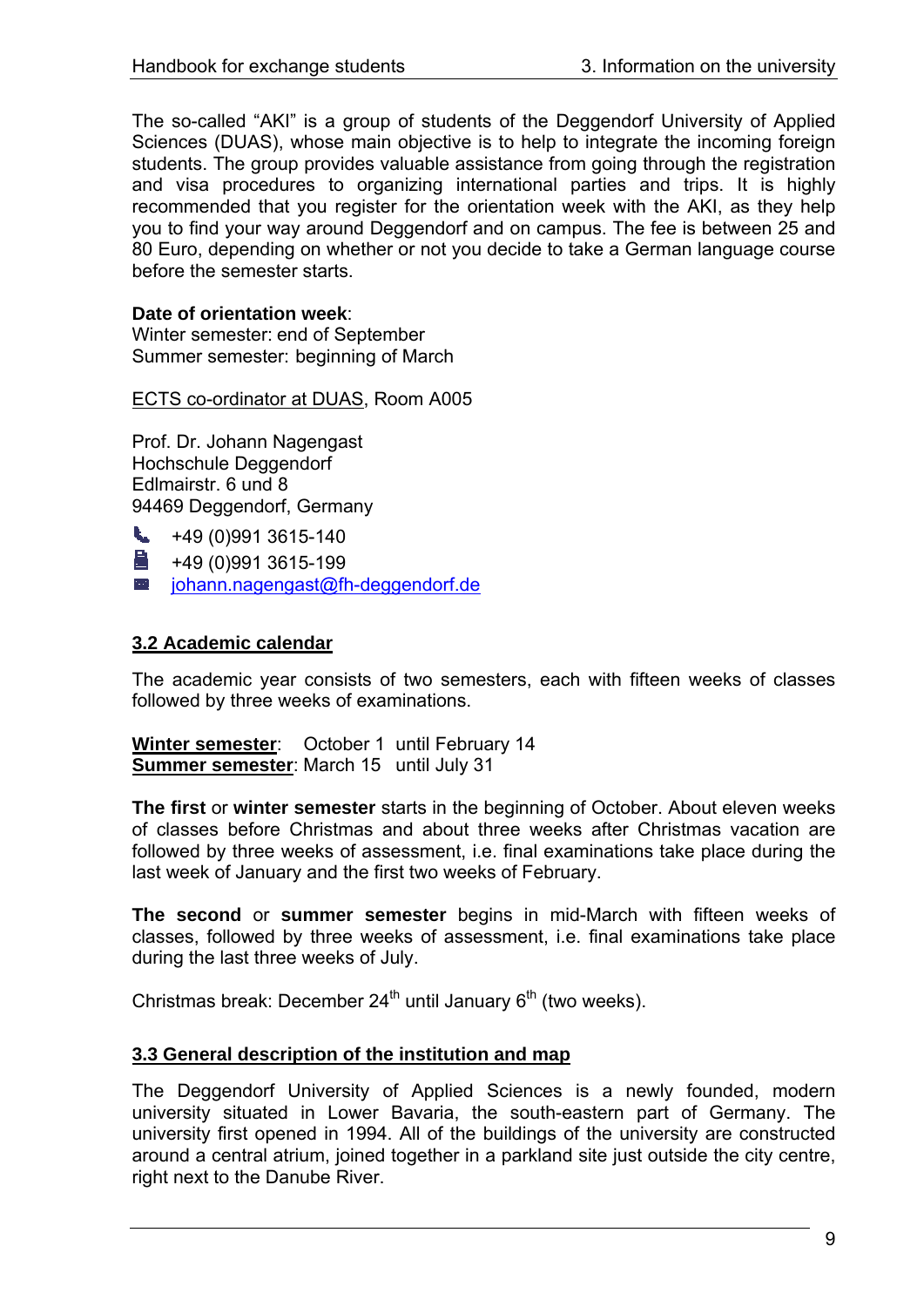The mission of the Deggendorf University of Applied Sciences is to offer

- high quality education of practical relevance to the present and future needs of our changing society
- specialist short courses to meet the particular needs of industry and regional companies and special services to facilitate the technology transfer from research environment into industrial practice
- an excellent student-to-teacher ratio to intensify direct contact and communication
- international liaison to schools and individuals in countries all over the world and to facilitate international exchange and cooperation

The Deggendorf university departments are committed to equal opportunities, and particularly welcome female applicants. The University of Applied Sciences Deggendorf is a practice-oriented university. This means that the study programs are based on modern science, but emphasise how these principles are actually applied in industry.

### Some Key Aspects:

- You are required to work as a student intern in a business of your choice during one or two semesters.
- Your professors and instructors are well-qualified academics, who have worked in industry and maintain close contacts with business leaders. They help you to bridge the gap between theory and practice.
- Case studies and practical problems are emphasised in class.
- Teamwork is encouraged in the classroom and in the internships, and group projects are supported.
- Guest speakers from various industries are invited regularly to make presentations.
- Students are encouraged to write a diploma thesis on a topic of interest to potential employers.

# **Map of the university**



- **A** Faculty Business Studies (Betriebswirtschaft)
- **B** Administration / Large Lecture Hall
- **C** Faculty Mechanical Engineering (Maschinenbau)
- **D** Faculty Civil Engineering (Bauingenieurwesen)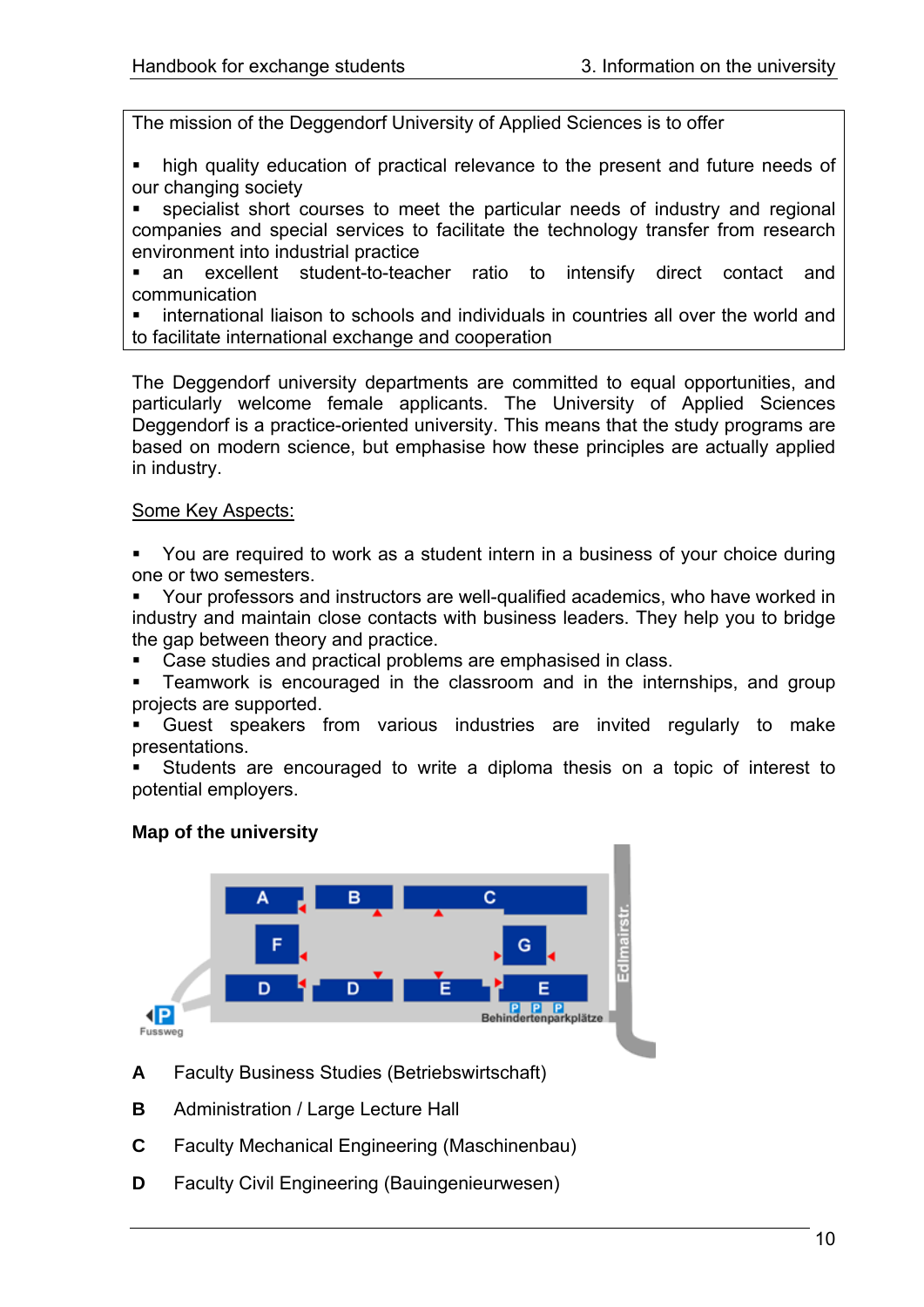- <span id="page-10-0"></span>**E** Faculty Electronic Engineering (Elektrotechnik)
- **F** Refectory / Cafeteria (Mensa)
- **G** IT Department / Library

#### **3.4 Main university entry regulations**

The prerequisite for studying at Deggendorf University of Applied Sciences is the general qualification for university entrance or the advanced technical college entrance qualification. For North American applicants this requirement can usually be met with three to four semesters of college credits plus six weeks of business-related work experience.

School reports issued abroad need to be approved by the school report approval center. This does not apply for students studying only for one or two semesters in Deggendorf.

|                              | Addresses: Zeugnisanerkennungsstelle für den Freistaat Bayern (ZAST) |
|------------------------------|----------------------------------------------------------------------|
| Pündterplatz 5               | Postfach 402040                                                      |
| 80803 München                | 80720 München                                                        |
| Telephone +49 (0)89-383849-0 |                                                                      |
| Fax                          | +49 (0)89-383849-49                                                  |
| zastby@zast.bayern.de        |                                                                      |
|                              |                                                                      |

| Office hours: | Monday thru Friday                    | 10:00 a.m. $-$ 12:00 p.m. |
|---------------|---------------------------------------|---------------------------|
|               | Telephone hotline: Monday thru Friday | $9.00$ a.m. $-10.30$ a.m. |
|               | Monday thru Thursday                  | $2:00$ p.m. $-3:30$ p.m.  |

Every applicant who did not complete an apprenticeship related to the course of study he or she wishes to start, or students who did not continue with the direction of study they chose in technical school, need to complete an internship lasting at least six weeks in a business sector related to their course of study before they can start studying.

**Please note:** Exchange students coming from partner universities have to contact the International Office at their home university for a nomination. They follow a special admission procedure and cannot apply themselves directly to DUAS.

#### **3.5 Admission process for exchange students**

### **How to apply if you are not an Erasmus student**

Please send your application form to the Deggendorf University of Applied Sciences at least 6 months before your departure. It is recommended to inquire at German embassies and councils for the valid regulations for entry, stay, possibilities of study and study regulations. More general information about living and studying in Germany can also be found on the Internet, see for example: [www.daad.de,](http://www.daad.de/) or for more specific information about the University of Applied Sciences Deggendorf see [www.fh-deggendorf.de.](http://www.fh-deggendorf.de/)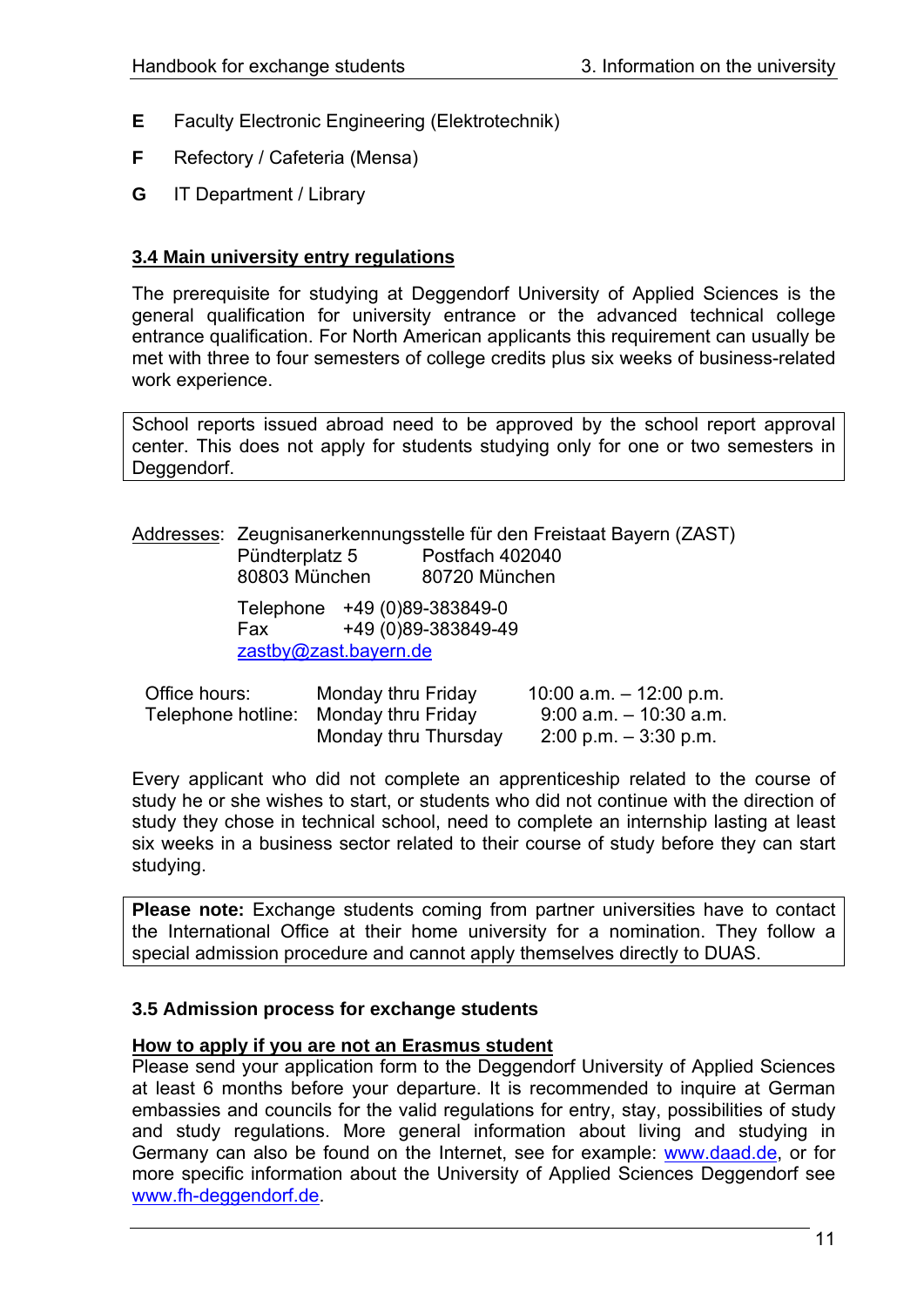Application deadlines: Winter semester: 15<sup>th</sup> of June Summer semester: 15<sup>th</sup> of January

Students who have earned academic qualifications at another university may be considered for advanced placement into the second or third year of a degree program or may even be allowed for entry in March (for the summer semester). Advice concerning advanced placement is available by contacting the Admissions and Enrollment Office.

Address: Studentensekretariat Hochschule Deggendorf Postfach 1320 94453 Deggendorf Telephone +49 (0)991 3615-0 Fax +49 (0)991 3615-297 [Sabine.Festner@fh-deggendorf.de](mailto:Sabine.Festner@fh-deggendorf.de)

International applicants can find information and the application forms on the website of the university under [http://www.fh-deggendorf.de/auslandsamt/bewerbung/](http://www.fh-deggendorf.de/auslandsamt/bewerbung/index.en.html) [index.en.html](http://www.fh-deggendorf.de/auslandsamt/bewerbung/index.en.html). After printing and signing it, please send the application together with all necessary documents to the university. There are certain admission restrictions for several of the course studies.

## **Enrollment at the Deggendorf University of Applied Sciences**

The registration process will begin after you arrive in Deggendorf. Before you start your studies at the Deggendorf University of Applied Sciences, you will have to register formally for the course of study for which you have been accepted. Registration of new students will take place the week before the start of the semester. This is especially binding for those who want to enroll for the full-time study program. You will find the exact date, time and place on the confirmation letter that you receive from the university. The Admissions and Enrollment Office ("*Studentensekretariat*") is situated in Building B on the ground floor, offices B009 and B010.

To enrol at DUAS, you will need the following:

- the confirmation letter of your application
- passport
- 2 passport size photographs
- confirmation of health insurance (see "2.6 Health insurance")
- confirmation about the payment to the "*Studentenwerk*" (42 EUR at present)

When you are registered you will get your **matriculation number** ("*Immatrikulationsbescheinigung*") and a valid student ID card. This student ID card is very useful, because it provides you discounts at several German museums or even the German railway system ("*Deutsche Bahn*"). The matriculation number is requested in some situations like for instance if you apply for German health insurance, or a German bank account.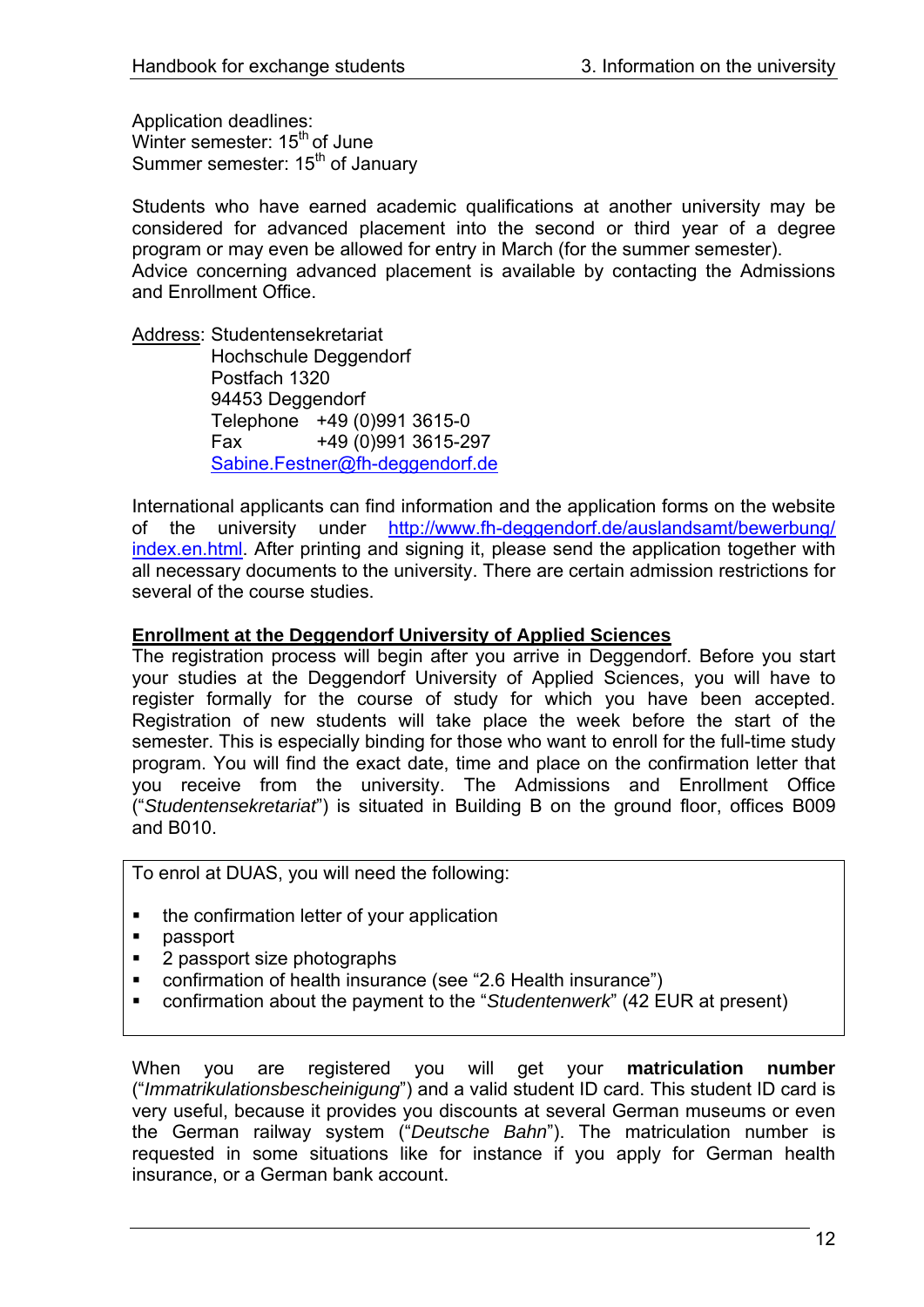<span id="page-12-0"></span>**Your registration is valid for only one semester**. It must be renewed prior to the beginning of the following semester. The appropriate forms will be mailed to you in time.

In general, German universities do not charge tuition or course fees. However, all students are required to contribute to the upkeep for student facilities such as the mensa, sports grounds etc. At present, this student activity fee (which cannot be waived) is 42 Euro.

## **3.6 List of degree programmes offered**

- Civil and Construction Engineering (B.Eng.)
- Business Administration (B.A.)
- Business Informatics (B.Sc. and M.Sc.)
- International Management (B.A.)
- **Electrical Engineering (B.A. and M.Eng.)**
- Mechanical Engineering (B.A.)
- Industrial Engineering (B. Eng.)
- **Media Technology (B.Eng.)**
- **Mechatronics (B.Eng.)**
- **Tourism-Management (B.A.)**
- **Strategic and International Management (M.A.)**

For a complete list of courses and course contents please see: <http://www.fh-deggendorf.de/angebote/index.html>

## **3.7 Examination**

#### **Registration procedure for the exams**

There are different ways of registering for exams at DUAS. The most common option for the exam sign-up is through the internet application forms.

#### **Application period**

It is usually announced via e-mail and lasts one week. When the time for the registration of exams comes, there is a special page that is created for online applications: [http://www.fh-deggendorf.de/service/stud/pranm\\_form.htm](http://www.fh-deggendorf.de/service/stud/pranm_form.htm)

#### **Cancellation period**

Electives can be cancelled up to 3 days before the exam takes place. The cancellation period for all other exams is announced via email.

#### Note:

 If you are sick on the day of the exam, you need to inform the university immediately and before the examination starts.

 You also need a doctor's certificate, dated on the same day. Print out the form on [www.fh-deggendorf.de/service/stud/pruefungen.html](http://www.fh-deggendorf.de/service/stud/pruefungen.html) and take it with you to the doctor.

If you fail to fulfil these requirements, you automatically fail the exam.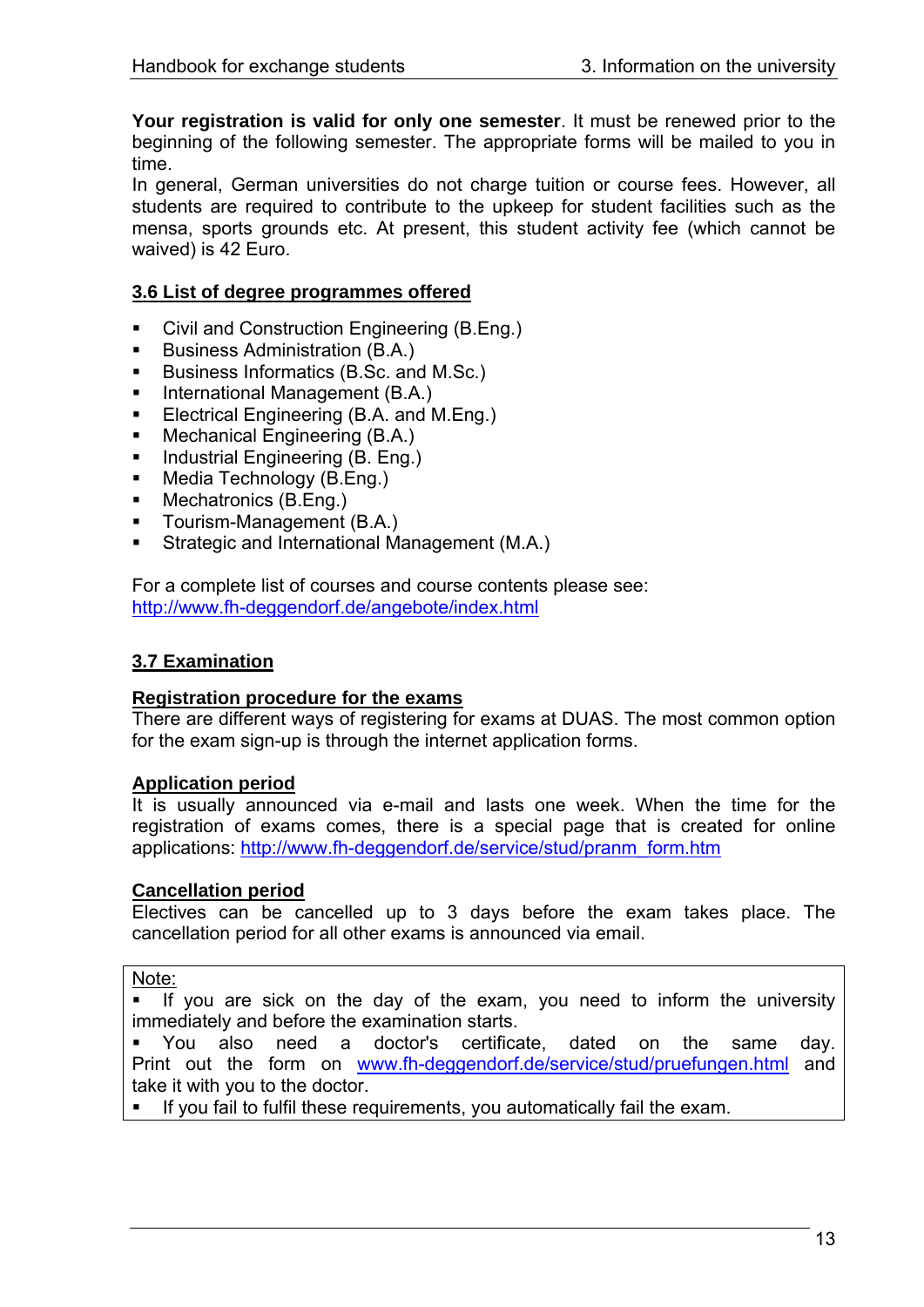### <span id="page-13-0"></span>**Duration of study and awarding of the Bachelor degree**

The standard period of study is 7 semesters, made up of six theoretical semesters and one practical semester. After passing the final examination, the Deggendorf University of Applied Sciences will award an academic degree.

# **4. General information for students**

## **4.1 Practical information for incoming and mobile students**

### **4.1.1 Visa requirements**

**No visa is necessary** for inhabitants from member states of the EU, the European Economic Area (EEA) and Switzerland.

| Austria               | Greece        | Malta              | Sweden                |
|-----------------------|---------------|--------------------|-----------------------|
| <b>Belgium</b>        | Hungary       | <b>Netherlands</b> | Switzerland           |
| <b>Bulgaria</b>       | Iceland       | Norway             | <b>United Kingdom</b> |
| Cyprus                | Ireland       | Poland             |                       |
| <b>Czech Republic</b> | Italy         | Portugal           |                       |
| <b>Denmark</b>        | Latvia        | Rumania            |                       |
| Estonia               | Liechtenstein | Slovakia           |                       |
| Finland               | Lithuania     | Slovenia           |                       |
| France                | Luxemburg     | Spain              |                       |

If you stay longer than 3 months, you must register at the Resident Registration Office located in the City Hall.

**A visa is necessary for all other countries***.* Inhabitants from the following countries do not need to have a visa to enter Germany. Furthermore, they are not allowed to have gainful employment which requires a work permit.

| Argentina     | Costa Rica  | Macao     | Singapore     | <b>Vatican City</b> |
|---------------|-------------|-----------|---------------|---------------------|
| <b>Brazil</b> | Croatia     | Nicaragua | Malaysia      | Venezuela           |
| Bermuda       | El Salvador | Panama    | <b>Mexico</b> |                     |
| Chile         | Guatemala   | Paraguay  | Uruguay       |                     |

Inhabitants from the following countries can get their residence permit after entering Germany. These are

| Australia | <b>Israel</b> | Korea               | <b>USA</b> |
|-----------|---------------|---------------------|------------|
|           |               | (Republic of Korea, |            |
|           |               | South Korea)        |            |
| ' Canada  | Japan         | New Zealand         |            |

Inhabitants from the following countries can get their residence permit after entering Germany only, if they do not intend to be gainfully employed.

| Andorra | duras<br>-iU' | Monaco | Marino<br>:nn |  |
|---------|---------------|--------|---------------|--|
|         |               |        |               |  |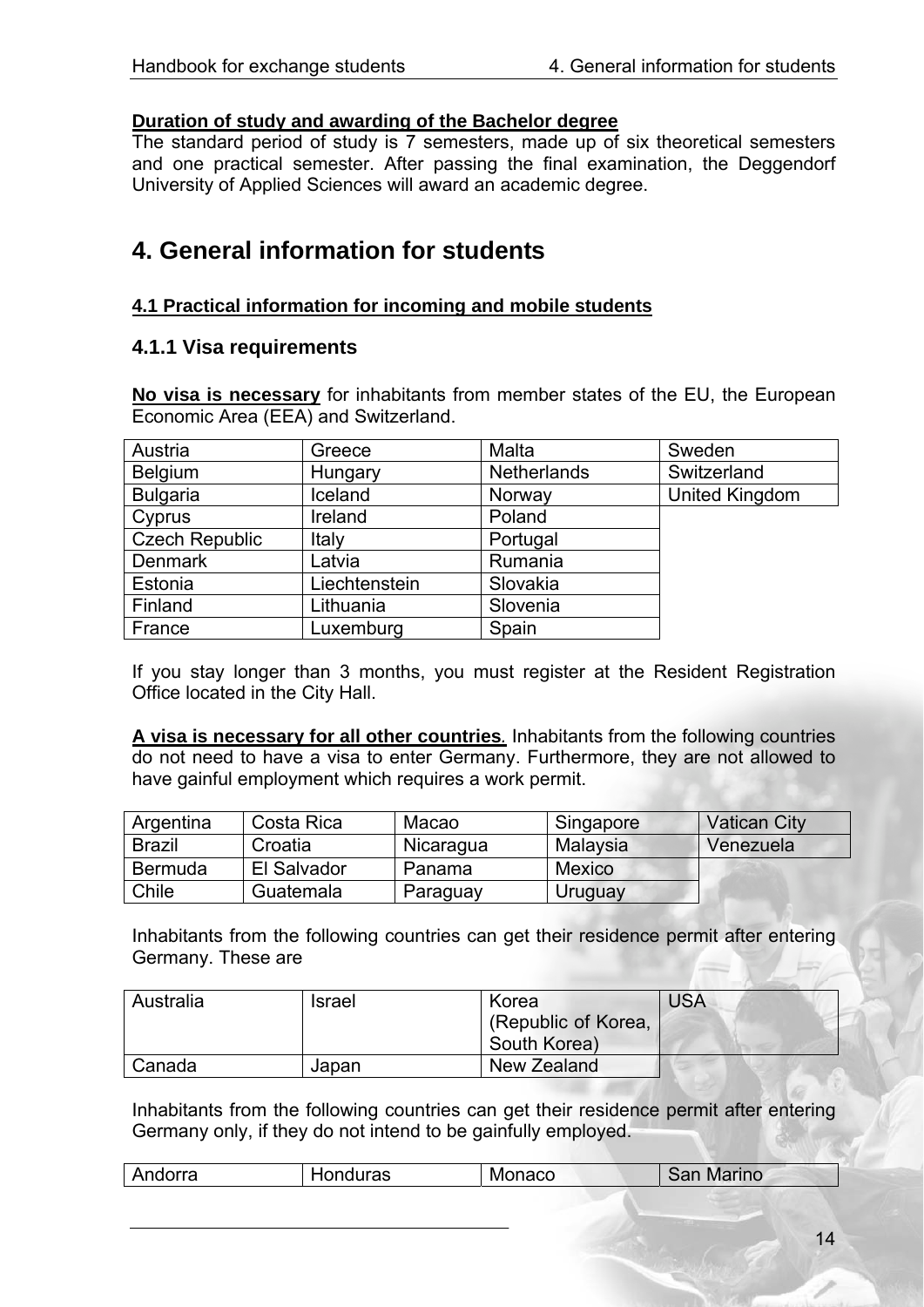<span id="page-14-0"></span>Inhabitants of Hong Kong do not need a visa to enter Germany if they can provide a SAR passport.

Students from all other countries need a visa in any case also if you have a green passport.

### **How to apply for a student visa in Germany?**

You need to apply for a student visa before you enter Germany. When applying for a visa, among other things you need to show documents that certify that you have been accepted by a university in Germany as well as documents that proof that you have sufficient funds to finance your studies in Germany.

Note: You may need anywhere between one and two months to complete the required procedures.

For more information please see [http://www.auswaertiges](http://www.auswaertiges-amt.de/diplo/en/WillkommeninD/EinreiseUndAufenthalt/Visabestimmungen.html)[amt.de/diplo/en/WillkommeninD/EinreiseUndAufenthalt/Visabestimmungen.html](http://www.auswaertiges-amt.de/diplo/en/WillkommeninD/EinreiseUndAufenthalt/Visabestimmungen.html)

## **4.1.2 Residence permit and resident registration**

## **Foreigners registration**

The Foreigners Registration Office in Deggendorf requires every foreign student and scholarship holder to give a so-called financial statement (whether they can afford to live in Germany). If your scholarship does not amount to at least 585 Euro per month, you should obtain such a declaration before coming to Deggendorf (samples can be provided by the International Office).

#### **Residence permit: for students not coming from an EU member country**

Students not coming from an EU member country need to apply for a residence permit ("*Aufenthaltsgenehmigung*"). To obtain it you need to go to the Foreign Office ("*Ausländeramt*"). It is situated in the District Office ("*Landratsamt*").

You are required to bring along the following documents:

- passport or ID card
- 3 passport-size photographs
- proof of health insurance
- enrolment certificate ("*Immatrikulationsbescheinigung*")
- proof of financial support or enough funds

The last point is the most difficult part. Officially, every student must have about 500 Euro per month available for living costs. If you are for example planning to stay for 5 months in Germany, you should be able to show the Foreign Office that you or your parents have 585 Euro  $x$  5 = 2,925 Euro in your bank account.

But that is only the official rule, so do not worry, this law is not so strictly observed. If you can show the Foreigner's Office that you receive enough money every month from your parents (e.g. copy of transaction from your bank account), that would also be fine. Try as much as you can to be friendly and honest with the people working there, then you will not have many problems.

For registration you will have to pay about 50 Euros. You will have to leave your passport there and you will be notified as to when to come and pick it up.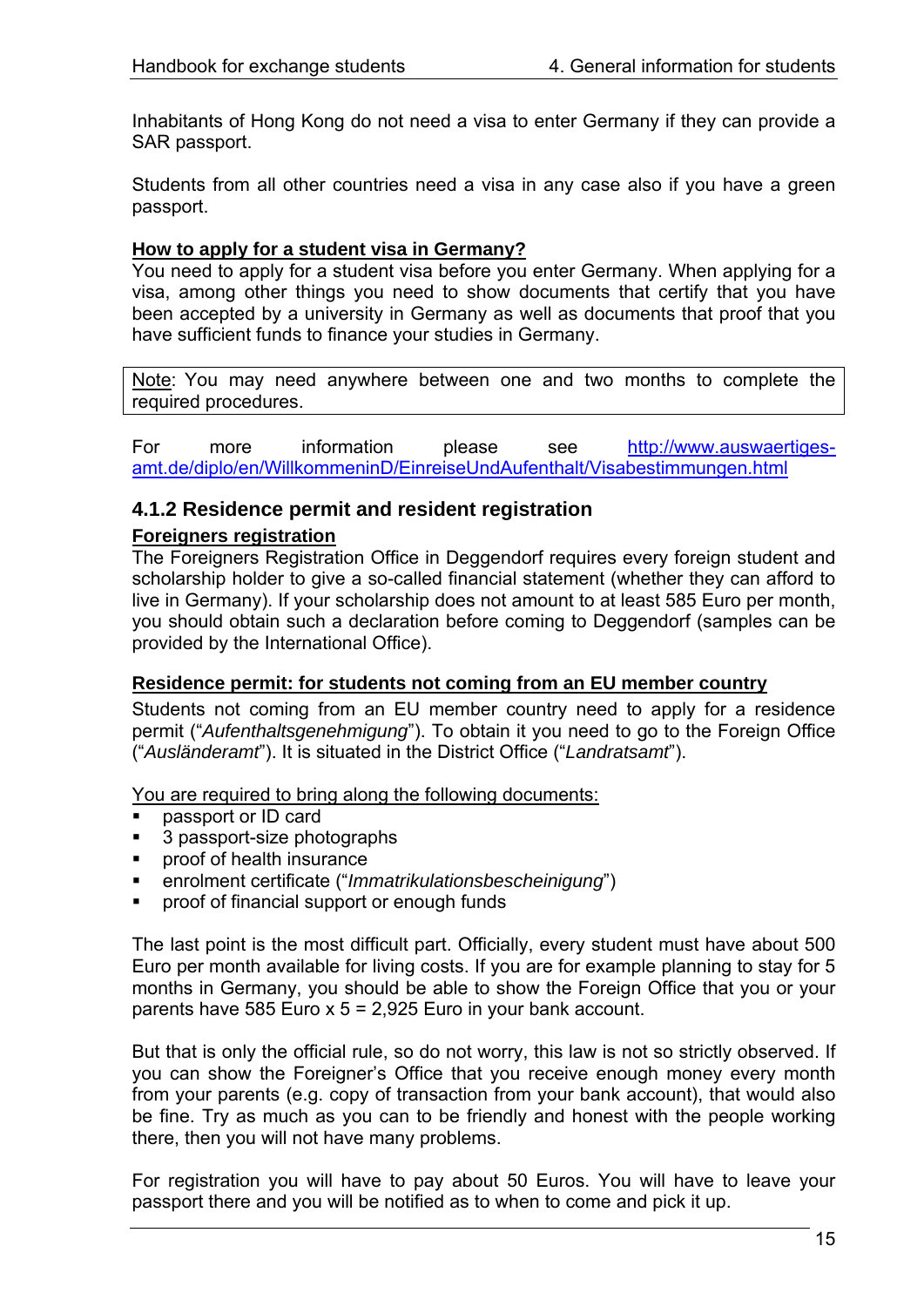## **Please apply for a residence permit at**

Landratsamt Deggendorf Ausländeramt or Foreigners' Office Herrenstraße 18 94469 Deggendorf

Telephone +49 (0)991 3100-227 Fax +49 (0)991 3100-41-228 [auslaenderwesen@lra-deg.bayern.de](mailto:auslaenderwesen@lra-deg.bayern.de)

| Office hours:         |                           |
|-----------------------|---------------------------|
| Monday and Wednesday: | $7:30$ a.m. $-12:30$ p.m. |
| Tuesday:              | 1:30 p.m. $-4:00$ p.m.    |
| Thursday:             | $7:30$ a.m. $-5:00$ p.m.  |
| Friday:               | 7:30 a.m. $-$ 12:00 p.m.  |

#### **Resident registration: for students coming from an EU member country**

Germany has compulsory registration for everybody who is living here. If you stay here longer than three months, the registration should be done within the first two weeks after moving to Germany. The Resident Registration Office is located in the city hall of Deggendorf.

Address: Rathaus Deggendorf **Bürgeramt** Franz-Josef-Strauss-Straße 3 94469 Deggendorf Telephone +49 (0)991-2960-333

For the registration, you will need the following:

- Your passport
- Your lease or confirmation from your landlord

You will fill in the so-called "*Meldebestätigung*". Registering is 5 Euro and takes no more than 15 minutes.

The **office hours** are as follows:

Monday and Friday:  $8.00$  a.m.  $-11.45$  a.m. Tuesday and Thursday: 8.00 a.m. – 4.00 p.m.

If you do not speak German, it is advisable to go there together with a German student who will assist you with the translation. The best way to do this is to be here during the orientation week. Another alternative could be to contact the AKI, a circle of students at the university who assist the international students in Deggendorf.

Before you leave the country, it is very important to go back to the city hall to "un-register". You have to go back there to let the authorities know that you are leaving and are no longer residing at that address.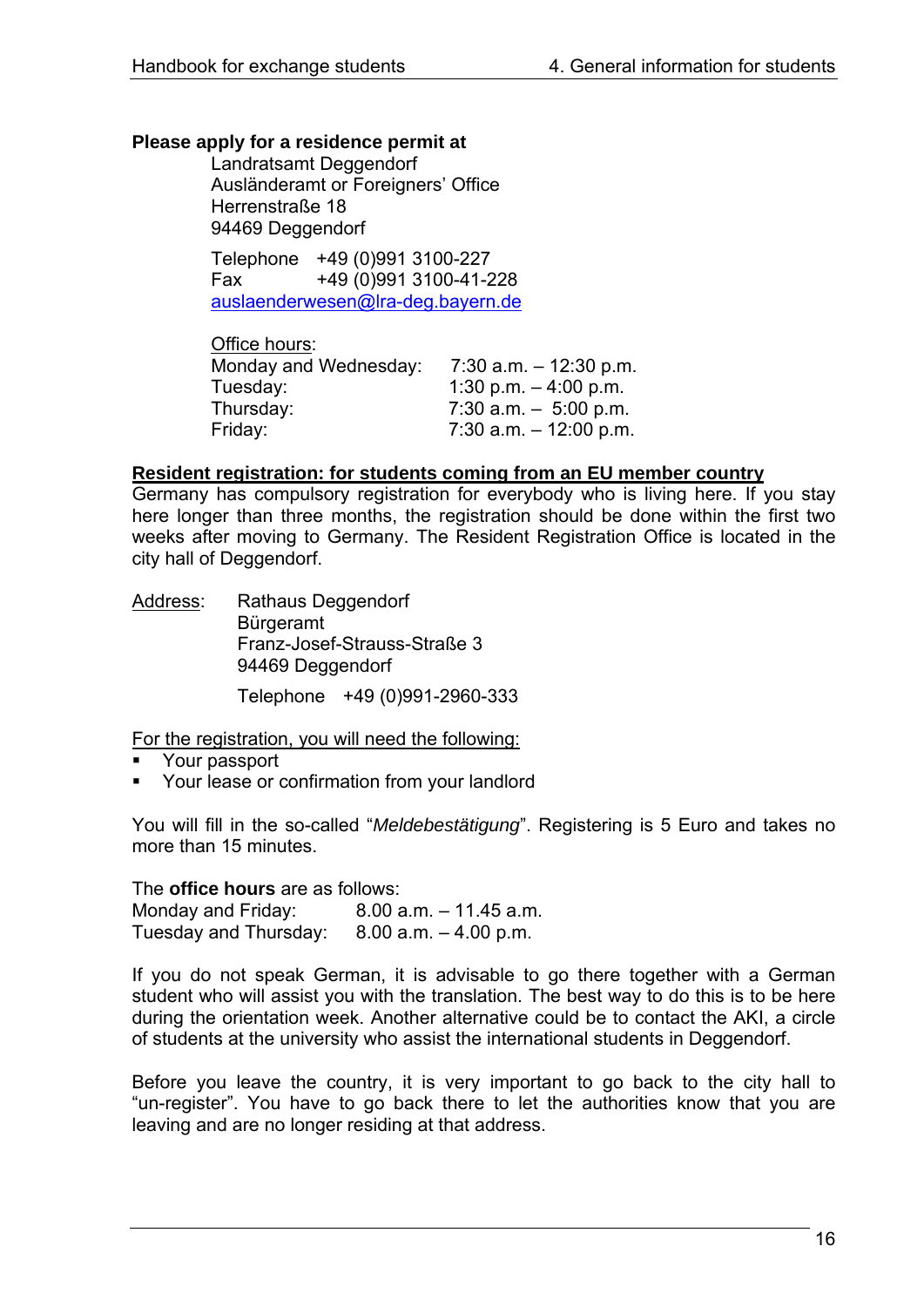## <span id="page-16-0"></span>**4.2 Costs of living**

Most students can live on a budget of 500-600 Euro, covering all basic living expenses, including accommodation. This will not allow for luxuries, very many social activities, or the costs of maintaining a car.

Rooms or apartments cost between 200 and 400 Euro per month per person, including utilities. The Housing Office provides the service of assisting individual students to find accommodation, either in one of the student dormitories or private lodgings, varying from a furnished single room with facilities for self catering to a shared flat or an unfurnished flat with kitchen and bathroom. Some accommodation is within walking distance of the university, but others must be reached by public transportation.

Subsidised lunches are served in the student cafeteria. Meals and grocery costs are reasonable (somewhat cheaper than in America). Most books that you need for your courses can be borrowed from the library, but still you should budget 150 Euro per year for books and other course materials.

## **4.3 Bank account**

Usually, official payments in Germany are made through transfers, e.g. rent to your landlord or the monthly contribution to your health insurance company etc. Therefore it is advisable to open a bank account. For students, opening an account and making transactions is free of charge.

Take about 30 minutes when you are going to open an account and do not forget the following items:

- passport or ID-card including visa
- **•** proof of enrolment at Deggendorf University of Applied Sciences (if you do not have it yet, you can submit it later)

And do not forget to mention that you are a student. If you do forget, the account will not be free of charge.

Usually exchange students go to Deutsche Bank.

 $\rightarrow$  There you'll automatically get an Info-card with your account number, bank code, phone number and contact person. You also get a cash card which you can use abroad.

 $\rightarrow$  You can withdraw money for free as long as you are within Germany and go to the following banks (cash-group): Postbank, Dresdner Bank, HypoVereinsbank

Abroad: Deutsche Bank (in France also at BNP)

 $\rightarrow$  You can use Online Banking; please do not transfer money within Germany over the counter.

 $\rightarrow$  You'll receive your card and PIN for your cash card and the PIN and TAN's for Online Banking come separately in the mail (after about one week you´ll get the cash card and about 2-3 days later your PIN, the same for Online Banking).

 $\rightarrow$  You only can transfer money in foreign countries if you have a SWIFT-Code and an IBAN number of the addressed bank (you need to go to the counter)

 $\rightarrow$  You'll get the Swift code and the IBAN Nr. of your German account if you open one.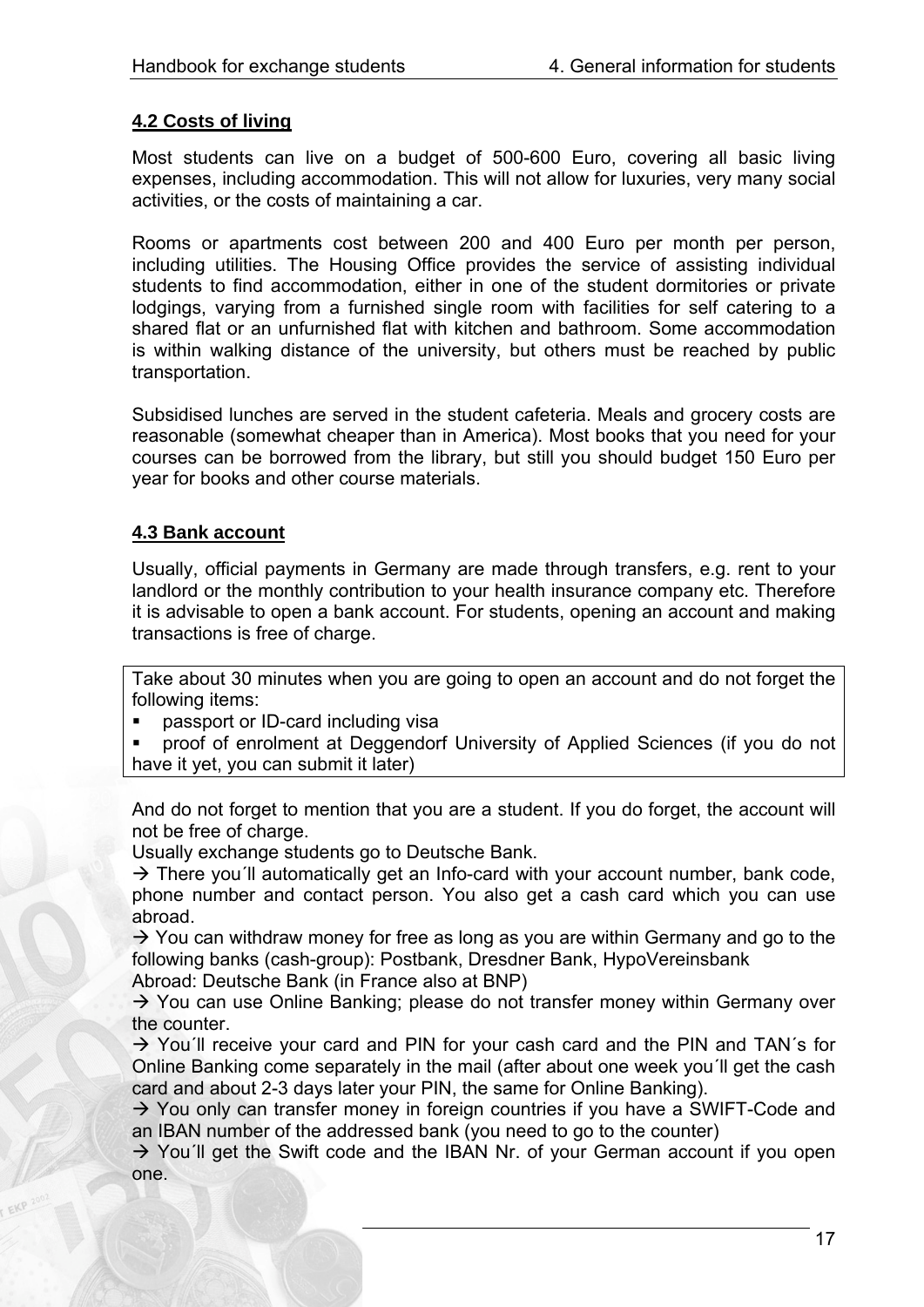<span id="page-17-0"></span>All banks, including privately owned ones, are subject to state control. The major banks in Germany are Commerzbank, Deutsche Bank and Dresdner Bank, as well as Sparkasse and Postbank. The terms and conditions of business in Germany vary from one bank to another. It is worthwhile to compare charges and other offers carefully. As a general rule, banks open from 9 a.m. to 4 p.m. Monday to Thursday and on Friday from 9 a.m. to 12 p.m.

### **Transferring money**

In Germany, by contrast to many other countries, it is not usual to send checks to people by post (e.g. the rent to your landlord). There are various ways of conducting monetary transactions:

**Direct transfer** ("*Überweisung*") is used to transfer money from one account to the other. Please do this with Online Banking.

It is recommendable to arrange for a **standing order** ("*Dauerauftrag*") if you have regularly recurring payments of a set sum, such as rent. The sum can be deducted automatically from your account on an agreed date and transferred to the account of the recipient. The bank will provide you with the necessary form.

#### **Cheques and credit cards**

With **Eurocheques** you can pay anywhere in Europe in the currency of the country. Eurocheques must be accompanied by a **Eurocheque card**. You have to apply for the card and it usually takes about a week before you get it. On the application form you will have to prove that money will be arriving on your account on a regular basis. You can draw a maximum of 200 Euro on the Eurocheque or the equivalent in foreign currency. The Eurocheque card should not be confused with the **Eurocard**. The Eurocard is a credit card, allied to the Master-Card system and valid all over the world. In shops and hotels, you can often pay by credit card (Visa, Mastercard, Eurocard, Diners´ Club) but it is not so common in smaller restaurants and pubs.

You will be given a secret pin number together with your cheque card. However, this will not necessarily protect you from abuse of your card as the user is not required to quote the pin-number at the cash desk, but only to provide a signature. If you lose your check card or any other bank cards, ring your bank immediately so that your card can be frozen.

It's very important to remember to withdraw the money you have in your German bank account before you leave.

#### **4.4 Financial support for students**

If students come to Deggendorf through the **ERASMUS** program, they receive a certain amount of money every month from their home university. Students can also apply at several charitable foundations for financial support, but please note that only a few students will be selected.

For more information on scholarships and financial grants please see: [http://www.stiftungsindex.de](http://www.stiftungsindex.de/) [http://www.daad.de](http://www.daad.de/)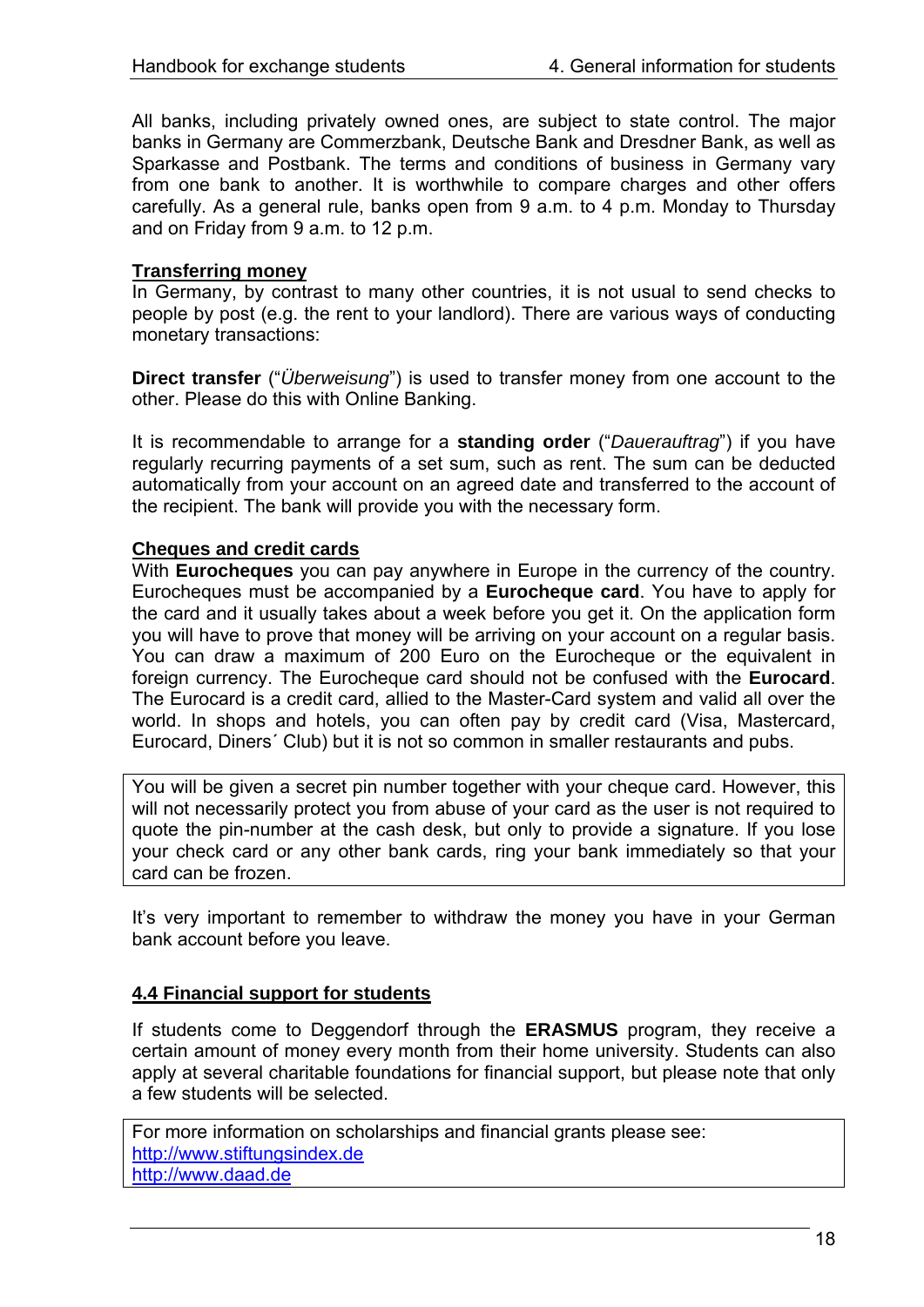# <span id="page-18-0"></span>**4.5 Accommodation**

# **4.5.1 Student Dormitories**

| <b>STUDENT DORMITORIES</b>                                                                                                                                                                                                                                                                                                     |                                                                                                                                                                                                                                                                                                                                    |                                                                                            |                                                                                                |
|--------------------------------------------------------------------------------------------------------------------------------------------------------------------------------------------------------------------------------------------------------------------------------------------------------------------------------|------------------------------------------------------------------------------------------------------------------------------------------------------------------------------------------------------------------------------------------------------------------------------------------------------------------------------------|--------------------------------------------------------------------------------------------|------------------------------------------------------------------------------------------------|
| Responsible for accommodation at the Deggendorf University of Applied Sciences                                                                                                                                                                                                                                                 |                                                                                                                                                                                                                                                                                                                                    |                                                                                            |                                                                                                |
| Deggendorfer<br><b>Studentenviertel</b>                                                                                                                                                                                                                                                                                        | <b>Studentenhaus</b><br><b>Finkenhof</b>                                                                                                                                                                                                                                                                                           | <b>Studentenpark</b><br>Deggendorf                                                         | <b>Studentendomizil</b><br>im City-Center                                                      |
| Deggendorfer<br>Studentenviertel GmbH<br>& Co.KG<br>Bahnhofstr. 55<br>94469 Deggendorf                                                                                                                                                                                                                                         | Studentenhaus<br>Finkenhof<br>Detterstr. 21<br>94469 Deggendorf                                                                                                                                                                                                                                                                    | Dobak IMMOPartner<br>e.K.<br>Wiesenstraße 10-12<br>94469 Deggendorf                        | A + R Planungs- und<br>Verwaltungs- GmbH<br>Östl. Stadtgraben 30<br>94469 Deggendorf           |
| Telephone<br>+49 (0)991-32090421<br>Fax<br>+49 (0)991-32090422                                                                                                                                                                                                                                                                 | Telephone<br>+49 (0)991-9912127<br>Fax<br>+49 (0)991-9912128<br>Mobile                                                                                                                                                                                                                                                             | Telephone<br>+49 (0)991 - 2604408<br>mail@dobak-<br>immopartner.de                         | Telefon:<br>+49 (0) 991 3 44 75 60<br>For more details<br>please visit:                        |
| verwaltung@deggendo<br>rfer-studentenviertel.de                                                                                                                                                                                                                                                                                | +49 (0) 174-4753811<br>info@studentenhaus-                                                                                                                                                                                                                                                                                         | For more information :<br>www.studentenpark-                                               | www.mrellok.de                                                                                 |
| Office hours:<br>Monday and Friday:<br>$8:30 - 11:30$ a.m.<br>Wednesday:<br>$4:00 - 7:00$ p.m.<br>For more details<br>please go to:<br>www.deggendorfer-<br>studentenviertel.de                                                                                                                                                | deggendorf.de<br><b>Office hours:</b><br>Monday and Friday<br>$8:30 - 11:30$ a.m.<br>Wednesday<br>$4:00 - 7:00$ p.m.<br>For more details<br>please go to:<br>www.studentenhaus-<br>deggendorf.de                                                                                                                                   | deggendorf.de                                                                              |                                                                                                |
|                                                                                                                                                                                                                                                                                                                                | Overview of rooms and accommodation possibilities                                                                                                                                                                                                                                                                                  |                                                                                            |                                                                                                |
| - built in 2003<br>- 10 minutes on foot<br>to the university<br>- close to train<br>station<br>$-201$ rooms<br>- acquiring a room<br>can be difficult<br>given the limited<br>number of rooms<br>- minimum stay:<br>6 months<br>- if you failed to<br>acquire a room,<br>contact the<br><b>International Office</b><br>at DUAS | - 15 minutes on foot<br>to the university<br>- very close to train<br>station<br>- 51 rooms<br>- acquiring a room<br>can be difficult<br>given the limited<br>number of rooms<br>- minimum stay:<br>6 months<br>- if you have applied<br>and failed to<br>acquire a room,<br>contact the<br><b>International Office</b><br>at DUAS | - built in 2007<br>- 6 minutes on foot to<br>the university<br>- 192 apartments<br>- rent: | - built in 2008<br>$-700$ m to the<br>university<br>- 41 apartments<br>- furniture costs extra |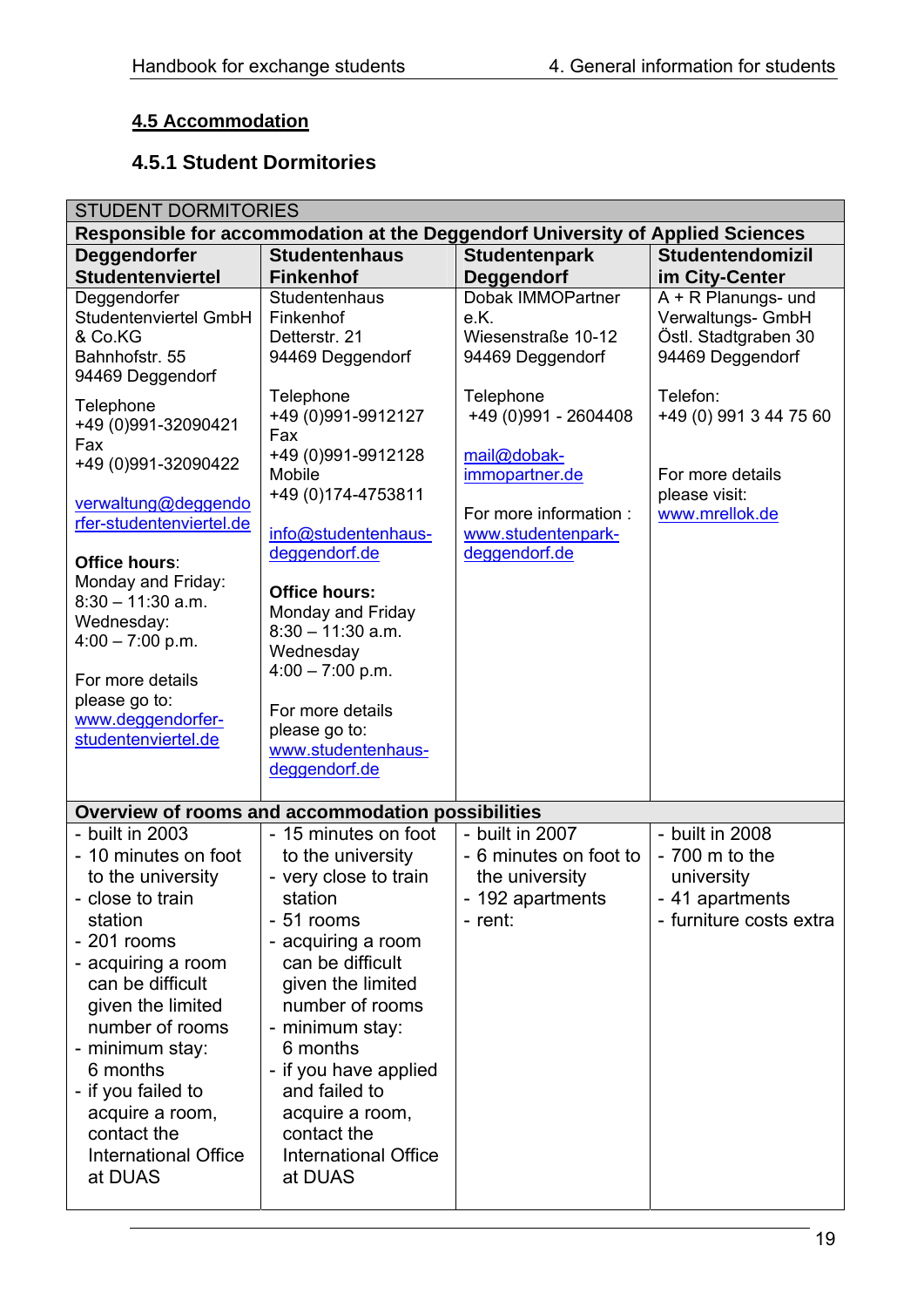| Details concerning accommodation                                                                                                                                                                                                                                                                                                                                                                                                                                                                                                            |                                                                                                                                                                                                                                                                                                                                                                                                                                                                                                                          |                                                                                                                                                                                                                                                                                                                                       |                                                                                                                                                                                                                                                                                                                                          |
|---------------------------------------------------------------------------------------------------------------------------------------------------------------------------------------------------------------------------------------------------------------------------------------------------------------------------------------------------------------------------------------------------------------------------------------------------------------------------------------------------------------------------------------------|--------------------------------------------------------------------------------------------------------------------------------------------------------------------------------------------------------------------------------------------------------------------------------------------------------------------------------------------------------------------------------------------------------------------------------------------------------------------------------------------------------------------------|---------------------------------------------------------------------------------------------------------------------------------------------------------------------------------------------------------------------------------------------------------------------------------------------------------------------------------------|------------------------------------------------------------------------------------------------------------------------------------------------------------------------------------------------------------------------------------------------------------------------------------------------------------------------------------------|
| All<br>are<br>rooms<br>furnished (bathroom<br>and kitchen, single<br>wardrobe,<br>bed,<br>cupboards, a desk<br>and a chair).<br>NOTE:                                                                                                                                                                                                                                                                                                                                                                                                       | All<br>rooms<br>are<br>furnished<br>(kitchen,<br>single<br>bed,<br>wardrobe,<br>cupboards, a desk<br>and a chair). For<br>those rooms without<br>a shower there are                                                                                                                                                                                                                                                                                                                                                      | All<br>rooms<br>are<br>furnished (bathroom<br>and kitchen, single<br>bed,<br>wardrobe,<br>cupboards, a desk<br>and a chair).<br>NOTE: Bedding and                                                                                                                                                                                     | All apartments are<br>furnished<br>with<br>a<br>bathroom<br>and<br>a<br>kitchen.<br>other<br>All<br>furniture<br>be<br>can<br>provided for an extra<br>fee.                                                                                                                                                                              |
| Bedding and kitchen<br>utensils<br>are<br>not<br>provided<br>At the moment, the<br>student<br>dormitory<br>provides free access<br>to the Internet if you<br>bring your own PC or<br>laptop. There have<br>discussions<br>been<br>about a fee for the<br>which<br>students,<br>might be introduced<br>soon. Every room is<br>ready to receive TV<br>and telephone. There<br>is a laundry with 4<br>washing and 3 drying<br>machines.<br>Rooms<br>and apartments can<br>be shared. There is a<br>recreation<br>room,<br>which can be rented. | showers,<br>modern<br>washrooms<br>and<br>toilets on every floor.<br>NOTE: Bedding and<br>kitchen utensils are<br>not provided. At the<br>moment, the student<br>dormitory<br>provides<br>free access to the<br>Internet if you bring<br>your own PC or<br>laptop. Every room is<br>ready to receive TV<br>and telephone. There<br>is a laundry room<br>with 2 washing and 2<br>machines.<br>drying<br>More over you can<br>find<br>a<br>recreation<br>room, provided with<br>TV, DVD, music and<br>a tabletop football. | kitchen utensils are<br>not provided. At the<br>moment, the student<br>dormitory<br>provides<br>free access to the<br>Internet if you bring<br>own PC<br>your<br><b>or</b><br>laptop. Every room is<br>ready to receive TV<br>telephone.<br>and<br>Washing and drying<br>machines<br>are<br>on-<br>site. Apartments can<br>be shared. | NOTE: Bedding and<br>kitchen utensils are<br>provided.<br>not<br>Every room is ready<br>to<br>receive<br>TV,<br>telephone<br>and<br>internet.<br>Washing<br>and drying machines<br>available<br>are<br>on<br>every floor.<br>Big recreation room<br>with a small bar, TV,<br>pool table, tabletop<br>football<br>and<br>table<br>tennis. |
|                                                                                                                                                                                                                                                                                                                                                                                                                                                                                                                                             | <b>Prices</b>                                                                                                                                                                                                                                                                                                                                                                                                                                                                                                            |                                                                                                                                                                                                                                                                                                                                       |                                                                                                                                                                                                                                                                                                                                          |
| <b>Prices</b><br>range<br>from<br>212 EUR to<br>245<br>Euro, utility<br>costs<br>included. A deposit<br>of two months rent is<br>required.<br>The cheapest rooms<br>available<br>the<br>are<br>apartments,<br>shared<br>(3)<br>bedrooms,<br>a<br>shower, a toilet.<br>a<br>kitchen<br>and<br>a<br>washroom).<br>The others are single<br>self-<br>rooms,<br>contained.                                                                                                                                                                      | Prices<br>from<br>range<br>206<br>EUR to<br>278<br>Euro, utility<br>costs<br>included.<br>A deposit of<br>two<br>months<br>rent<br>is<br>required.<br>The cheapest rooms<br>available<br>are<br>with<br>shower and toilet on<br>the floor.                                                                                                                                                                                                                                                                               | Prices<br>range<br>from<br>235<br>EUR to<br>400<br>EUR,<br>utility<br>costs<br>included.<br>A deposit is required.                                                                                                                                                                                                                    | <b>Prices</b><br>from<br>range<br>210<br>EUR to<br>370<br>EUR, utility<br>costs<br>extra. Rooms can be<br>furnished for an extra<br>monthly fee.<br>A<br>deposit is required                                                                                                                                                             |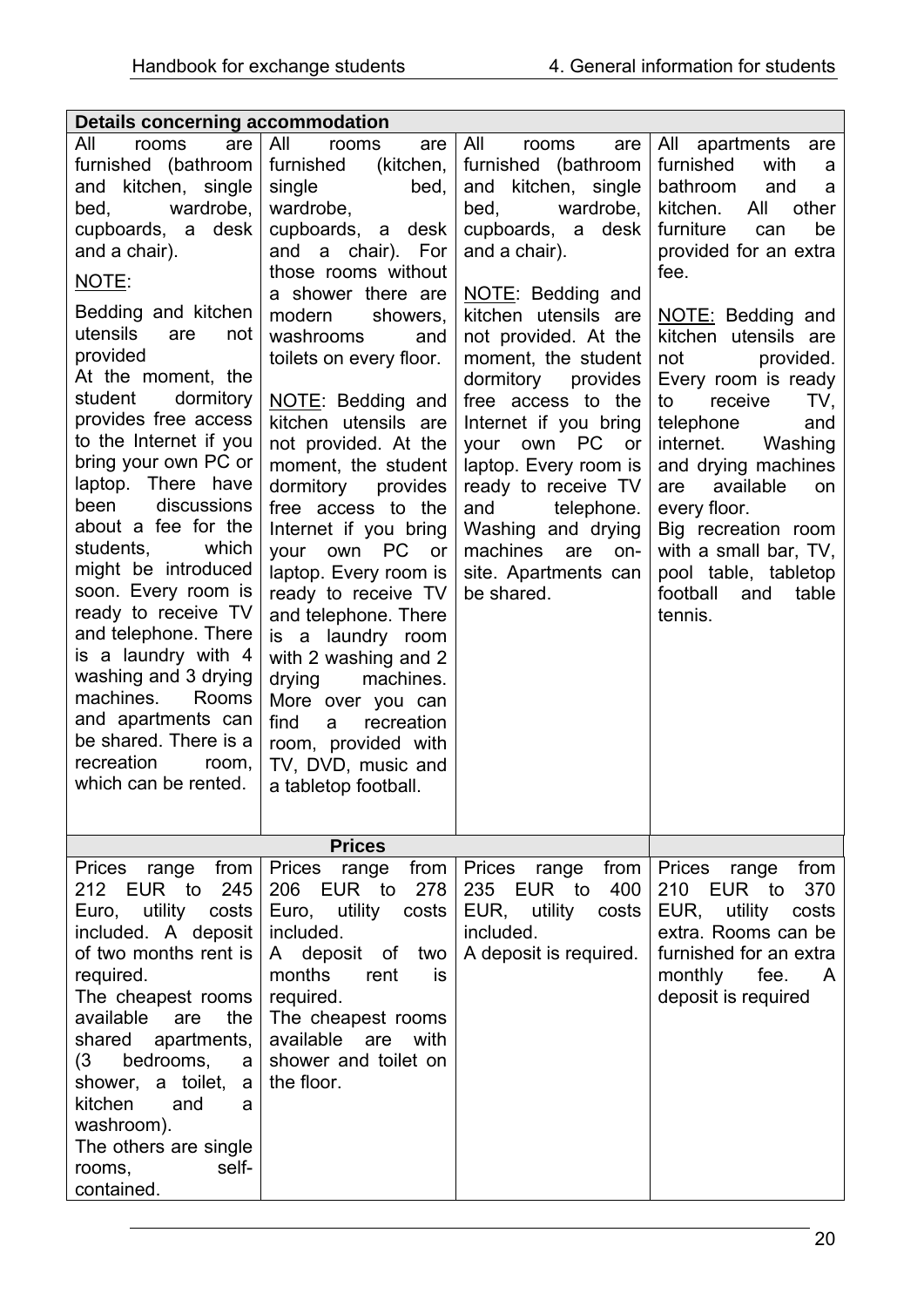<span id="page-20-0"></span>

| <b>Application procedure</b>    |                                      |             |                         |
|---------------------------------|--------------------------------------|-------------|-------------------------|
| find an You<br>You<br>can       | can find an Contact                  | Dobak   You | check<br>can            |
| application form on             | application form on   IMMOPartner    |             | e.K. availability<br>on |
| www.deggendorfer-               | www.studentenhaus-   via email, mail |             | or www.mrellok.de       |
| studentenviertel.de             | deggendorf.de                        | telephone.  | -> "Preise"             |
| $\rightarrow$ "Anmeldeformular" | "to the contact<br>$\rightarrow$     |             | -> Verfügbarkeit und    |
|                                 | form"                                |             | Preise                  |

# **4.5.2 Private Accommodation**

There are private accommodations available in different parts of the town. You must stay in the private apartment for the whole period of your stay once you have accepted it (especially for exchange students).

The International office will try to ensure that all rooms are up to good standard of comfort and cleanliness, furnished and provide facilities for self-catering (cooking and washing). Telephone and Internet are not always available. Rooms and apartments can be shared.Prices for private furnished rooms or apartments range from 180 to 350 Euro excluding meals and utility costs (35-80 Euro per month).

For more information please go to: <http://www.fhd.edu/auslandsamt/im/accommodation.html>or contact the International Office at DUAS: Iris Reul, Telephone +49 (0)991-3615-209, [Iris.Reul@fh-](mailto:Iris.Reul@fh)deggendorf.de

Please note: In Germany you have to inform your landlord three months in advance about your plans for leaving. Only if you do this in time can you be sure that you will receive the bond deposit back.

It is also recommended to arrange a date when the landlord can check the room and when you can return the keys of the apartment.

The type of **electronic plug** used in Deggendorf is the Continental European Style.

## **4.6 Health insurance**

Under German law, everybody studying at a state-recognised college or university is required to take out personal health insurance. Therefore you will need to submit an insurance certificate when you enroll at college or university. If you do not have private insurance, it is recommended to get a German health insurance card.

We highly recommend a German health insurance company, which offer a student health insurance policy at attractive rates. Please go to: <http://www.fhd.edu/auslandsamt/sonstiges.html>

Please bring with you:

- enrolment certificate ("*Immatrikulationsbescheinigung*")
- **passport**
- student ID Card
- number of German bank account

## **If you are a European Union citizen**

If you come from an EU-country and are **publicly health insured**, you are entitled to use the public medical care, which means that your health insurance will cover all the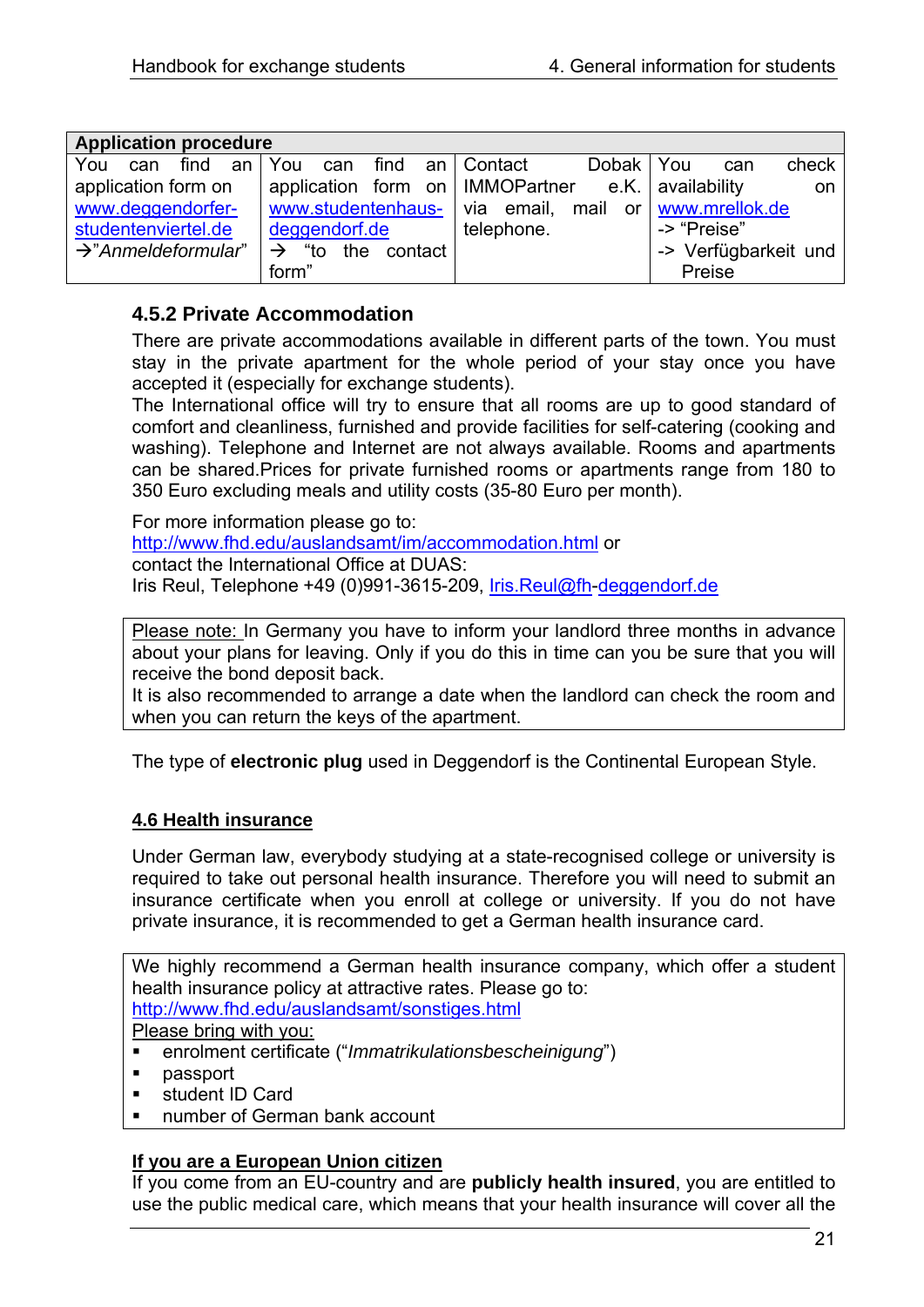occurring costs for medical treatment. Therefore you have to present a form (E111 or E128 or the new European health insurance card) to a governmental health insurance organisation (DAK, AOK, Techniker-Krankenkasse or Barmer) in Germany and apply for an exemption there.

#### How to apply?

- 1. Go to a German health insurance company with one of the above mentioned forms, E111, E128 or the European health insurance card.
- 2. Leave your address and a copy of your form.
- 3. You will receive the card one week later by mail.

If you come from an EU country and are **privately health insured**, you need a certificate from your health insurance company, which shows that your health insurance fulfils the requirements from §7 Abs. 2 of the *"Freizügigkeitsverordnung/EG".* 

#### These requirements are:

 The insurance has to cover costs for medical care for all possible treatments (dentist, hospital, rehabilitation treatment), medicine, drugs, bandages, other medical aid, pregnancy and birth.

 It is required that your insurance agrees to the fact that there is no limitation on the occurring costs.

Of course, initially, you have to cover the occurring costs yourself. Due to the fact that these costs can increase very fast, we would like to recommend you to arrange for a contract with a German health insurance company. This would cost you around 55 Euro per month. Then the occurring costs are fully paid by the German health insurance company.

#### **If you are not a European Union citizen**

You need to take out health insurance in Germany. If you are under 30 years old, the monthly price is around 55 Euro. Otherwise, it can cost up to 100 Euro as the price is age dependant. The below link can supply you with useful information about the health insurance: [http://www.aok-bv.de](http://www.aok-bv.de/)

If you have health insurance in your home country, you have to bring a certificate from your company, which shows that your health insurance will fulfil the requirements from §7 Abs.2 of the "*Freizügigkeitsverordnung/EG*".

#### These requirements are:

 The insurance has to cover costs for medical care for all possible treatments (dentist, hospital, rehabilitation treatment), medicine, drugs, bandages, other medical aid, pregnancy and birth.

 It is required that your insurance agrees to the fact that there is no limitation on the occurring costs.

You have the possibility to go to a German health insurance company during your stay in Deggendorf.

#### **It is not enough to just have a travel insurance!**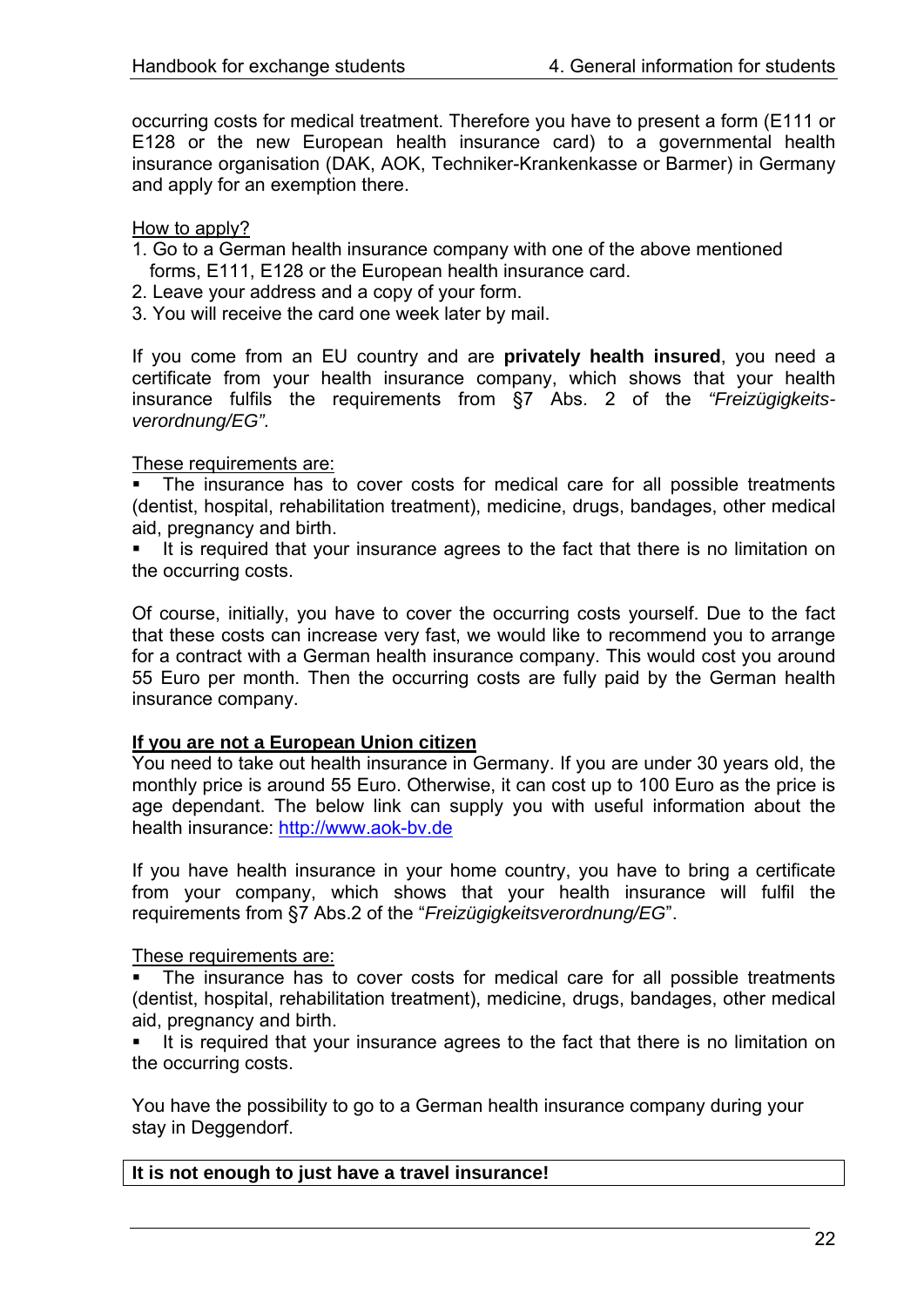## **The health insurance companies closest to DUAS are:**

**TK (Technikerkasse)** 

Herr Michael Reinhold Im Gewerbepark A 14 93059 Regensburg

Telephone +49 (0)941-4096201 Fax +49 (0)1802-00112351313 Mobile +49(0)175-7225184 Michael.reinhold@tk-online.de

He will be at the university during the orientation week and has fix appointments when he comes directly to the university.

About 14 days before you leave, you need to go to your insurance company in order to terminate your insurance and return the insurance card. Paperwork will be done at the TK.

#### **AOK**

Frau Claudia Metzger and Herr Uwe Eisenhut Bahnhofstr. 94, 94469 Deggendorf

| Telephone | +49 (0)991 3881-199 or 170 |  |
|-----------|----------------------------|--|
| Fax       | +49 (0) 991 3881-127       |  |

Contributions will be booked automatically every month. If no German bank account is provided, then the full amount has to be paid in advance.

About 14 days before you leave, you need to go to your insurance company in order to terminate your insurance and return the insurance card. All paperwork will be done at the AOK.

## **DAK**

Herr Dull Veilchengasse 19 94469 Deggendorf

Telephone +49 (0)991 37132-0 Fax +49 (0)991 37132-19 [DAK120500@dak.de](mailto:DAK120500@dak.de)

Contributions have to be paid for six month in advance.

About 14 days before you leave, you need to go to your insurance company in order to terminate your insurance and return the insurance card. Paperwork will be done at the DAK.

*Of course you could also apply at any other insurance company.*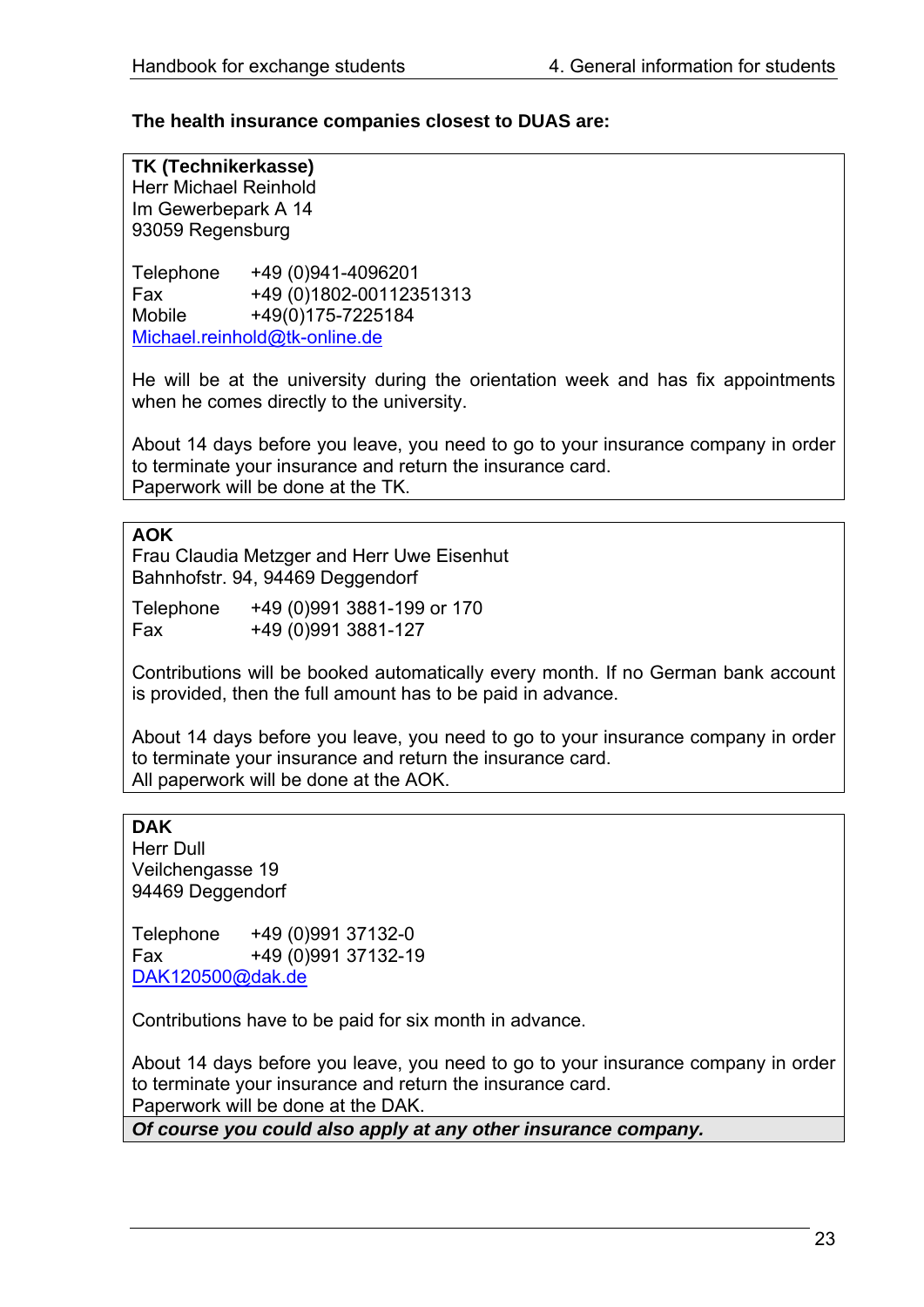# <span id="page-23-0"></span>**4.7 Student Associations**

| <b>AKI CLUB</b>         | AKI Club International e.V.                                     |
|-------------------------|-----------------------------------------------------------------|
| <b>INTERNATIONAL</b>    | C/o Akademisches Auslandsamt                                    |
| e.V.                    | Fachhochschule Deggendorf                                       |
|                         | Edlmairstr, 6 und 8                                             |
|                         | 94469 Deggendorf                                                |
|                         | http://www.aki-deggendorf.de                                    |
| <b>ALUMNI NET e.V.</b>  | Alumni Net e.V.                                                 |
|                         | Fachhochschule Deggendorf                                       |
|                         | Edlmairstr, 6 und 8                                             |
|                         | 94469 Deggendorf                                                |
|                         | http://www.alumni-net.org                                       |
| <b>MULTIMEDIA AND</b>   | Arbeitskreis Multimedia und Internet                            |
| <b>INTERNET</b>         | c/o Fachhochschule Deggendorf                                   |
|                         | Edlmairstr. 6 und 8                                             |
|                         | 94469 Deggendorf                                                |
|                         | Telephone +49 (0)991 3615 100                                   |
|                         | Fax +49 (0)991 3615 199                                         |
|                         | heribert.popp@fh-deggendorf.de                                  |
| <b>CONSULT IT!</b>      | <b>Consult it!</b>                                              |
|                         | Studentische Unternehmensberatung e.V.                          |
|                         | c/o Fachhochschule Deggendorf                                   |
|                         | Edlmairstr, 6 und 8                                             |
|                         | 94469 Deggendorf                                                |
|                         | kontakt@consult-it-online.de                                    |
|                         | www.consult-it-online.de                                        |
| <b>FIRST CONTACT</b>    | First Contact e.V.                                              |
|                         | c/o Fachhochschule Deggendorf                                   |
|                         | Edlmairstr. 6 und 8                                             |
|                         | 94469 Deggendorf                                                |
|                         | www.firstcontact-ev.de                                          |
| <b>PROJECT GROUP</b>    | <b>S@N</b> – Studenten ans Netz                                 |
| "STUDENTS TO            | The S@N project group was founded in 2002 to enable             |
| <b>THE NET"</b>         | students, professors and the staff of the university to use the |
|                         | university network with their own computers.                    |
|                         | san@fh-deggendorf.de                                            |
| "ASSOCIATION OF         | VDBau - Verein Deggendorfer Bauingenieure e.V.                  |
| <b>DEGGENDORF</b>       | c/o Fachhochschule Deggendorf                                   |
| <b>CIVIL ENGINEERS"</b> | Edlmairstr, 6 und 8                                             |
|                         | 94469 Deggendorf                                                |
|                         | vdbau@fh-deggendorf.de<br>www.vdbau.de                          |
| <b>"ASSOCIATION OF</b>  | WI Project e.V.                                                 |
| <b>DEGGENDORF</b>       | Verein der Deggendorfer Wirtschaftsinformatiker                 |
| <b>COMPUTER</b>         | c/o Fachhochschule Deggendorf                                   |
| <b>ENGINEERS"</b>       | Edlmairstr, 6 und 8                                             |
|                         | 94469 Deggendorf                                                |
|                         | wi-project@fh-deggendorf.de                                     |
|                         | www.wi-project.de                                               |
|                         |                                                                 |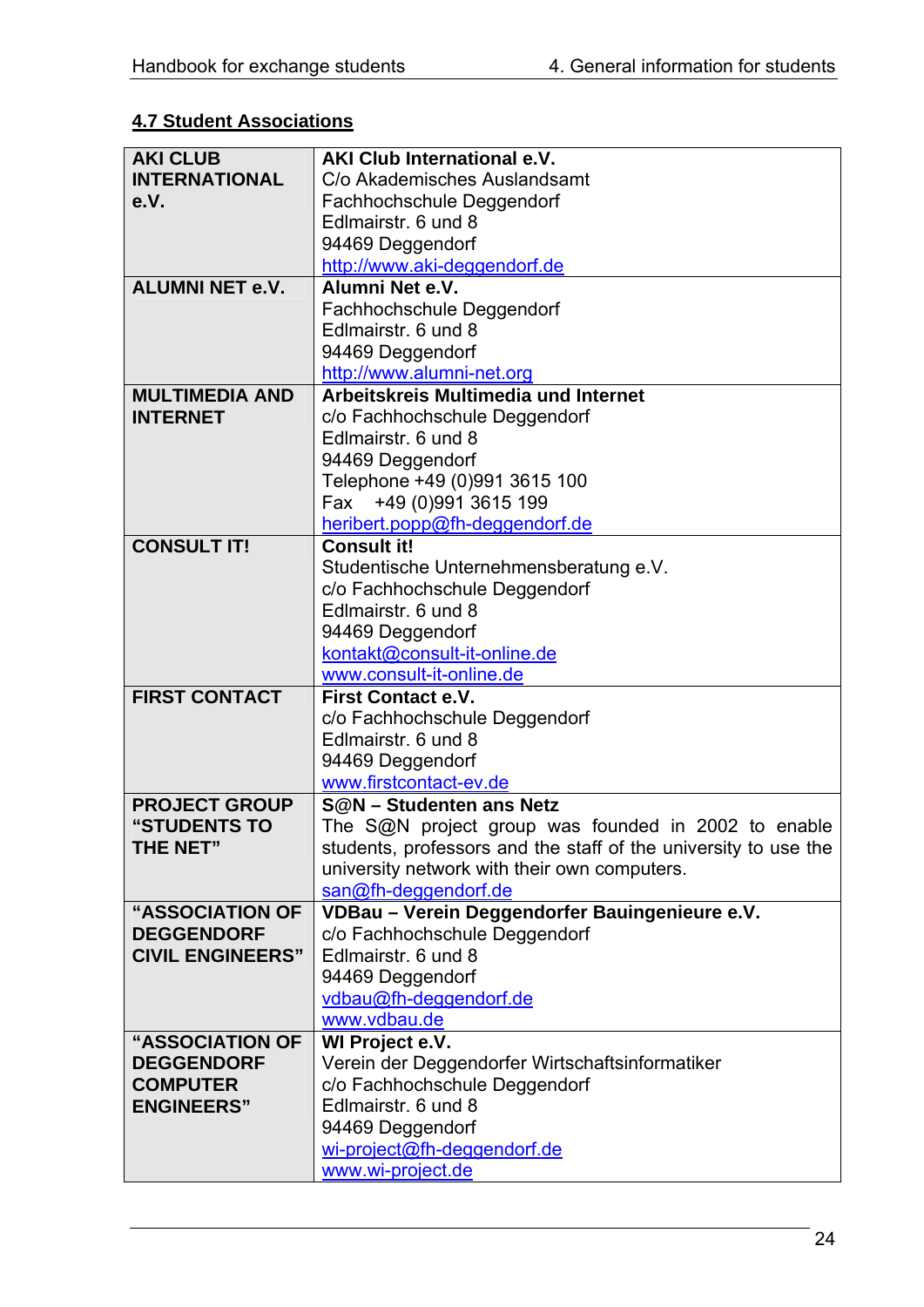<span id="page-24-0"></span>

| "COME" | Verein der Maschinenbauer     |
|--------|-------------------------------|
|        | c/o Fachhochschule Deggendorf |
|        | Edlmairstr. 6 und 8           |
|        | 94469 Deggendorf              |
|        | come@fh-deggendorf.de         |
|        | http://www.comenet.de         |

# **5. Student services**

## **5.1 Student Affairs Office ("Studentensekretariat")**

Here you can ask for information concerning your student data, registration for exams, transcripts etc.:

**Business Administration, Strategic and International Management**  Responsible person: Ms. Herde Telephone +49 (0)991 3615-234 Fax +49 (0)991 3615-297 [Angelika.Herde@fh-deggendorf.de](mailto:Angelika.Herde@fh-deggendorf.de)

## **Civil Engineering, Ressource and Environment Management**

Responsible person: Ms. Schlederer Telephone +49(0)991 3615-235 Fax +49(0)991 3615-297 [Julia.Schlederer@fh-deggendorf.de](mailto:Julia.Schlederer@fh)

**Business Information Systems, International Management, International Students Registration** 

Responsible person: Ms. Münch Telephone +49 (0)991 3615-232 Fax +49 (0)991 3615-297 [Melanie.Muench@fh-deggendorf.de](mailto:Melanie.Muench@fh-deggendorf.de)

**Electrical and Information Engineering, Media Technology** 

Responsible person : Ms. Festner Telephone +49 (0)991 3615-231 Fax +49 (0)991 3615-297 [Sabine.Festner@fh-deggendorf.de](mailto:Sabine.Festner@fh-deggendorf.de)

## **Mechanical Engineering and Mechatronics**

Responsible person: Mrs. Wiederer Telephone +49 (0)991 3615-233 Fax +49 (0)991 3615-297 [Claudia.Wiederer@fh-deggendorf.de](mailto:Claudia.Wiederer@fh)

**Tourism Management, Industrial Engineering, Extra-occupational Master programmes**  Responsible person: Mr. Achatz Telephone +49 (0)991 3615-240 Fax +49 (0)991 3615-297 [Anton.Achatz@fh-deggendorf.de](mailto:Anton.Achatz@fh-deggendorf.de)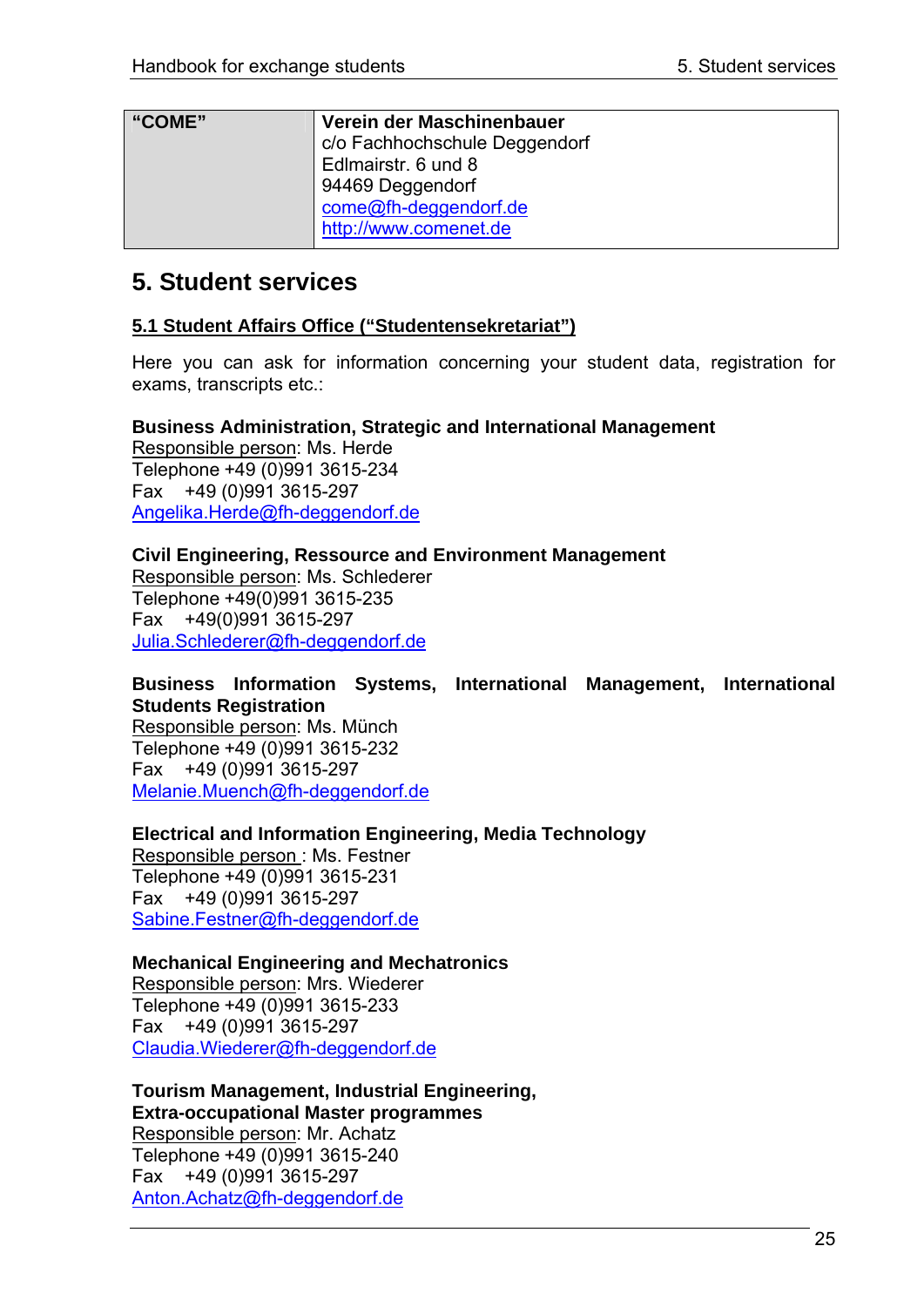## <span id="page-25-0"></span>**5.2 Vorlesungsverschiebungen and Study facilities**

## **5.2.1 "Vorlesungsverschiebungen"**

Sometimes lectures are postponed or cancelled. You can look it up on the homepage of the DUAS [www.fh-deggendorf.de.](http://www.fh-deggendorf.de/)

Go to Departments/Fakultäten on the left-hand side,

choose your field of study, e.g. Business Studies/Betriebswirtschaft (**also for International Management students!**) and go to "Topaktuell"

click on "Vorlesungsverschiebungen" and choose your semester or just click here <http://www.fh-deggendorf.de/bwl/topaktuell/verschiebungen/index.html>

### **5.2.2 Canteen (Mensa/Cafeteria)**

The canteen ("Mensa") is the place on campus, where you can go and have lunch.

#### **Location:**

It is located on the second floor of building F and sells food which is subsidised by the Bavarian government and therefore extremely cheap. The cafeteria is on the ground floor.

#### **Procedures:**

Payment in the canteen is without cash. Here you will pay with your Student Identity Card (Studentenausweis). In the hall in front of the cafeteria you will find 2 machines on the wall where you can recharge your card. You can only do this with banknotes, no coins are accepted. Or you can get a mensa card from the *Studentenwerk* in F101 upon making a down payment.

You have the possibility to arrange your own meal out of a few offered dishes. The canteen offers two different main dishes including daily vegetarian meals, various side dishes and salads, different dressings, and a large range of drinks. There should be something available that suits your individual taste.

The cafeteria offers, sandwiches, various rolls, cakes and other sweets and also a large variety of cold and hot drinks. You also pay without cash.

#### **Prices:**

You can find the prices of the meals of the day on a sheet next to the door of the cafeteria. Keep in mind that you always have to look for the student prices, for staff and visitors there are different ones.

Usually, the prices range from 1,80 € to 3 € for a normal meal. Normally, there is a "daily meal" (Tagesgericht = TG) for around 1,60 €. For soups you have to pay 0,40 €, for complimentary food and desserts around 0,50 €.

#### **Opening hours:**

The canteen is open daily from Monday to Friday between 11 a.m. and 1.45 p.m.

Opening hours of the Cafeteria: Monday until Friday: 7.00 a.m. – 4.00 p.m. Saturday: 8.00 a.m. – 1.30 p.m.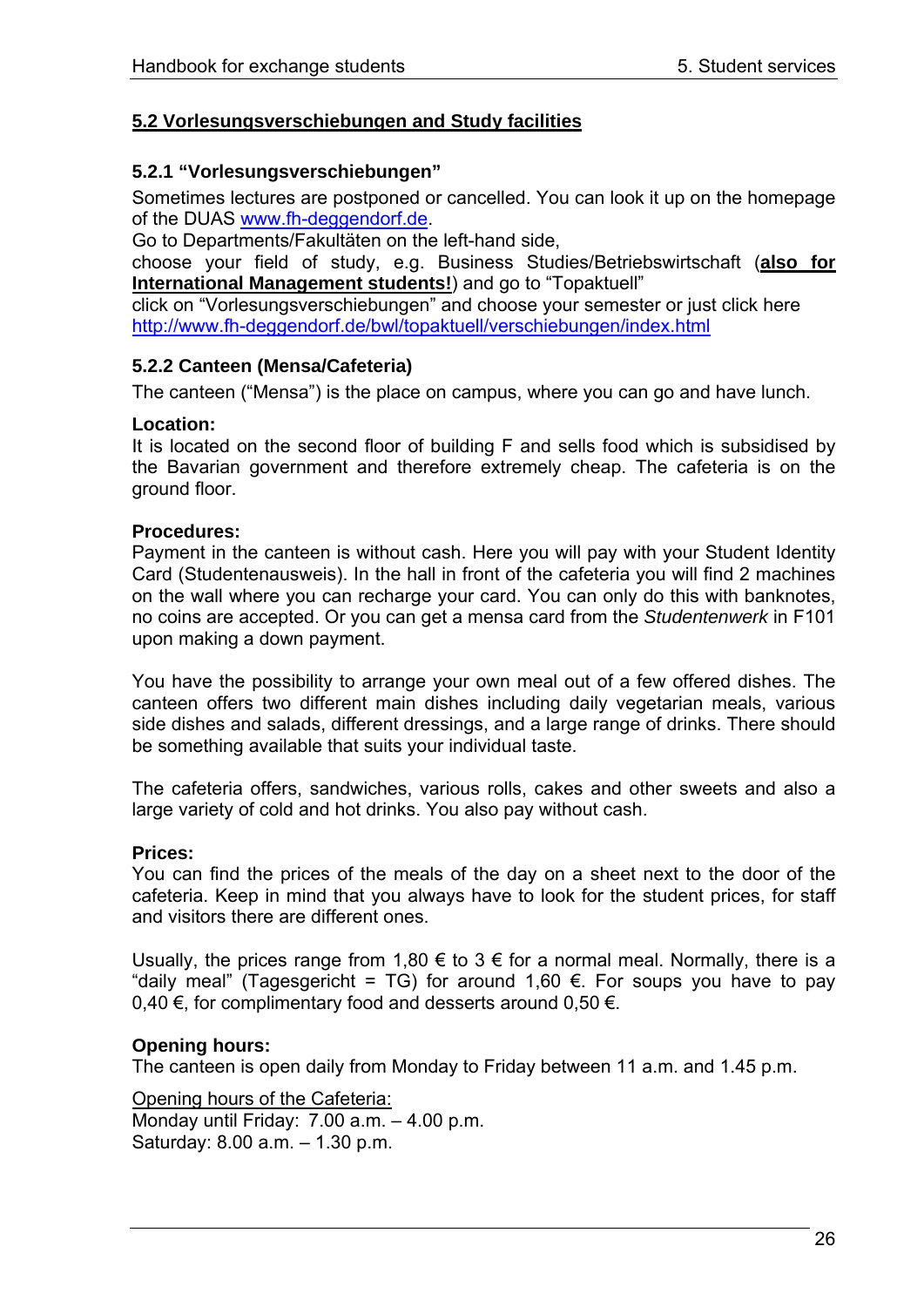## <span id="page-26-0"></span>**5.2.3 Library**

The library is one of the most important places on campus for students searching for theoretical knowledge. The library offers the latest publications in both the theoretical and practical fields of applied sciences. In addition, the library provides a copy of the daily newspapers of the region as well as a couple of international newspapers and magazines. Studying by way of multimedia resources is possible through several well equipped single computer rooms. For group meetings in the library, there are several group meeting rooms.

To borrow books from the library, you need to become a member and you will receive your personal membership card free of charge. The registration form is available in the library itself. It will take a couple of days to get the **ID card**. To apply for this card, you are required to:

- Fill out the application form. This can be done in the library in building G.
- **Then make an appointment to take part in a compulsory quided tour.**

The loaning of books, magazines and newspapers is offered for free. Loaning time differs between one day and four weeks.

Whenever books are needed that are not owned by the university library, they will be sent from libraries all over Germany to Deggendorf (inter-library loan). The staff in the library speaks English, so please feel free to ask for their assistance.

#### Opening hours of the Library

Monday to Thursday: 8.00 a.m. – 8.00 p.m. Friday: 8.00 a.m. – 6.00 p.m.

# **5.2.4 Computer Center**

Students have free access to computers and internet connection at the Deggendorf University of Applied Sciences. There are several computers available for students where you can check your e-mails, do some research, etc.

## A-building:

On the ground floor at the very end there are two computer rooms A008 and A009. As there are also lectures taking place there will be signs outside the rooms telling you if there is a lecture right now ("Vorlesung, bitte nicht stören" in red) or not ("Keine Vorlesung" in blue). Please do not disturb the lectures.

D-building:

On the second floor, room D224 is another computer room which can be used if there are no lectures taking place.

C-building:

Another computer room is located on the second floor of the C-building.

G-building:

There is a large computer room on the second floor. Computers in the library can only be used for research.

#### Log-in:

Before using the computer you have to log-in by pressing Strg+Alt+Entf simultaneously. Then you have to type in your name and your password. You will get your name and password during the Orientation week.

To get your password on your own:

go to the computer center, Room 207 in Building G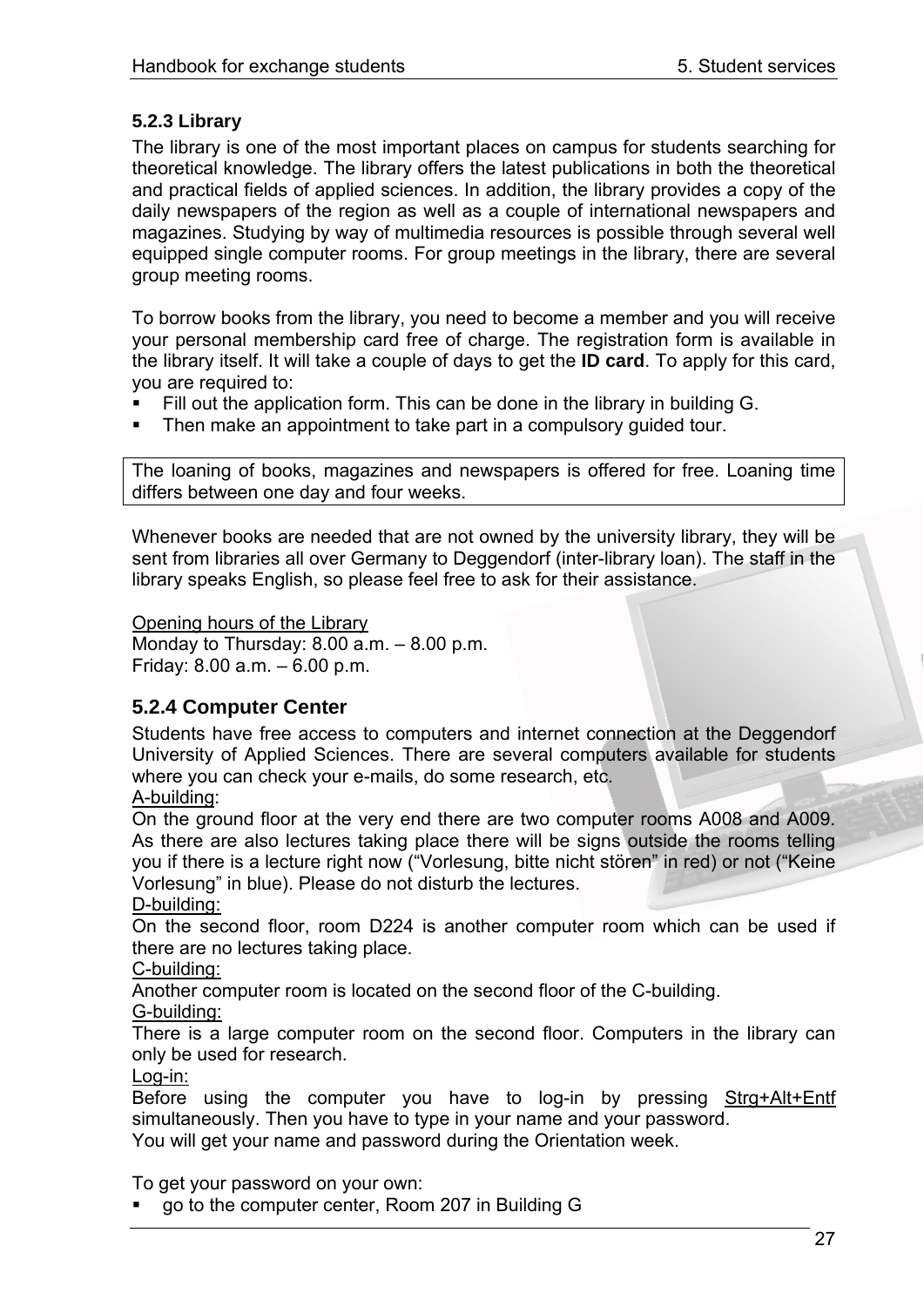fill in a form that will be given to you there

You must wait a maximum of one week until you will be able to log on to the computer system of the university. Generally, your **log-in name** is build up from the first letter of your first name followed by the first letter of your family name, then your birthday (only the day, no month, no year) and the last three digits of your matriculation number.

You will be entitled to 2 MB space for this account. If you apply for an account you will be also agreeing to the following **terms of use**:

- You are not allowed to install programs on any of the computers at the university
- It is forbidden to download video or music files (mp3, mpeg, or avi)
- You are not allowed to give your password or login name to other people

### Note:

You have to pay for every sheet of paper you print. The price range is 5-10 cents, depending on what kind of printer is used for printing (laser printers are cheaper than ink printers).

When it is time to leave, please make sure you go to the Computer Center so that your e-mail and log-in account can be deleted from the university's virtual space.

### **Install a printer**

Before you print for the first time you have to install a printer on your account. After having logged-in click on

- $\rightarrow$  Start (down left)
- → Drucker und Faxgeräte (German version)
- $\rightarrow$  Drucker hinzufügen (left-hand side) -> the assistant will open up
- $\rightarrow$  Press "Weiter"
- $\rightarrow$  The right option is already chosen -> click on "Weiter"
- $\rightarrow$  Now choose "Verbindung mit folgendem Drucker herstellen"

| <b>Druckerinstallations-Assistent</b>                                                                                                                              |  |  |
|--------------------------------------------------------------------------------------------------------------------------------------------------------------------|--|--|
| Drucker angeben<br>Sie können nach einem Drucker suchen, der den Anforderungen entspricht, wenn<br>Ihnen der Name oder die Adresse des Druckers nicht bekannt ist. |  |  |
| Mit welchem Drucker soll eine Verbindung hergestellt werden?<br>O Druck Suchen                                                                                     |  |  |
| ○ Verbindung mit folgendem Drucker herstellen (Klicken Sie zum Suchen auf "Weiter".):<br>Name:                                                                     |  |  |
| <b>Remiel: WServer/Drucker</b><br>O Verbindung mit einem Drucker im Internet oder Heim-/Firmennetzwerk herstellen:                                                 |  |  |
| HRI                                                                                                                                                                |  |  |
| Beilgiel: http://Server/printers/MeinDrucker/.printer                                                                                                              |  |  |
| Welet<br>Abbrechen<br>< Zurück                                                                                                                                     |  |  |
|                                                                                                                                                                    |  |  |

Now you can enter the printer's name (you can find it on the printer).

- $\rightarrow$  Press "Strg Alt and ß (next to 0)" simultaneously twice so you get \\.
- $\rightarrow$  Enter \\svr-druck\share name in the name array. The share name is composed in the following way: Building (wing) + room number + B oder C (B stands for Black and White or C which stands for Colour) + class number  $+$  "  $+$  serial number.

If you are not sure about the name of the printer, go to the printer. There is always a sign with the exact name of the printer.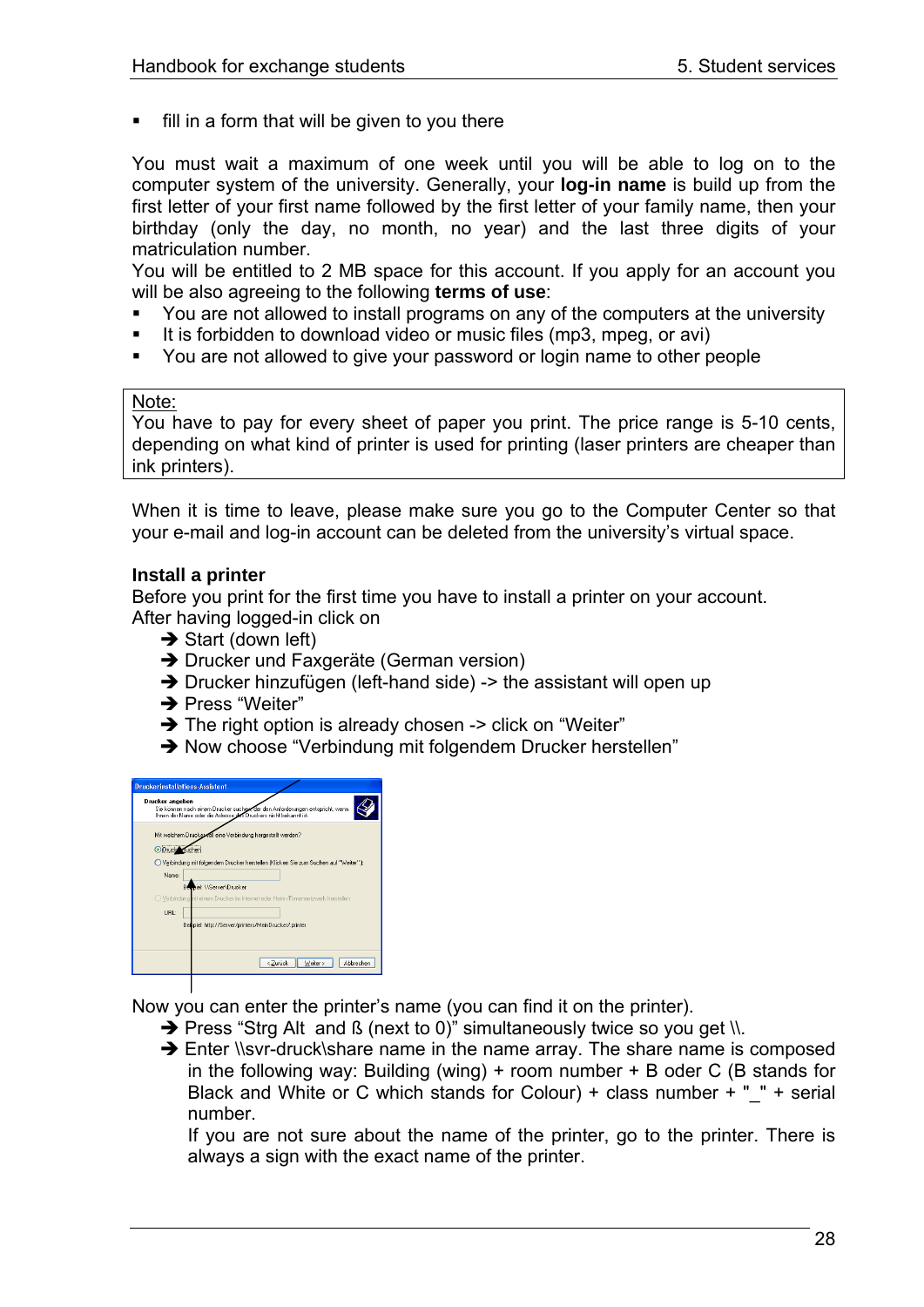<span id="page-28-0"></span>

|                  | Ihnen der Name oder die Adresse des Druckers nicht bekannt ist. | Sie können nach einem Drucker suchen, der den Anforderungen entspricht, wenn            |  |
|------------------|-----------------------------------------------------------------|-----------------------------------------------------------------------------------------|--|
|                  | Mit welchem Drucker soll eine Verbindung hergestellt werden?    |                                                                                         |  |
| O Drucker suchen |                                                                 |                                                                                         |  |
|                  |                                                                 | (.) Verbindung mit folgendem Drucker herstellen (Klicken Sie zum Suchen auf "Weiter".): |  |
|                  | Name: Visy-printy                                               |                                                                                         |  |
|                  | lisy-printia000p01<br>1\syr-print\a009p01                       | ۸                                                                                       |  |
|                  | Verbinda tisyr-print\s010p01                                    | m-/Fimennelzwerk herstellen                                                             |  |
| URL:             | lisyr-printia103p01<br>lisyr-printic211p01                      |                                                                                         |  |
|                  | lisyr-printic212p01                                             | ker/.printer                                                                            |  |
|                  | lisyr-printic214p01                                             |                                                                                         |  |
|                  |                                                                 |                                                                                         |  |

- $\rightarrow$  Press "Weiter" and then you can choose whether you want the added printer as your standard printer or not.
- $\rightarrow$  Press "Weiter" and …

| <b>Druckerinstallations-Assistent</b> |                                                                                          |                                                                 |
|---------------------------------------|------------------------------------------------------------------------------------------|-----------------------------------------------------------------|
|                                       |                                                                                          | Fertigstellen des Assistenten                                   |
|                                       | Der Assistent wurde erfolgreich abgeschlossen. Folgende<br>Einstellungen wurden gewählt: |                                                                 |
|                                       | Name:                                                                                    | a000p01 an svr-print                                            |
|                                       | Standard:                                                                                | Ja                                                              |
|                                       | Standort:                                                                                |                                                                 |
|                                       | Kommentar:                                                                               | HP LasesJet 2430 (b/w 8ct/pp)                                   |
|                                       |                                                                                          | Klicken Sie auf "Fertig stellen", um den Vorgang abzuschließen. |
|                                       |                                                                                          | Fertig stellen<br>< Zurück<br>Abbrechen                         |

 $\rightarrow$  "Fertig stellen" the printer is installed.

## **Print and Copy**

To print out or to make copies, you need to recharge your Student Identity Card (*Studentenausweis*) at the *t*erminal across the Copy shop in building C. Incoming payments for printing and copying are only possible at that terminal. Please notice that the cafeterias account balance and the printer's account balance are separated!

# **5.2.5 e-Mail account**

As a student of the FH Deggendorf you will get an e-Mail account where you will receive all the important e-mails about parties, lectures, events, etc. So check it regularly.

When you are at one of the computers in the DUAS just type "webmail" in the address bar and press Enter. When you are outside the FH it is "webmail.fh-deggendorf.de" without www.

This window will open:

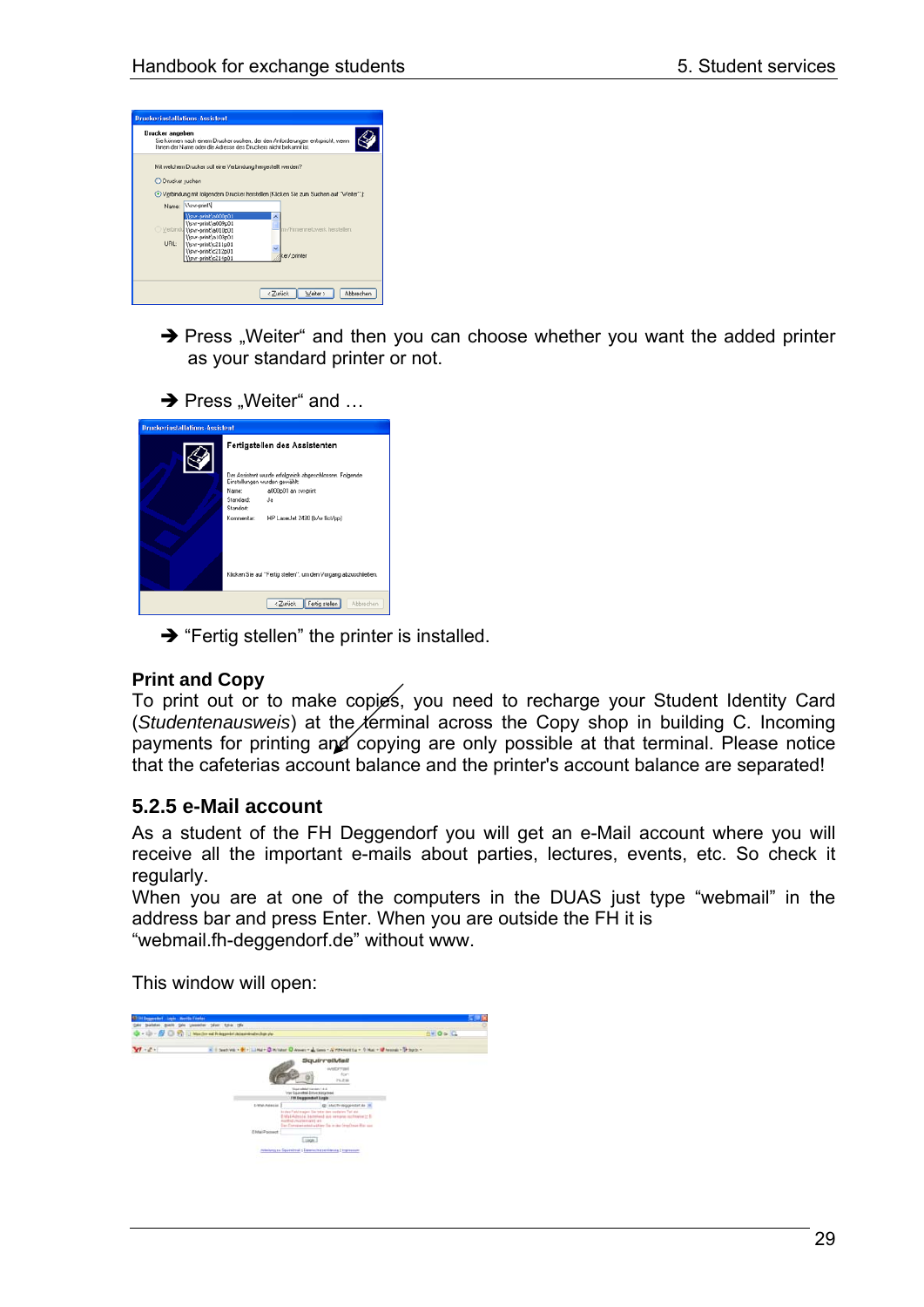Now type in your first name dot your last name e.g. Luis.Fernandez

and your e-Mail password. Your e-Mail password is your matriculation number.

Every e-Mail address consists of the first name dot the last name @stud.fhdeggendorf.de for students and @fh-deggendorf.de for professors or staff. So you can easily write an e-Mail by just knowing the complete name and right spelling. You can also look up e-Mail addresses.

But first we suggest to alter the language. Go to "Optionen" in the very first row upwards and then "Voreinstellungen für Anzeige"

In the third row you can choose at "Sprache" your preferred language. Unfortunately not all languages listed are working properly.

Click on "Senden" at the very bottom then on "Seite aktualisieren" and the language should be changed.

You have a storage capacity of 10MB which is not that much. If your account is too full you will get an e-Mail asking you to delete some e-Mails.

#### **Writing emails and finding email-addresses**

If you want to write an e-Mail, click on "Compose" in the very first row. If you don't know the complete name of your addressee or you are not sure about the spelling you can look up the e-Mail address.

Go to "Addresses" in the middle of the page, not in the first row.



A separate window will pop up.

Now you can either enter the first or last name or the complete name and all results will be shown. If you enter just the first name, all persons with that name will be listed, the same with last name. Besides the names and e-Mail addresses the department they are studying in or working for will also be shown so you can easier pick the right person.

| bttps://svr-mail.fh-deggendorf.de - SquirrelMail: Address Book - Mozilla Firefox |                                 |                                                                          |                    |               |
|----------------------------------------------------------------------------------|---------------------------------|--------------------------------------------------------------------------|--------------------|---------------|
| Search for kathrin                                                               |                                 | All address books All address books<br>in                                | ◡                  |               |
|                                                                                  | Search<br>List all              | Close                                                                    |                    |               |
|                                                                                  | <b>Name</b>                     | E-mail                                                                   | Info               | <b>Source</b> |
|                                                                                  | To   Cc   Bcc Kathrin Berghofer | kathrin.berghofer@stud.fh-deggendorf.de                                  | Betriebswirtschaft | LDAP: 194.95  |
|                                                                                  | Tol Ccl Bcc Kathrin Bogdany     | kathrin.bogdany@stud.fh-deggendorf.de                                    | Betriebswirtschaft | LDAP: 194.95  |
|                                                                                  | To   Cc   Bcc Kathrin Fischer   | kathrin.fischer@stud.fh-deggendorf.de                                    | Maschinenbau       | I DAP: 194 95 |
|                                                                                  | To I Col Box Kathrin Geiger     | kathrin.geiger@stud.fh-deggendorf.de                                     | Betriebswirtschaft | LDAP: 194.95  |
|                                                                                  | To   Coldco Kathrin Hertel      | kathrin.hertel@stud.fh-deggendorf.de                                     | Betriebswirtschaft | LDAP: 194.95  |
|                                                                                  | Cc   Bcc Kathrin Krinninger     | kathrin.krinninger@stud.fh-deggendorf.de                                 | Betriebswirtschaft | LDAP: 194.95  |
|                                                                                  | Cc1Bcc Kathrin Königseder       | kathrin.koenigseder@stud.fh-deggendorf.de Bauingenieurwesen LDAP: 194.95 |                    |               |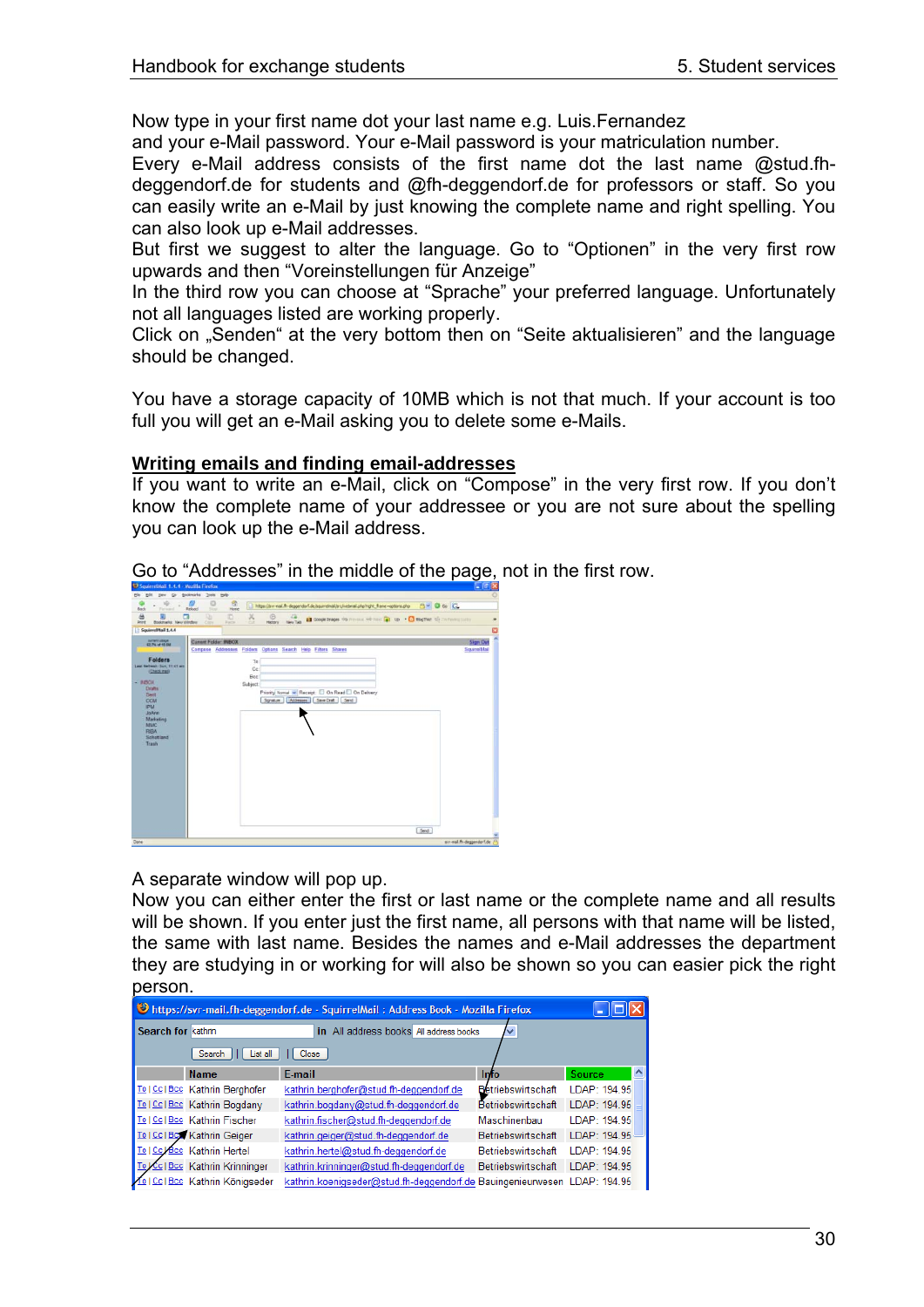<span id="page-30-0"></span>Click on "To" or "Cc" or "Bcc" and the address will be automatically inserted in the e-Mail.

With your account you can establish a personal address book with the addresses you need mostly and you can also establish some folders where you can store e-Mails. Just click on "Folders" in the first row and name the folder. It will then be listed on the left-hand side. There are lots of options with this e-Mail account so just explore them!

# **5.2.6 iLearn/ Moodle**

"iLearn" or Moodle is the name of the information and communication platform of the Deggendorf University of Applied Sciences. Many professors use iLearn to load up useful and import information about their classes (e.g. scripts). Moreover, you can find interesting information about your course of study in general and you have the opportunity to discuss with other students or your professor in a forum belonging to the class.

To find the platform, open [www.fh-deggendorf.de.](http://www.fh-deggendorf.de/)

Click on "Notebook-University" on the left. Then click on "ilearn-Lernplattformen" on the left-hand side. Now you have to click on your field of study.

To get there more easily, you can also enter the following link: <http://194.95.98.49/moodle/>.

You can change the language of the "iLearn"-site on the top right. To enter the platform you need to register first.

- $\rightarrow$  On the right-hand side you can see the login.
- $\rightarrow$  Click on "Create a new account".
- $\rightarrow$  Now you have to choose a username and a password and you need to fulfill the form. After you have fulfilled the form, you only need to click "Create a new account" on the very bottom.
- $\rightarrow$  After a couple of minutes you will receive an email with a link. You need to click on that link to verify your data. Now you are all set up to start using the platform.

On the first page of the "iLearn"-platform you can see all different fields of studies. Choose your field of study and click on the current semester. You will come to a page with all different classes of your course of study. Click on the course you need information for. You need a password to sign in. The password should be given to you by your professor. After signing up for the class, you are able to access all the information.

# **5.2.7 Language Centre**

The Language Centre is the first step towards international communication for all the students. The Language Centre of the Deggendorf University of Applied Sciences offers a wide variety of foreign languages as well as German as a foreign language. The language courses are tied into the accompanying UNIcert-Certificate programs, which students can complete along with their studies.

The main focus of the Language Center is teaching oral ability and listening comprehension skills. Written expression, text comprehension and the various forms of a language (i.e. grammar) will also be practiced, but communication skills are of primary importance. Absolute correctness is not the goal. For that purpose small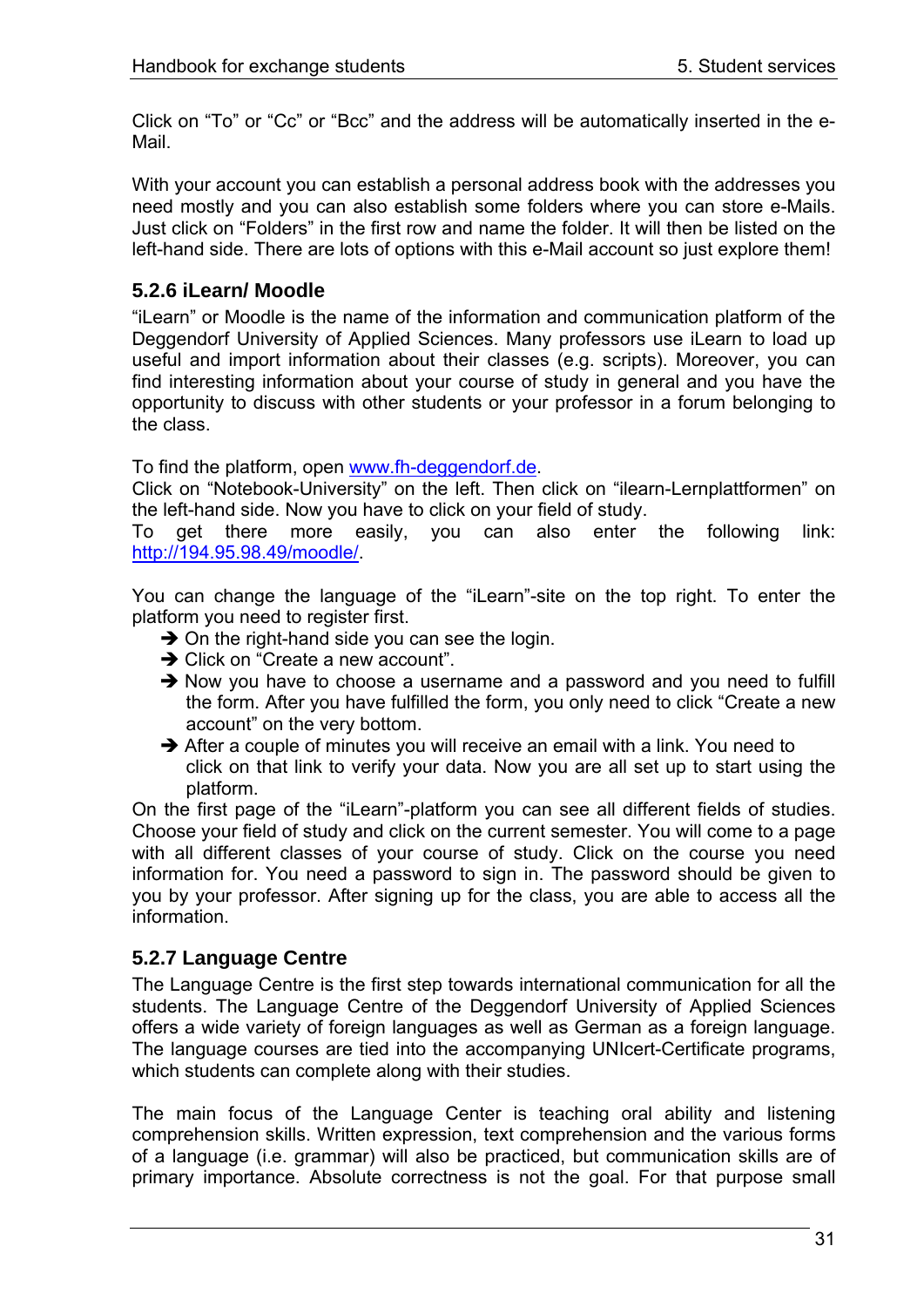<span id="page-31-0"></span>groups, as well as group and partner work, are considered as essential components of the university's language program.

The university offers several levels of **German** as a foreign language. During the semester the courses (4 hours a week) are **mandatory**. The beginner levels are taught in English, the advanced levels are held in German. There are also intensive courses one week before the semester starts, including the orientation week organized by the university (fee: about 80 Euro).

The DUAS Language Centre offers TestDaF, the alternative to DSH, about twice a year.

| <b>LANGUAGE</b>   | <b>LEVEL</b>                     | <b>HOURS</b>   |
|-------------------|----------------------------------|----------------|
| <b>CHINESE</b>    | beginner level (A1)              | 2 hours a week |
| <b>CZECH</b>      | beginner level (A1)              | 2 hours a week |
| <b>ENGLISH</b>    | several levels $(A2 - C1)$       | 2 hours a week |
|                   | (from beginner to intermediate), |                |
|                   | possibility to do the TOEIC test |                |
| <b>FRENCH</b>     | 3 levels $(A1 - B1)$             | 2 hours a week |
| <b>ITALIAN</b>    | 4 levels $(A1 - A2)$             | 2 hours a week |
| <b>PORTUGUESE</b> | beginner level (A1)              | 2 hours a week |
| <b>RUSSIAN</b>    | beginner level (A1)              | 2 hours a week |
| <b>SPANISH</b>    | 6 levels $(A1 - B1)$             | 2 hours a week |
| <b>SWEDISH</b>    | beginner level (A1)              | 2 hours a week |
| <b>GERMAN</b>     | Several levels (A1 - C1)         | 4 hours a week |
|                   | (from beginner to intermediate), |                |
|                   | possibility to do the TesDaF     |                |

The Deggendorf University of Applied Sciences also offers other language courses:

#### **It is mandatory for all exchange students to do a German course!**

**Please note that several language courses are installed on the computers in the library and can be used by every student.** 

## **5.2.8 Career Services**

The Career Center helps you to find your place in the job market. The Career Service is a mediator between job market and university and therefore collaborates with various companies, the university, graduates and students.

The Career Service can help you to improve your competitiveness on the job market via seminars and a set of lectures and presentations from various companies.

Another important task of the Career Service is finding

- internships
- companies where students can write their diploma thesis
- jobs for graduates

This data is collected in a database which is regularly updated and made accessible for students ("*Online-Karrierebörse*").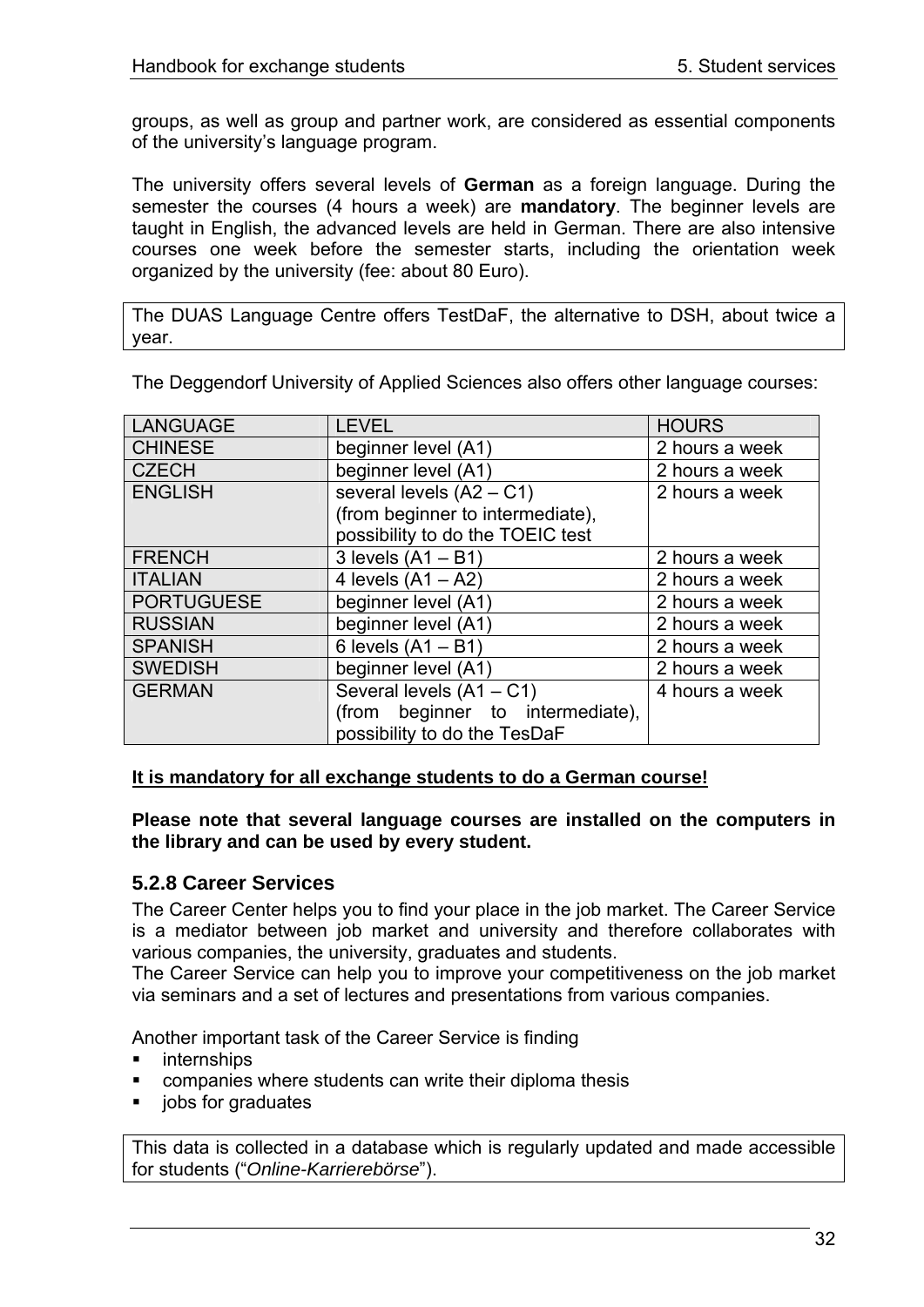#### <span id="page-32-0"></span>Working regulations

Students coming from an EU member state do not need to apply for a work permit. Students not coming from an EU country have to apply for work permission if they want to start a job, which takes **longer than 90 days per calendar year** (or 180 half days with up to 4 hours work).

If you need further information, please contact the Labour Office ("*Arbeitsagentur*") in Deggendorf. The telephone number is +49 (0)991 3101-0.

### How to get a job

If you are looking for a job, the Labour Office might help. Sometimes you can also find job announcements on the bulletin board in the university. In general, part-time jobs for students are scarce and not easy to find.

# **5.2.9 Copy Shop**

For copying lecture materials, books and study materials there is the copy center. The Copy Centre is open Monday thru Friday, 9 a.m. to 4 p.m.

## **Location:**

At the end of building C you will find the copy shop.

#### **Get a copy card:**

To copy something in the FH you have to buy a copy card here. You will have to pay 5 € deposit which you will get back when you return the card.

### **Charge Student Identity Card (Studentenausweis):**

Students can use their Student Identity Card (*Studentenausweis*). To make your copies, you need to recharge your card at the terminal across the Copy shop. You can charge your card only with bills, starting from 5 EUR.

With your card you can make copies at any copy machine on the campus.

## **Copying:**

To copy something put your card on the little box next to the printer and it will show you how much credit you have left. A black and white copy costs 5 cents.

## **Additional info:**

In the copy shop you can also:

- Print something from a CD or USB device.
- Buy office supplies like pens, folder, text marker etc.
- Copy scripts which the professors put there for copying.
- Buy promotional material of the FH like T-shirts, jacket, cups etc.

## **5.3 Facilities for special needs students**

For students who need a wheelchair or crutches, there are elevators in each building of the Deggendorf University of Applied Sciences. Ramps and broad doors secure easy entrance to all buildings. Also a rest room accessible for handicapped people is available. Getting around on campus is fairly easy as all of the buildings of the Deggendorf university are constructed around a central atrium. Next to building E there is a parking lot for handicapped people.

If mothers need to bring their children with them to the campus, they can use the diaper changing table provided by the university in building E.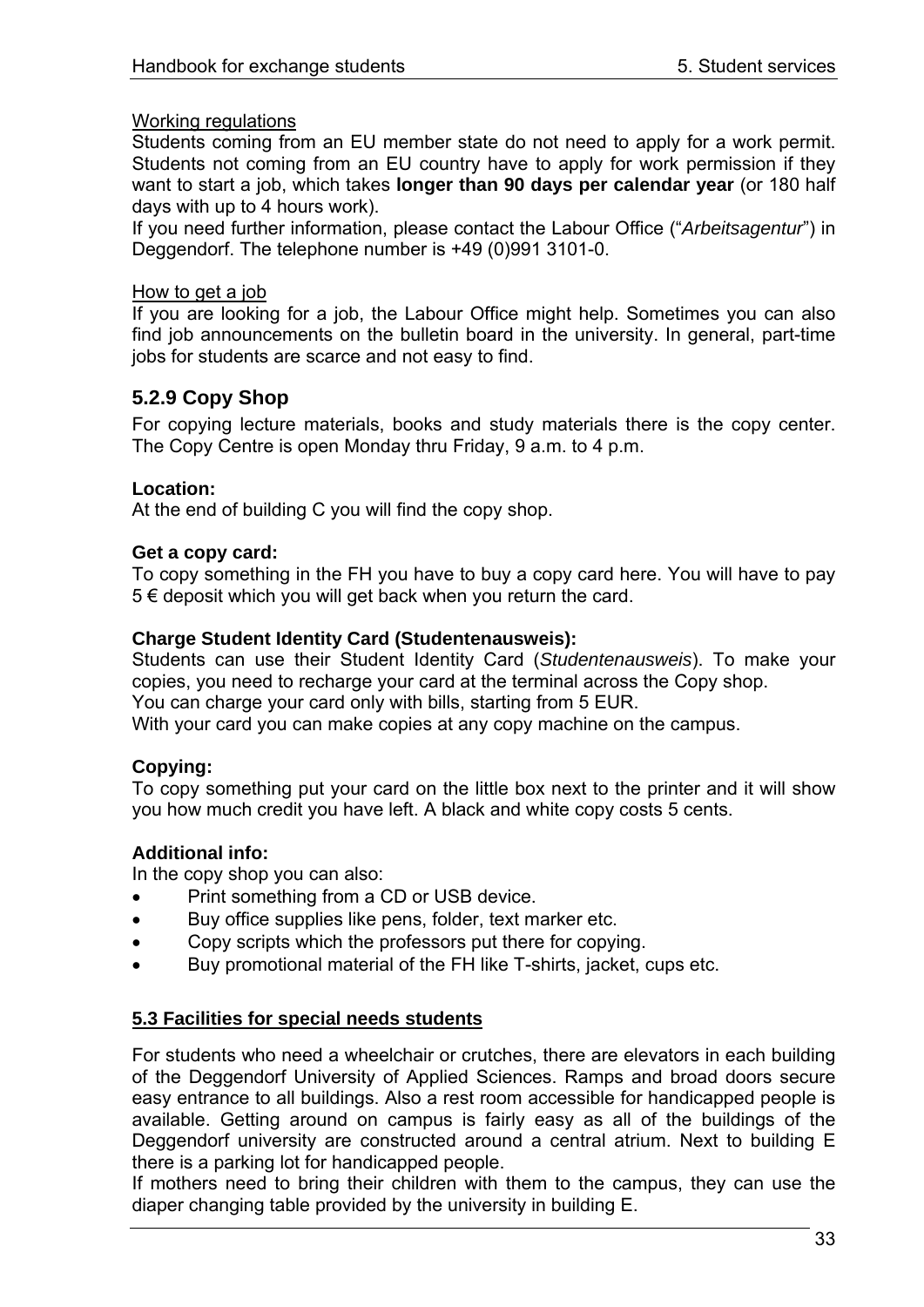# <span id="page-33-0"></span>**7. Extra-mural and leisure activities**

# **7.1. Entertainment**

## AKI – Club International e.V.

This student group organizes parties, sightseeing tours and trips, e.g. to the "*Oktoberfest*" in Munich, Vienna, Berlin, to the Christmas Fairs in Nuremberg and Salzburg etc. Just check out the events on [http://www.aki-deggendorf.de](http://www.aki-deggendorf.de/).

### What to see and do in Deggendorf

| <b>CINEMA</b>  | Movie industry is well organized in Deggendorf. The newest<br>Hollywood pictures are available for viewing at both of the<br>cinemas located in town. If you want to spent time together, take<br>the opportunity to go to the cinema.<br>http://www.lichtspielhaus.com/<br>Addresses:<br>1) Westlicher Stadtgraben<br>2) Pfleggasse (Schwali) |
|----------------|------------------------------------------------------------------------------------------------------------------------------------------------------------------------------------------------------------------------------------------------------------------------------------------------------------------------------------------------|
| <b>SHIPS</b>   | If you want to spend time together in nature, just feeling wind and<br>water, go to the Danube coast - it's possible to make a trip on a<br>ship there!                                                                                                                                                                                        |
| <b>MUSEUMS</b> | You can always go to museums to find out about the history of<br>Deggendorf.                                                                                                                                                                                                                                                                   |

#### **Nightlife**

You should be aware that Deggendorf is not a big city like Munich! Still there are a lot of possibilities to have fun in Deggendorf. For nightlife lovers, Deggendorf and the surrounding areas offer a few modern clubs. Next to a few student bars and pubs in the city centre there are several comfy cafes and cocktail bars which offer affordable and good food. You can reach them all within 5 minutes on foot, if you live around the city center or in the student dormitory. Most bars have special student nights during the week.

| <b>TAYA</b>        | For those who love dancing, Saturday would be the best day for<br>doing that! In TAYA, there are all world radio hits! Just enjoy |  |  |
|--------------------|-----------------------------------------------------------------------------------------------------------------------------------|--|--|
|                    | yourself!                                                                                                                         |  |  |
|                    | <b>Michael Fischer Platz 3</b>                                                                                                    |  |  |
|                    |                                                                                                                                   |  |  |
|                    | <b>Opening hours:</b>                                                                                                             |  |  |
|                    | Thursday: 10:00 p.m. - 4:00 a.m.                                                                                                  |  |  |
|                    | Friday: 10:00 p.m. - 4:00 a.m.                                                                                                    |  |  |
|                    | Saturday: 10:00 p.m. - 5:00 a.m.                                                                                                  |  |  |
| <b>Musikbar</b>    | <b>Michael Fischer Platz</b>                                                                                                      |  |  |
| <b>Freudenhaus</b> | First floor of the City Center                                                                                                    |  |  |
|                    | http://www.musikbar-freudenhaus.de/                                                                                               |  |  |
|                    | Opening hours: Thursday and Saturday: 20:00 - 5:00                                                                                |  |  |
|                    | <b>Free Entrance</b>                                                                                                              |  |  |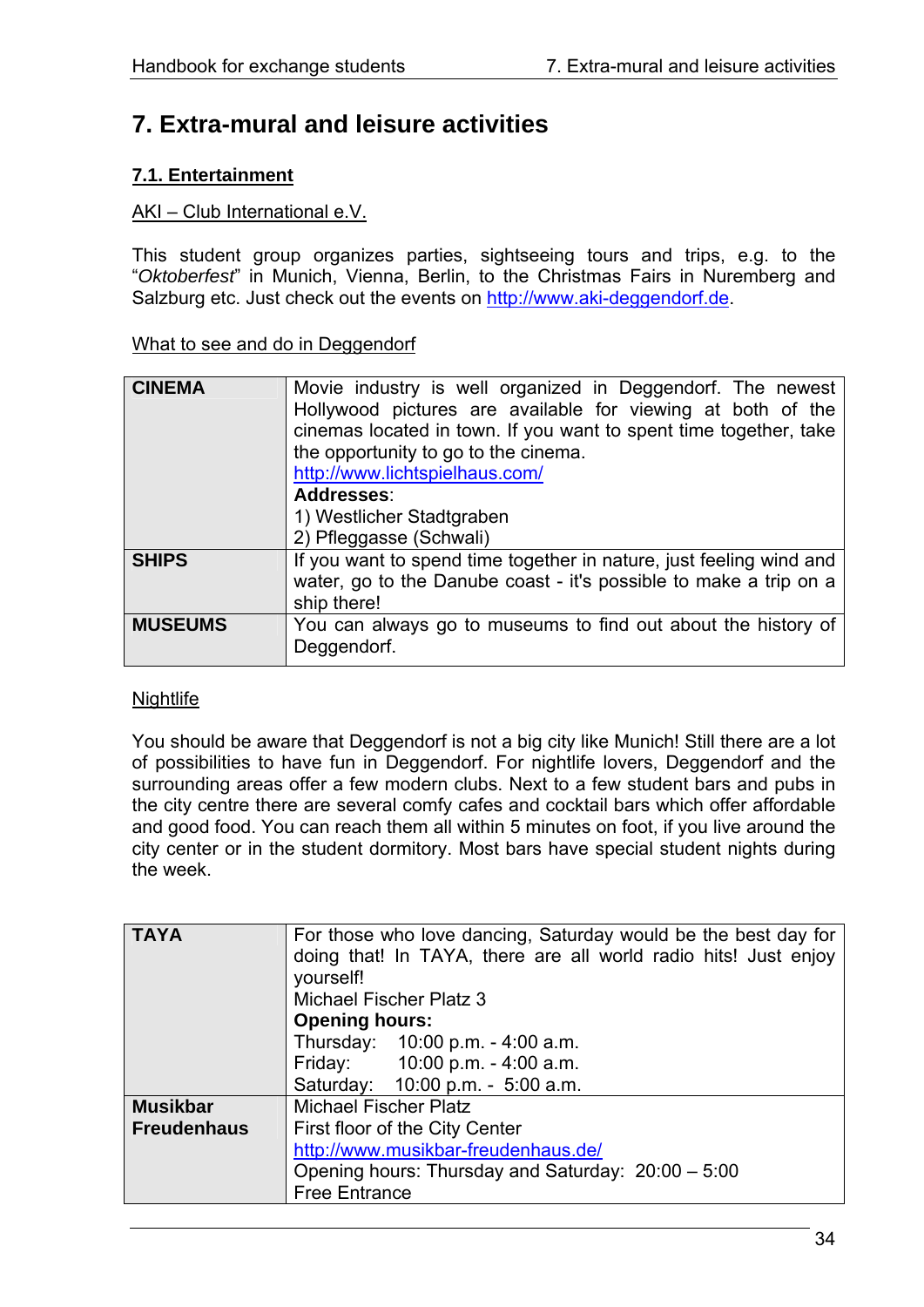<span id="page-34-0"></span>

| <b>First Floor</b> | Veilchengasse 16                                                    |
|--------------------|---------------------------------------------------------------------|
|                    | www.firstfloor.net                                                  |
|                    | Possibilities: Bistro, Billiard, Dart                               |
|                    | Special events like Karaoke, International Party etc                |
| <b>Alcedo</b>      | Michael Fischer Platz 4                                             |
|                    | www.alcedo-lounge.de                                                |
|                    |                                                                     |
| Seven Drunken      | Pfleggasse 9                                                        |
|                    | <b>Nights Irish Pub</b>   Monday - Sunday: 8:00 p.m. $- 12:00$ p.m. |

# **7.2. Trips**

Here you will find some tips for your private trips within Bavaria or to near-by cities.

### **Traveling by Train:**

Under [www.bahn.de](http://www.bahn.de/) you can find all necessary information for your trip through Bavaria, Germany or to a foreign destination in English, French and Italian. Furthermore at<http://reiseauskunft.bahn.de/bin/query.exe/en>and www.db.de you will be shown the timetable and the costs of your trip.

### **A special offer by the Deutsche Bahn is the Happy-Weekend-Ticket or the Bavaria-Ticket:**

#### Bayern-Ticket (Bavaria-Ticket)

Package price EUR 28 if you buy your ticket online or at the ticket machine. EUR 30 if you purchase your ticket at the DB travel center. This ticket is valid for up to 5 people from Monday to Sunday for one day of your choice from 9 a.m. until 3 a.m. of the following day (on bank holidays for the whole day) on Saturday and Sunday and bank holidays from 0 a.m. until 3 a.m. of the following day. It can be used on all local trains (Interregio-Express (IR), Regional-Express (RE), Regionalbahn (RB), S-Bahn) and the entire transport system in Bavaria as well as the Münchner Verkehrsbund (MVV) and Verkehrsverbund Nürnberg (VGN), Augsburger Verkehrs- und Tarifverbundes (AVV) and many more. The ticket is also valid to Salzburg, Austria.

#### Bayern-Ticket Single (Bavaria-Ticket Single)

It costs 20 EUR if you buy your ticket online or at the ticket machine. EUR 22 if you purchase your ticket at the DB travel center. This offer is only for one person with the same conditions as the Bavaria-Ticket.

#### Bayern-Ticket Nacht (Bavaria-Night-Ticket )

Valid from Monday thru Friday from 6 p.m. until 6 a.m.. If you book it online it costs only 20 EUR. On Saturdays, Sundays and bank holidays it is even valid until 7 a.m. of the following day. The offer is valid for up to 5 people with the same conditions as the Bavaria-Ticket.

#### Happy-Weekend-Ticket (Schönes-Wochenend-Ticket)

Valid for up to 5 persons travelling together on Saturdays or Sundays between 12 p.m. until 3 a.m. of the following day. If you buy your ticket online it costs only EUR 33. You can also purchase the Happy-Weekend-Ticket on all DB-ticket automats or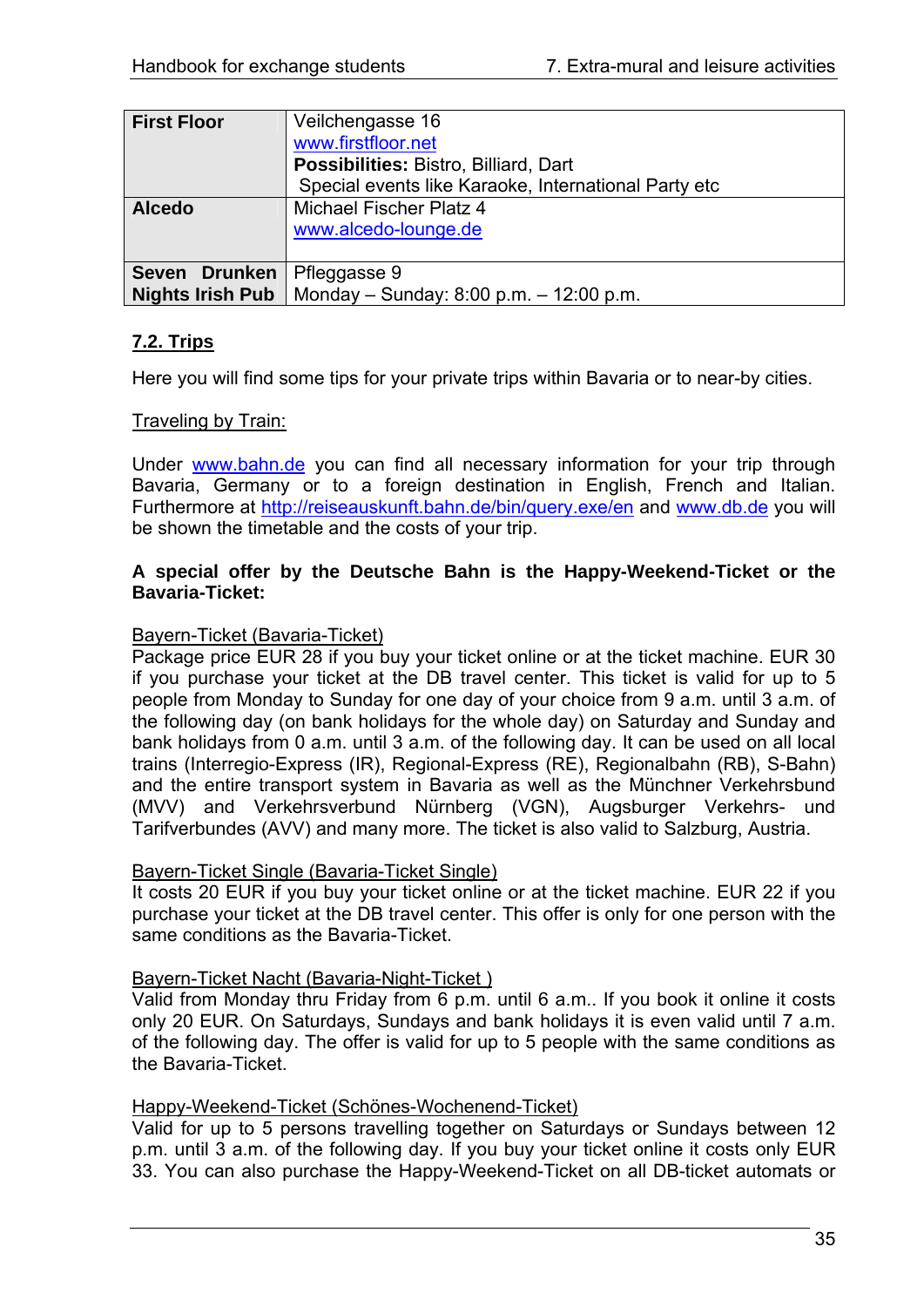for 2 EUR more in all DB travel centers or DB agencies. The ticket is valid on all local trains in Germany, 2nd class only.

#### **Make sure you are not traveling with an IC, EC or ICE; there you will have to pay extra fees and a fine if you do not have the correct ticket!**

Interested? For more information about the Bavaria-Tickets, check out: [http://www.bahn.de/international/view/en/prices/germany/laender\\_tickets.shtml](http://www.bahn.de/international/view/en/prices/germany/laender_tickets.shtml) . For more information about the Happy-Weekend-Ticket, go to: <http://www.bahn.de/international/view/en/prices/germany/swt.shtml> .

Traveling by Car

If you want to take a trip by car then you might want to consider the option of renting one in Deggendorf. Here are some contacts:

Sixt GmbH & Co. Autovermietung KG Hauptstr. 31 94469 Deggendorf Phone: 0991-340933 Fax: 0180 5 22 29 30 00 59 [http://www.sixt.de](http://www.sixt.de/)

Europcar Autovermietung GmbH Donaustr. 2 94469 Deggendorf Phone: 0991-4034 [http://www.europcar.de](http://www.europcar.de/)

In order to rent a car you have to have a driver license for at least one year (for some type of cars even longer) and be at least 19. About special requirements please inform yourself on the above mentioned websites.

Drinking and driving is not allowed in Germany like elsewhere. The legal blood alcohol limit is 0.3 ‰ but the police might even take your driver license with less blood alcohol.

#### **Be on the safe side and don't drink and drive!**

#### **Cities that you could (should) visit during your stay in Deggendorf**

#### München – Munich – Monaco di Baviera

The capital of Bavaria, the city with the Franz-Josef-Strauß airport where you might have landed, is only an one hour drive from Deggendorf, with the train one and a half hours. More information about the trains you will find on the homepages on the Deutsche Bahn described above and info about the city under [www.munich.de](http://www.munich.de/). If you need a cheap place to stay, try the German youth hostels, which have very good standards, info under [www.djh.de](http://www.djh.de/).

#### **Berlin**

Our German capital is a must for all foreign people. Take the chance and visit this great city. Train info on [www.bahn.de](http://www.bahn.de/) and [www.berlin.de](http://www.berlin.de/) and www.dih.de.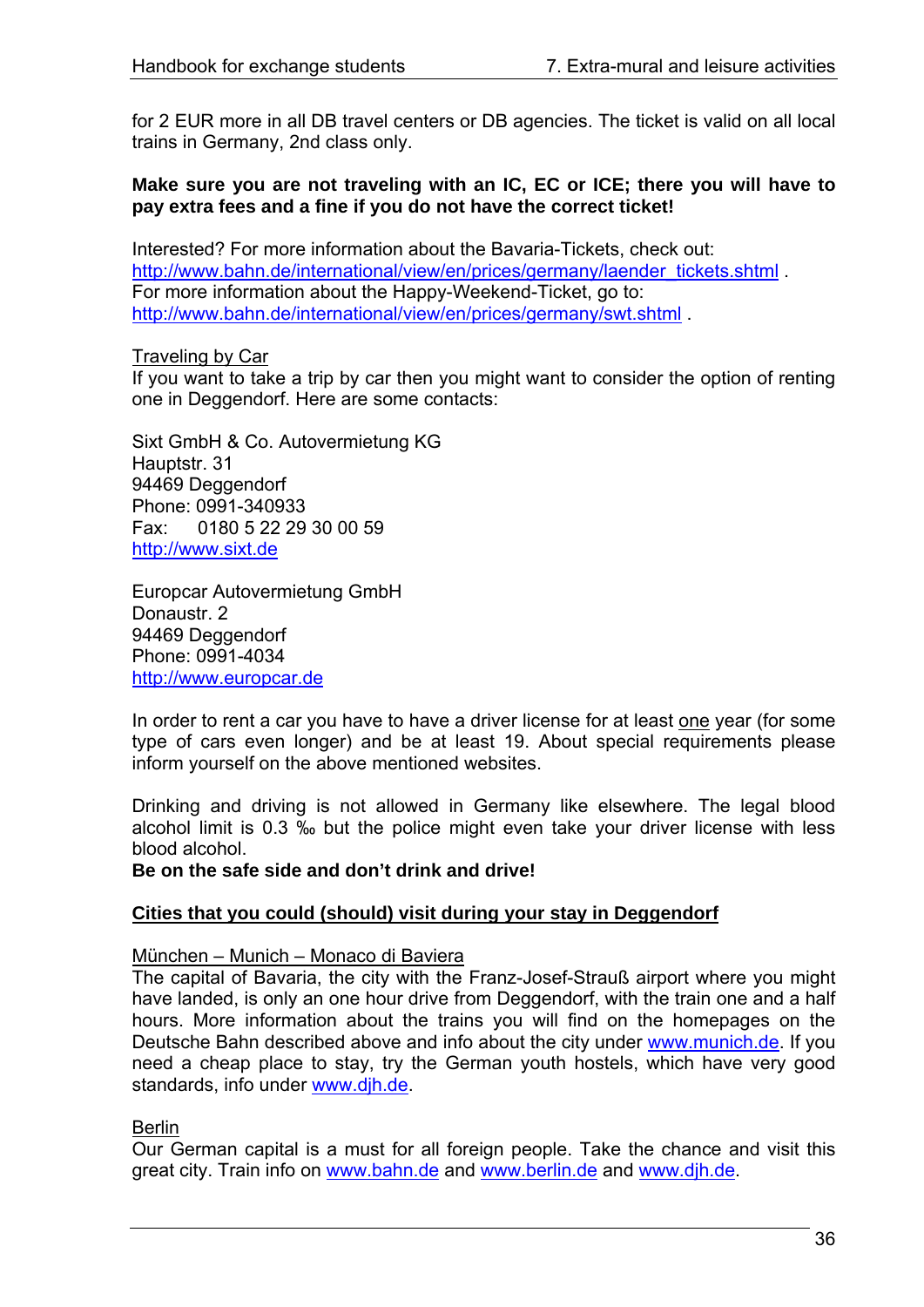## <span id="page-36-0"></span>Wien – Vienna --- Österreich – Austria

You could also go to Vienna by train. With the EuroCity train from Plattling you can get there in about 3.5 hours. If you book it online early enough, it will cost you only about 50 € back and forward, or ask for cheaper group tickets at Deggendorf's train station.

For more information about Vienna visit <http://www.vienna.at/>and for information about hostels check out<http://www.hihostels.com/>.

### Praha – Prague – Prag --- Česká republika – Czech Republic – Tschechien

The easiest and cheapest way to the golden city in the heart of Bohemia is to take the train from Deggendorf to Bayerisch Eisenstein. At the train station you walk over the border and take the Czech train to Plzeň/Praha. At the border you will need your passport or even a visa if you are not EU-citizen. Please check with the Czech embassy in your home country. The Train will continue to Plzeň, where you have to change trains to finally reach Praha hl.n. (hlavní nádraži/main station).

#### In Czech Republic you still pay with CZK!!! (26 Czech Koruna = 1 Euro)

The train takes 5.30 hours and to the border it cost 11€ or with the Bayern-Ticket 5,60€ for 5 persons. You can get a really cheap group ticket from the Czech border for about 6€ per person to Prague. Just ask at the ticket booth at the border train station. Do not buy the whole ticket in Germany, it will be more expensive (39€ per person instead of 12€).

A cheap and central place to stay at in Praha is the Traveler's hostel [\(www.travellers.cz](http://www.travellers.cz/) take the Dlouhá pension and hotel) It is located near the Old town square, next to the much known disco "Roxy". Alternatively [http://www.hihostels.com](http://www.hihostels.com/)

You can find further information on [http://www.pis.cz](http://www.pis.cz/) in many languages.

#### Budapest --- Hungary – Ungarn

The EuroCity train from Plattling takes you to Budapest in 6.5 hours. Hungary, like the Czech Republic, is not yet a member of the Schengen agreement. Some of you therefore might need a visa! Please check with the Hungarian embassy in your home country. The currency is HUF - Hungarian Forint (1 Euro – 276 Forint).

Tip: in Budapest you will find a great variety of festivals in summer! Info: [http://english.budapest.hu](http://english.budapest.hu/) and for hostels <http://www.hihostels.com/>

# **7.2. Sports facilities**

## **7.2.1 Sports facilities provided by the university**

The University of Applied Sciences Deggendorf offers a broad variety of sports to all students (e.g. aerobics, badminton, baseball, basketball, soccer, jazz dance, karate, rowing, skiing weekends, climbing (indoor), squash, icestock sport, diving, tennis and volleyball). The Sports Program ("*Hochschulsportprogramm*") is expanding continuously and the final goal is to offer every kind of sports which is of any interest to the students. Due to the fact that there are some kinds of sports which are normally not practised in summer/winter the programme is different every semester.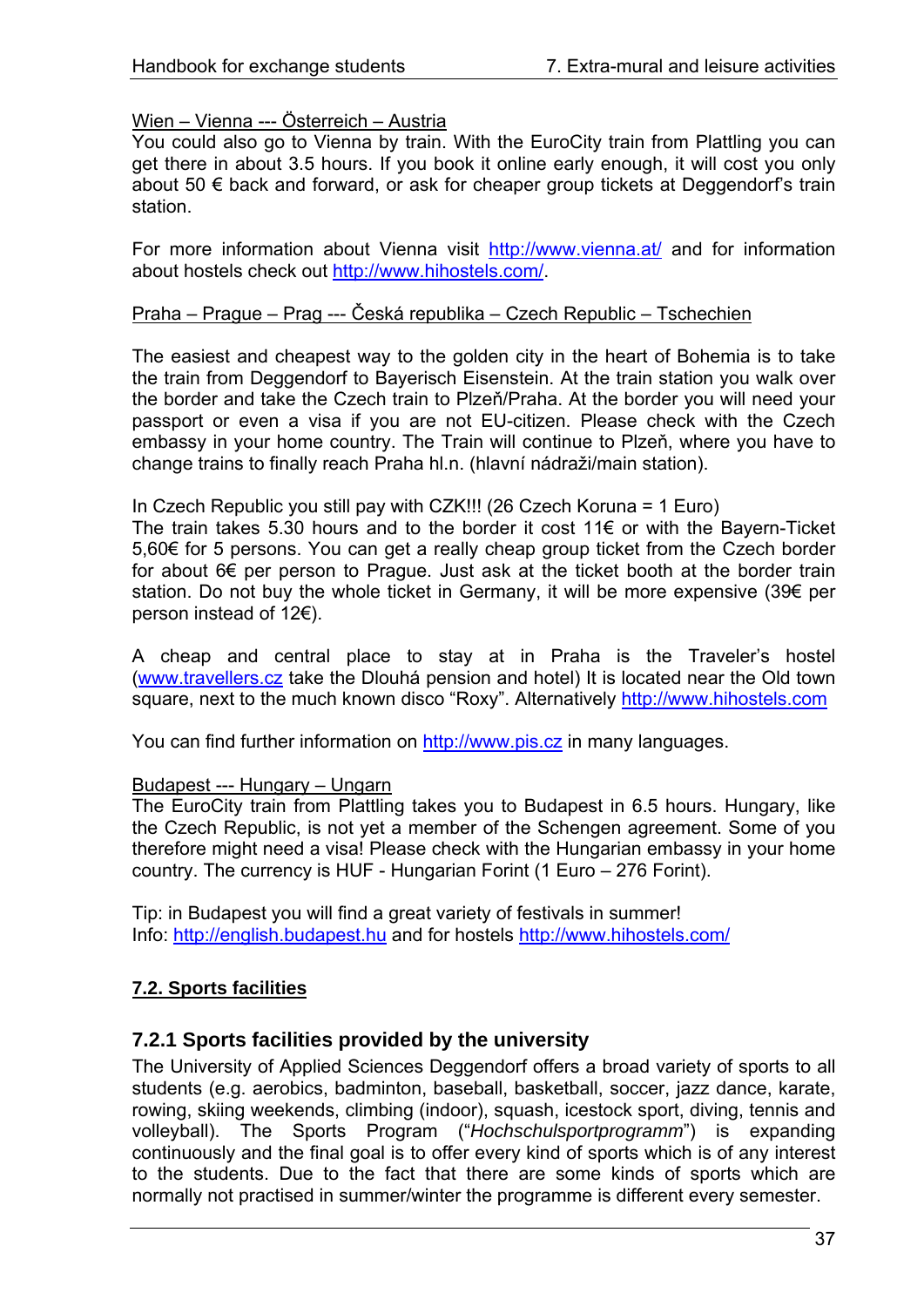<span id="page-37-0"></span>For some information about the sports program look on the homepage: <http://www.fh-deggendorf.de/service/hochschulsport/index.html>

If you have any questions concerning sports, please do not hesitate to contact Mr. Kaiser (e-mail: *[peter.kaiser@fh-deggendorf.de](mailto:peter.kaiser@fh-deggendorf.de))*.

# **7.2.2 Sports facilities outside the university**

| <b>BOWLING</b>                | This is the game you can play with great interest despite your age<br>or experience. Therefore, you can go all together, no matter, how<br>old you are. Bowling is the game to play and to enjoy! It is sport<br>and action, it is entertainment and rest, it's music and mood! You<br>should go and try it!<br>Address:<br>TSD-Sportanlagen GmbH - Eginger Straße 35                                                                                                                |
|-------------------------------|--------------------------------------------------------------------------------------------------------------------------------------------------------------------------------------------------------------------------------------------------------------------------------------------------------------------------------------------------------------------------------------------------------------------------------------------------------------------------------------|
| <b>SQUASH</b>                 | One of the most fascinating and physically intensive sport games.<br>Energy spending playing squash is 2-3 higher than in classic<br>tennis. Squash trains stamina, movements' coordination; it has a<br>positive effect on cardio-respiratory organism's functions.<br>Address:<br>TSD-Sportanlagen GmbH - Eginger Straße 35                                                                                                                                                        |
| <b>TENNIS</b>                 | Fine indoor court, good lighting, well ventilated. You can play as<br>you want or train under the guidance of a professional instructor.<br>Besides, you always have an option to rest in the sauna after a<br>tough game.<br>Address:<br>1) Eginger Straße - from university parking lot 50 m to the Danube<br>2) Graflinger Straße<br>3) Grund- und Teilhauptschule                                                                                                                |
| <b>TABLE</b><br><b>TENNIS</b> | Probably it is one of the most widespread, affordable,<br>comprehensive and popular sport table games in the world. It<br>reveals speed, accuracy, techniques as well as simple luck. In<br>contrast to classic tennis, one can learn the basics of the game<br>very quickly, but it takes a long time to become a master of the<br>game. So if you want to relax together, try it out!<br>Address:<br>In the park of Deggendorf University of Applied Sciences, near<br>the street. |
| <b>BILLIARDS</b>              | If you want to spend time just somewhere inside, to enjoy the<br>time together and experience the game, you should play billiards.<br>The bar is near and its attentive waiters will follow, you will be<br>able to order the drinks easily without interrupting the game.<br>Address:<br>In the pub The 1 <sup>st</sup> Floor - Veilchengasse 16                                                                                                                                    |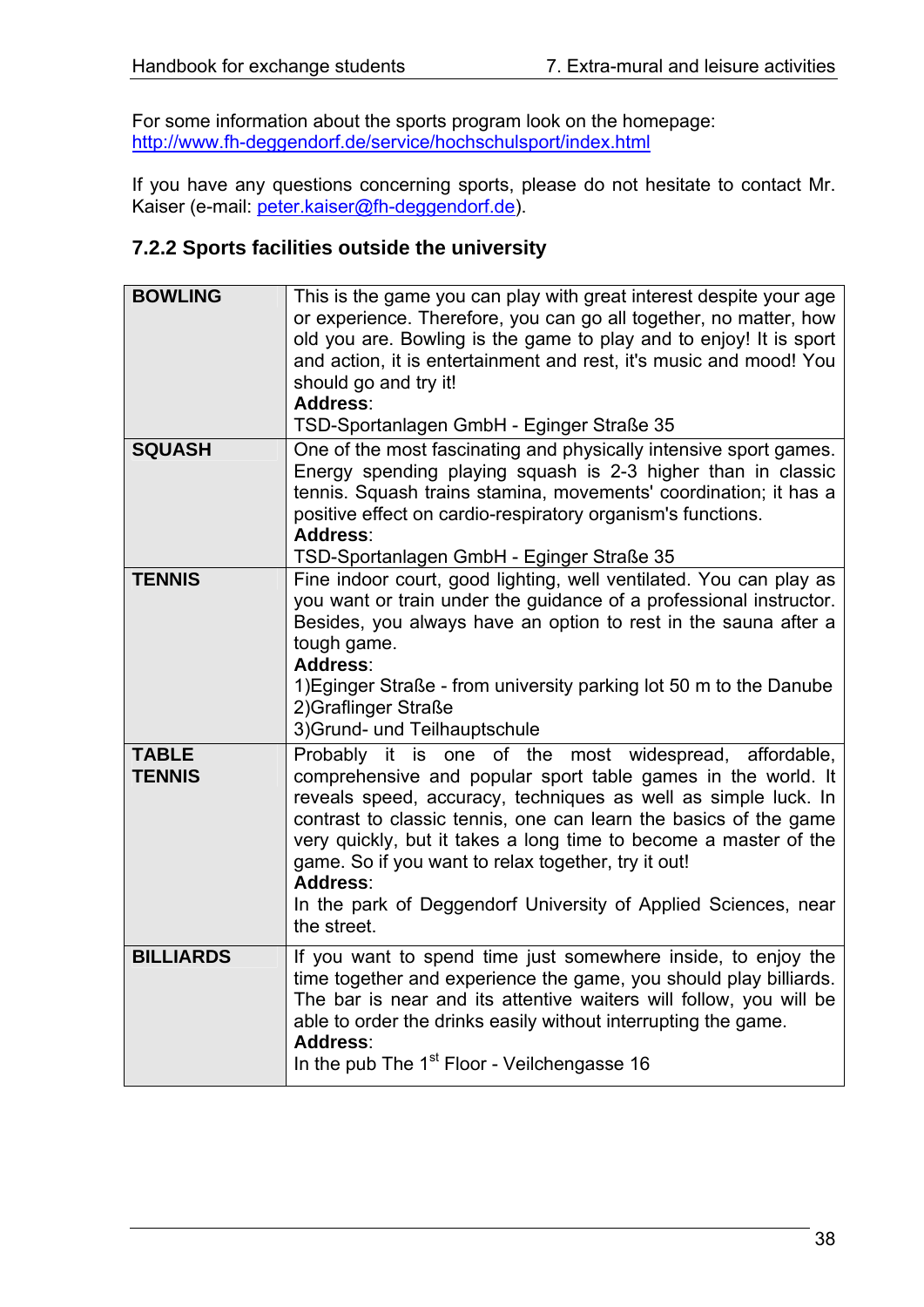| <b>SWIMMING</b><br><b>POOL</b>                 | Elypso's water relaxation centre is the first complex of this type<br>built in Deggendorf. The swimming pool offers water massages<br>and you can also enjoy powerful streams of water and geyser<br>fountains. Dive into the summer!<br>For more information please see:<br>http://www.elypso.de                                                                                                                                                                                          |
|------------------------------------------------|--------------------------------------------------------------------------------------------------------------------------------------------------------------------------------------------------------------------------------------------------------------------------------------------------------------------------------------------------------------------------------------------------------------------------------------------------------------------------------------------|
| <b>SAUNA</b>                                   | There are different medicinal herb aromas in baths, which treat<br>your organism emotionally and physically. Aromatic substances<br>stimulate immunity, and improve the memory. Aromatherapy is<br>an effective method of increasing work efficiency.<br>Address:<br>1) TSD Sportanlagen GmbH - Eginger Straße 35<br>2) In some Fitness clubs                                                                                                                                              |
| <b>HORSEBACK</b><br><b>RIDING</b>              | The horse is a beautiful, elegant and noble being. In spite of<br>changing conditions and turning of time periods, one building of<br>stables has remained from the beginning of the last century. You<br>should experience this!<br>Address:<br>Donaustraße at the Danube coast, other side of the university                                                                                                                                                                             |
| <b>SUMMER</b><br><b>TOBOGGAN</b><br><b>RUN</b> | Sit down in a toboggan with small rubber wheels and drive along<br>the track. If you are going too fast, brake a little, if not, then smile!<br>You have to visit summer-rodels because it's wholehearted<br>leisure!<br>For more information please see:<br>http://www.sommerrodeln.de                                                                                                                                                                                                    |
| <b>BIKES</b>                                   | In summer, everybody in Deggendorf is on bikes. Lots of people<br>ride around the city, to the Bavarian Forest and relax. It would be<br>great to spend time together on bikes! Again wholehearted<br>leisure!<br>Address:<br>Look for a map of routes in the city's Information Center.<br>To rent a bike ask in the bike shops in the Center.                                                                                                                                            |
| ICE-HOCKEY,<br><b>ICE-SKATING</b>              | If you want to do sports actively in winter, you should play ice-<br>hockey or go ice-skating. It is possible! Just take some<br>comfortable clothes, and go to one of Deggendorf's ice-halls. You<br>should get to know what ice is like!<br>Address:<br>1) Konrad - Adenauer Straße - Eis Stadion<br>2) Neusiedler Straße<br>3) Eginger Straße                                                                                                                                           |
| SNOW-<br><b>BOARDING</b>                       | Freedom! This word characterizes the snowboard park best. It<br>doesn't matter if you are a professional or for the first time on the<br>hill. No one is the best here - except best friends! This place is<br>meant for you to be inspired, to meet new friends, to laugh and<br>enjoy your own or others' achievements, and if necessary, to help<br>each other. The snowboard park is a unique meeting place.<br>Address:<br>Look for a map of routes in the city's Information Centre. |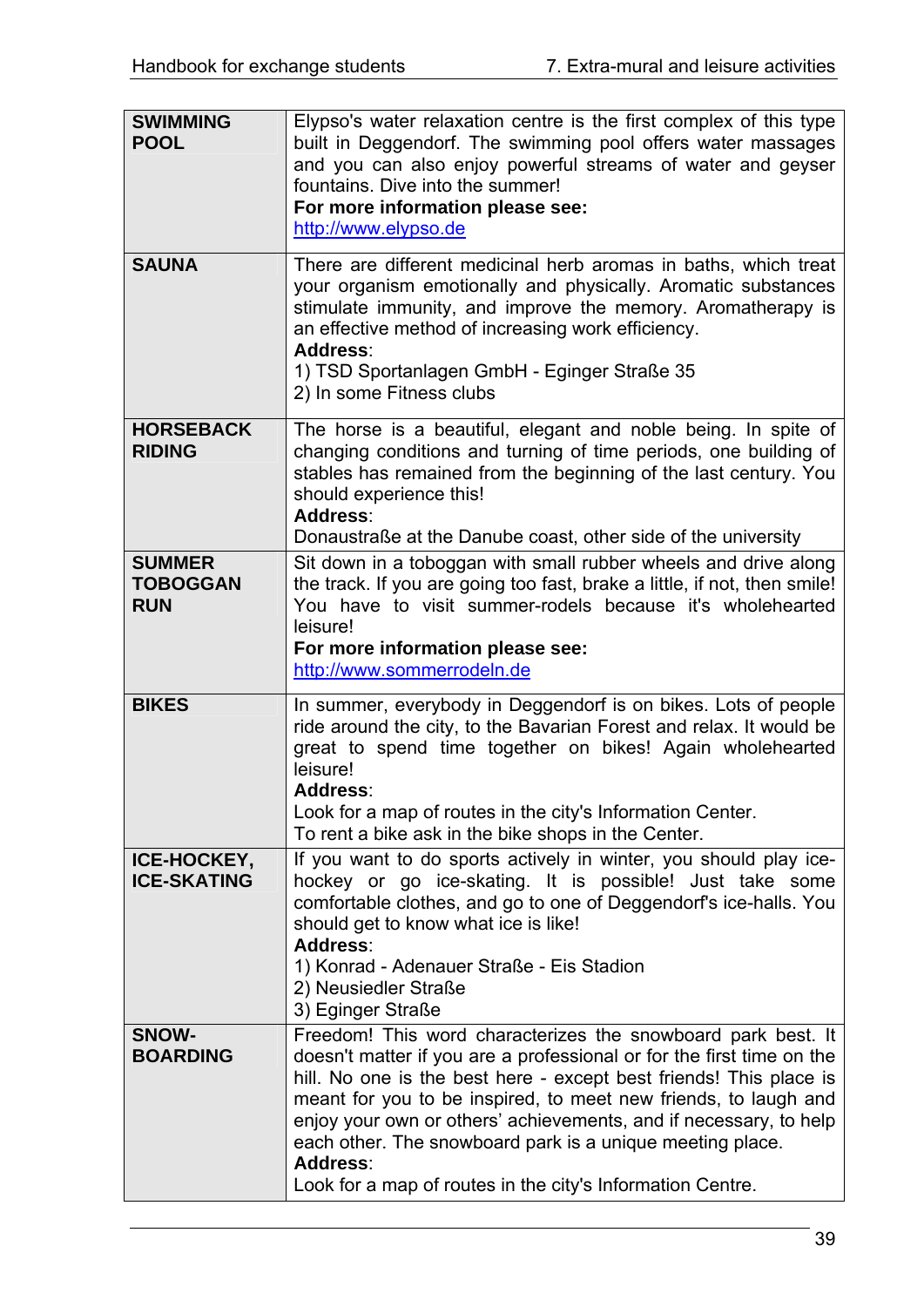<span id="page-39-0"></span>

| <b>SKIING</b>  |                                                                       |  |  |  |  |
|----------------|-----------------------------------------------------------------------|--|--|--|--|
|                | When it snows outside, everybody should feel the snow under           |  |  |  |  |
|                | their legs, you are not an exception! Arrange a meeting in the        |  |  |  |  |
|                | forest or just somewhere around the city to enjoy downhill skiing     |  |  |  |  |
|                | or cross-country skiing!                                              |  |  |  |  |
|                | Address:                                                              |  |  |  |  |
|                | Look for a map of routes in the city's Information Centre             |  |  |  |  |
| <b>SLEDGE</b>  | If you have never tried skiing or snowboarding, you can go on         |  |  |  |  |
|                | with riding sledges. Try it on every possible hill!                   |  |  |  |  |
| <b>FITNESS</b> | If you want to do something for your appearance, relax or just feel   |  |  |  |  |
| <b>CENTERS</b> | the hands of professionals, you will definitely find a place for that |  |  |  |  |
|                | in Deggendorf. There are 3 fitness clubs, situated in the centre of   |  |  |  |  |
|                | the city or in the commercial area.                                   |  |  |  |  |
|                | Address:                                                              |  |  |  |  |
|                |                                                                       |  |  |  |  |
|                | 1)<br>Amedos, close to McDonald's                                     |  |  |  |  |
|                | http://www.amedos.de                                                  |  |  |  |  |
|                | 2)<br>Fitness Family (right in the center of Deggendorf)              |  |  |  |  |
|                | http://www.fitnessfamily.de                                           |  |  |  |  |
|                | Tycoon - http://www.tycoon-fitness.de<br>3)                           |  |  |  |  |
|                |                                                                       |  |  |  |  |

# **8. Important**

# **8.1. Medical facilities**

# **8.1.1 Pharmacies**

| Antonius-Apotheke      | Apotheke im Arcohaus        |  |
|------------------------|-----------------------------|--|
| Oberer Stadtplatz 19   | Bahnhofstr. 7               |  |
| 94469 Deggendorf       | 94469 Deggendorf            |  |
| Phone: (0991) 99891-0  | Phone: (0991) 7061          |  |
| Apotheke St. Martin    | Bahnhof-Apotheke            |  |
| Veilchengasse 9        | Bahnhofstr. 13a             |  |
| 94469 Deggendorf       | 94469 Deggendorf            |  |
| Telephone: (0991) 4124 | Phone: (0991) 6676          |  |
|                        |                             |  |
| Engel-Apotheke         | Ludwigs-Apotheke            |  |
| Luitpoldplatz 6        | Pfleggasse 31               |  |
| 94469 Deggendorf       | 94469 Deggendorf            |  |
| Phone: (0991) 4860     | Phone: (0991) 5115          |  |
|                        |                             |  |
| Marien-Apotheke        | Rosen-Apotheke              |  |
| Pfleggasse 2           | <b>Oberer Stadtplatz 28</b> |  |
| 94469 Deggendorf       | 94469 Deggendorf            |  |
| Phone: (0991) 5816     | Phone: (0991) 8992          |  |
| Salvator               | Sonnen-Apotheke             |  |
| Graflinger Str. 15     | Walchstr. 4                 |  |
| 94469 Deggendorf       | 94469 Deggendorf            |  |
| Phone: (0991) 6201     | Phone: (0991) 3790390       |  |
| <b>Spitaltor</b>       | Stadtpark-Apotheke          |  |
| Pferdemarkt 5          | Egger Str. 2                |  |
| 94469 Deggendorf       | 94469 Deggendorf            |  |
| Phone: (0991) 6144     | Phone: (0991) 22154         |  |
|                        |                             |  |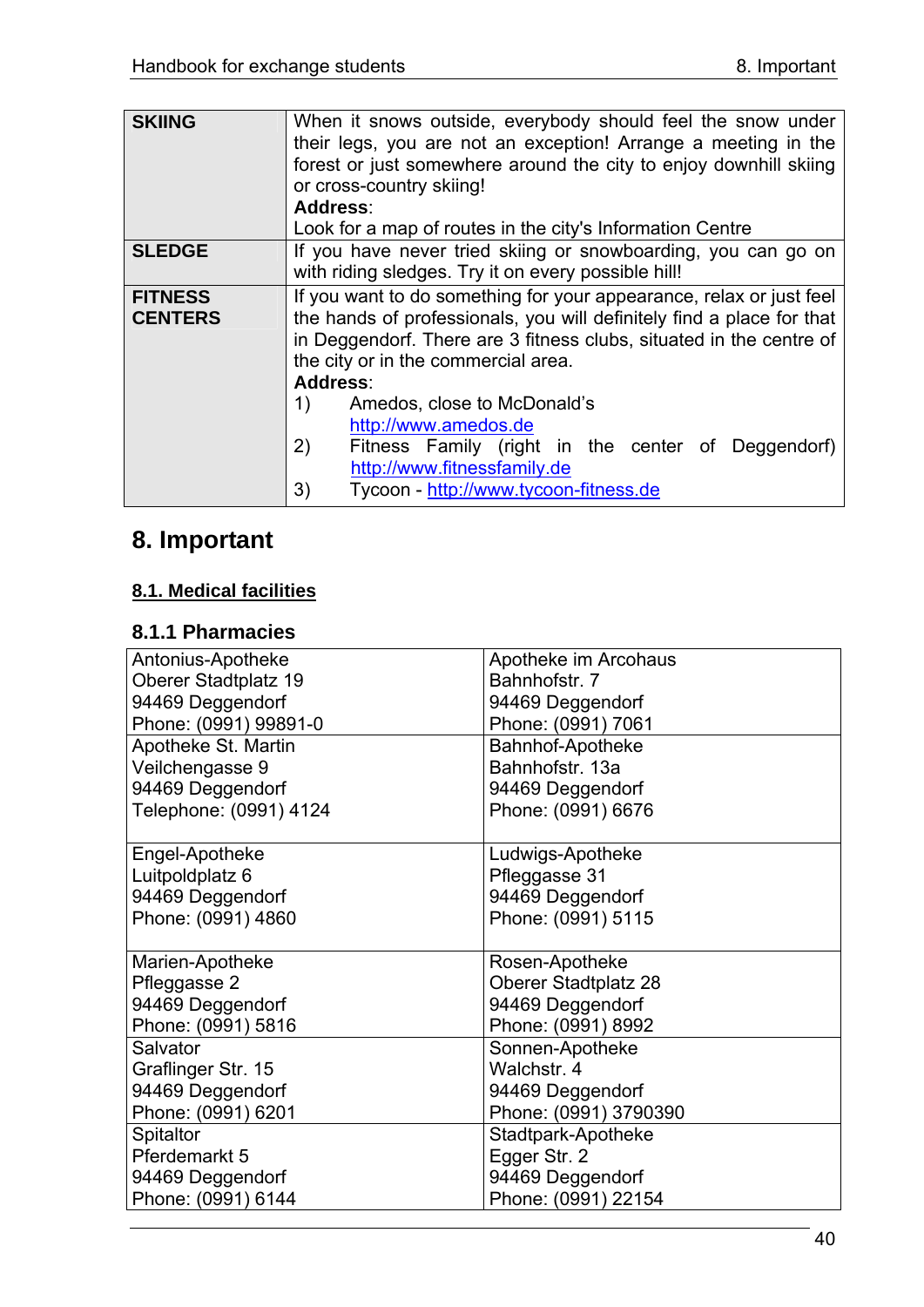<span id="page-40-0"></span>They are open Monday – Friday from 8:30 a.m. until 6:00 p.m.; some of them are even open till 7:00p.m.

On Saturday most of the ones in the city center are open at least until noon, some longer. Sunday they are usually closed; however, during holidays and evenings there is a so called "Notfall-Apotheke" which changes daily.

## **8.1.2 Doctors**

| Doctors ('Allgemeinmediziner')           | Dentist ('Zahnarzt')       |  |
|------------------------------------------|----------------------------|--|
| Dr. Petra Ziegler-Schmidt                | Dr. Franz Heigl            |  |
| Pferdemarkt 5                            | Veilchengasse 7            |  |
| 94469 Deggendorf                         | 94469Deggendorf            |  |
| Telephone +49 (0)991 383 1557            | Telephone +49 (0)991 33453 |  |
| Dr. Harald Fischer                       |                            |  |
| Oberer Stadtplatz 19                     |                            |  |
| 94469 Deggendorf                         |                            |  |
| Telephone +49 (0)991 7366                |                            |  |
| Psychologist ('Psychosoziale Betreuung') |                            |  |
| Dipl.-Psych. Ute Neumann-Schmidt         |                            |  |
| Dipl.-Psych. Stefanie Reiszky            |                            |  |
| Graflingerstr. 30 b                      |                            |  |
| 94469 Deggendorf                         |                            |  |
| Telephone +49 (0)991-3831725             |                            |  |

If you want to see a different doctor, please look up telephone numbers and addresses in the local telephone book or in the internet under [www.telefonbuch.de](http://www.telefonbuch.de/).

### Search for

| Allergology                   | "Allergologie"                         |  |  |
|-------------------------------|----------------------------------------|--|--|
| General practitioner          | "Allgemeinmedizin u. Praktische Ärzte" |  |  |
| Ophthalmology                 | "Augenheilkunde"                       |  |  |
| Chiropractor                  | "Chirotherapie"                        |  |  |
| Surgery                       | "Chirurgie"                            |  |  |
| Gynaecologist                 | "Frauenheilkunde u. Geburtshilfe"      |  |  |
| Throat, nose and ear medicine | "Hals-Nasen-Ohrenheilkunde"            |  |  |
| Skin and genital diseases     | "Haut- u. Geschlechtskrankheiten"      |  |  |
| Homeopathy                    | "Homöopathie"                          |  |  |
| Internal medicine             | "Innere Medizin"                       |  |  |
| Cardiology                    | "Kardiologie"                          |  |  |
| <b>Respiratory problems</b>   | "Lungen- u. Bronchialheilkunde"        |  |  |
| Naturopathic treatment        | "Naturheilverfahren"                   |  |  |
| Neurology                     | "Nervenheilkunde"                      |  |  |
| Orthopaedy                    | "Orthopädie"                           |  |  |
| Sports medicine               | "Sportmedizin"                         |  |  |
| <b>Tropical medicine</b>      | "Tropenmedizin"                        |  |  |
| Accident surgery              | "Unfallchirurgie"                      |  |  |
| Urology                       | "Urologie"                             |  |  |
| Dentists and orthodontics     | "Zahnärzte für Kieferorthopädie"       |  |  |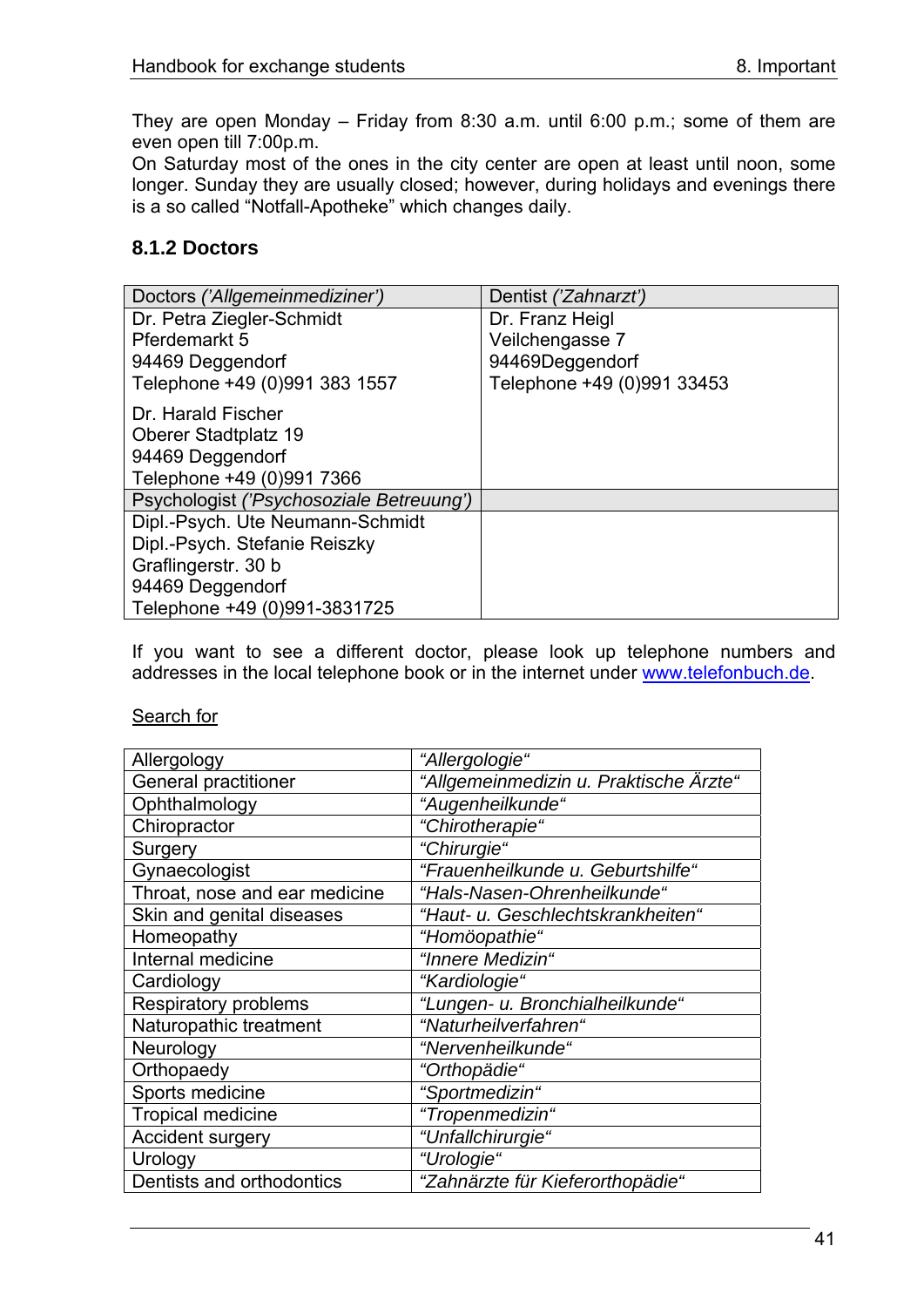## <span id="page-41-0"></span>**8.2. Emergency calls**

| <b>Hospital</b>  | <b>Rescue Service</b> | <b>Police</b>     | <b>Fire Brigade</b> |
|------------------|-----------------------|-------------------|---------------------|
| $($ "Klinikum    | ("Rettungsdienst")    | ("Polizei")       | ("Feuerwehr")       |
| Deggendorf')     |                       |                   |                     |
|                  | Emergency             | Emergency         | Emergency           |
| +49 (0)991-380-0 | 112                   | 110               | 112                 |
|                  |                       |                   |                     |
|                  | <b>Red Cross</b>      | Police station    |                     |
|                  | 19222                 | Deggendorf        |                     |
|                  |                       | +49 (0)991-3896-0 |                     |

# **9. Additional information**

# **9.1 Payment**

You can pay with either cash, EC-card or credit card. Foreign EC-cards are accepted

if they have the **Magstro** sign on them. Sometimes you just have to sign the bill or you have to type in your PIN. EC-cards are widely accepted except in bakeries, butcheries, some supermarkets and in cafes.

### Credit cards

Visa and MasterCard are the most accepted credit cards whereas most shops like supermarkets and smaller stores do not accept credit cards.

Usually you can see which kind of payment the store accepts at the doors or at the cash desk.

## **9.2. Telephones/Prepaid Cards**

The international telephone code for Germany is **0049**. The area code for Deggendorf is **0991**.

For calls within Germany the first 0 of the area code has to be included Example: 0991-xxxxxx

To call from abroad to Germany the first 0 of the area code is left out Example: 0049-991-xxxxxx In case you want to use your cellular phone in connection with a German prepaid card you have the choice between the following four operators: T-Mobile (Xtra) More information (in German): [http://www.t-mobile.de](http://www.t-mobile.de/)

Vodafone (CallYa) More information (in German): [http://www.vodafone.de](http://www.vodafone.de/)

E-Plus (Free & Easy) More information (in German): [http://www.eplus.de](http://www.eplus.de/)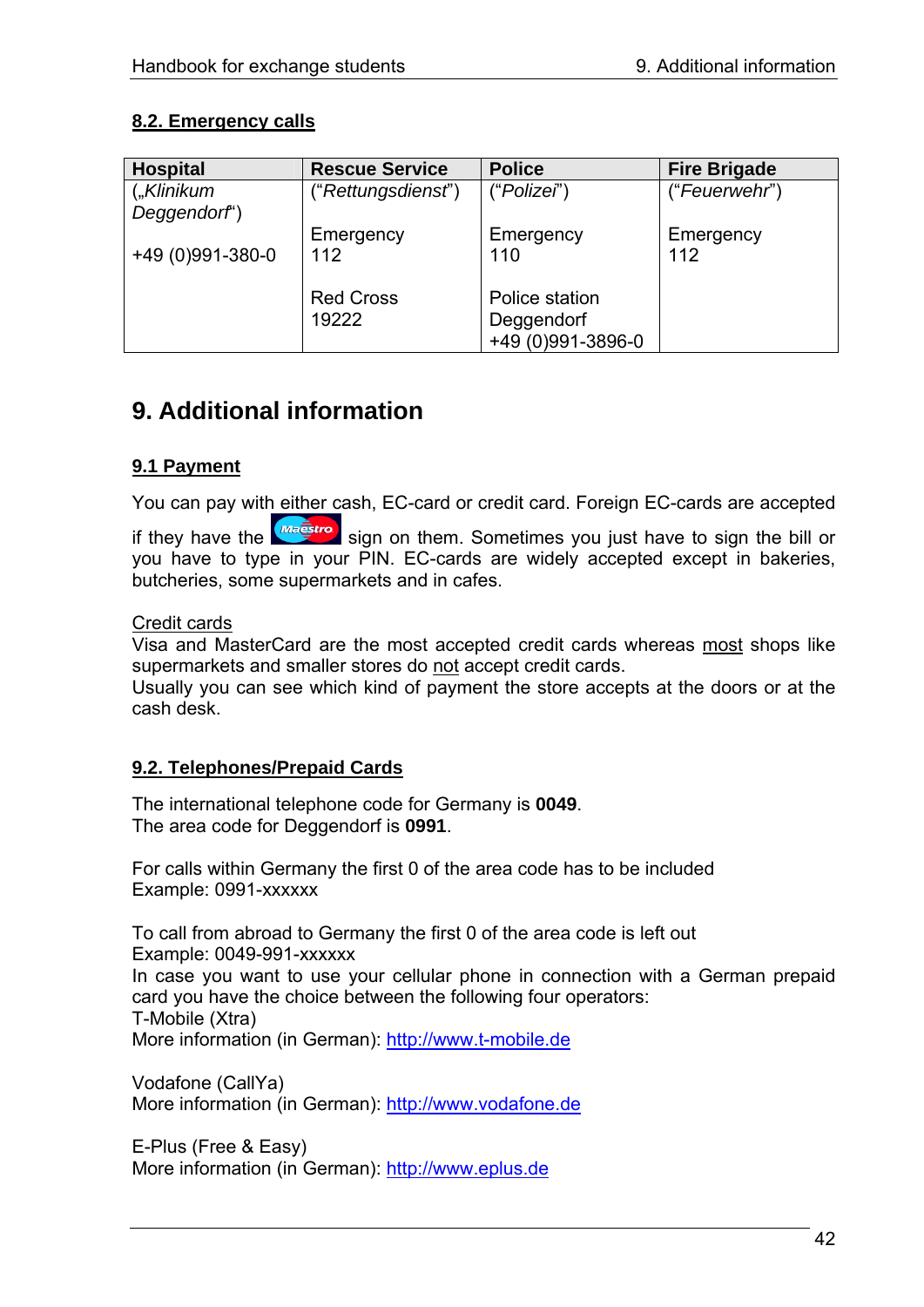<span id="page-42-0"></span>O2 Germany (Loop)

More information (in German): [http://www.o2online.de](http://www.o2online.de/)

You can buy the cards online (with additional specials) or in most electronic stores in Deggendorf (for example MediaMarkt in Degg's or the phone store across the Tequila bar). If you want you can also get a phone with the card at extra charge. **Tip:** Many (the majority of) German students have their accounts at O2 and E-Plus because especially for students they have great conditions. It will be cheaper for you to call your friends and colleagues when using the same net. Talk to your people!

## **9.3. Opening hours**

Supermarkets like "Netto" (near the train station), Aldi (near the FH) and Lidl (in the commercial zone) are open from 08:00 a.m. until 08:00 p.m. even on Saturdays. Gas stations close between 9:00 and 11:00 p.m., only Shell on Graflinger Strasse 49 is open 24 hrs. They are also open on Sun- and Holidays.

### **Shops are closed on Sundays**!

The shops in bigger cities like Munich are open from Monday through Saturday till 08:00 p.m.

## **9.4. Way to the mosque in Fischerdorf/Deggendorf**

There is a Mosque *"Selimiye Cami*" in **Fischerdorf**, which the muslim students can visit. It´s in the **"Rosenstraße 12".** 

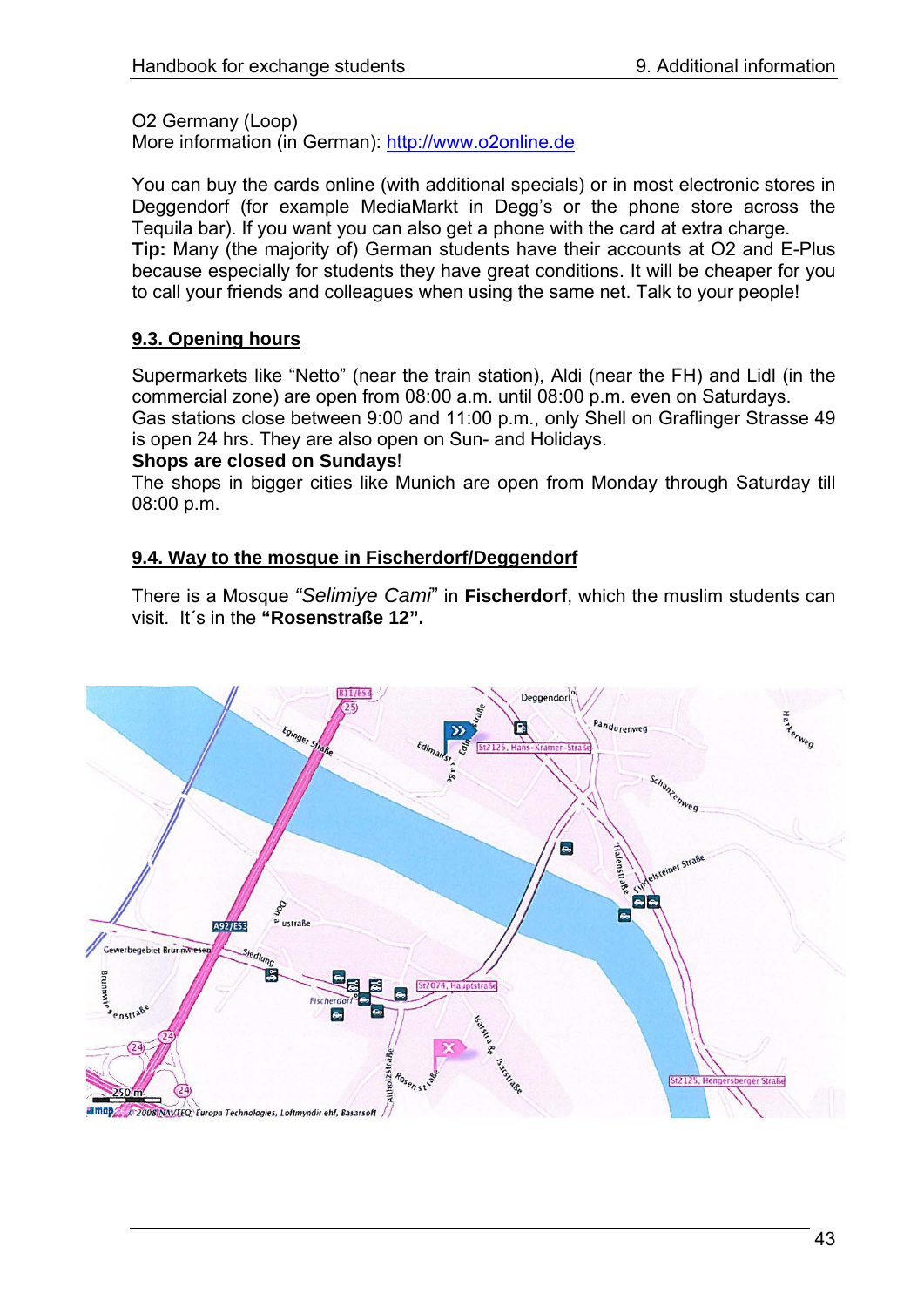<span id="page-43-0"></span>

Starting Point is in the "Edlmairstraße" , where the FH Deggendorf is.

The destination is the "Rosenstraße 12".

- 1. If you are in the "Edlmairstraße" you have to go straight ahead until you reach the crossway.
- 2. Then you have to turn right. Go straight ahead until the crossway where you can see the **"Donau Bridge" (Hauptstraße)** on your right side. Turn right.
- 3. On the **"Donau Bridge"** you have to go straight until you are in "Fischerdorf".

St2074, Hauptstraße

- 4. 4. Take the first road on the left side of the **"Hauptstraße"** to the "Rosenstraße".
- 5. Go straight ahead in that road and turn right in the first crossway.
- 6. Go straight ahead and the mosquee is on your right hand.

#### **Selimiye Moschee Rosenstraße 12 Fischerdorf/ Deggendorf Tel: 0991/33763 Contact Person: Metin Ballikaya**

# **10. Cultural Differences/Bavarian habits**

## Contracts, forms

You may have to sign a contract when you are renting an apartment, renting a car or contracting insurance. At least you may have to fill in some forms. Some of you might find it perfectly normal; to some of you it might appear strange and might cause a feeling like "Don't they trust me?". It is not that the landlord or landlady wants you to sign a contract because he or she does not trust you or is afraid that you might destroy something. That is how we Germans do it and that is also our need for safety.

So do not wonder if the first thing you do when you arrive in Germany is to sign a bunch of contracts and fill out many forms.

#### Recycling

In Germany recycling is done to reduce garbage. Therefore, you should separate your trash meaning paper belongs in a different garbage can (blue) than the rest of the garbage (black). It is also not usual to litter on the street. Please use the trash cans on the streets.

#### Food/drinks

Some might find it very strange and odd that you can get a beer at the university anytime but not a glass of milk. To us Bavarians beer is part of our culture and we consider beer as a thirst satisfying drink rather than something to get drunk on (which does not mean that we do not get drunk on beer). We have several different kinds of beers and you will certainly have the chance to taste at least some of them.